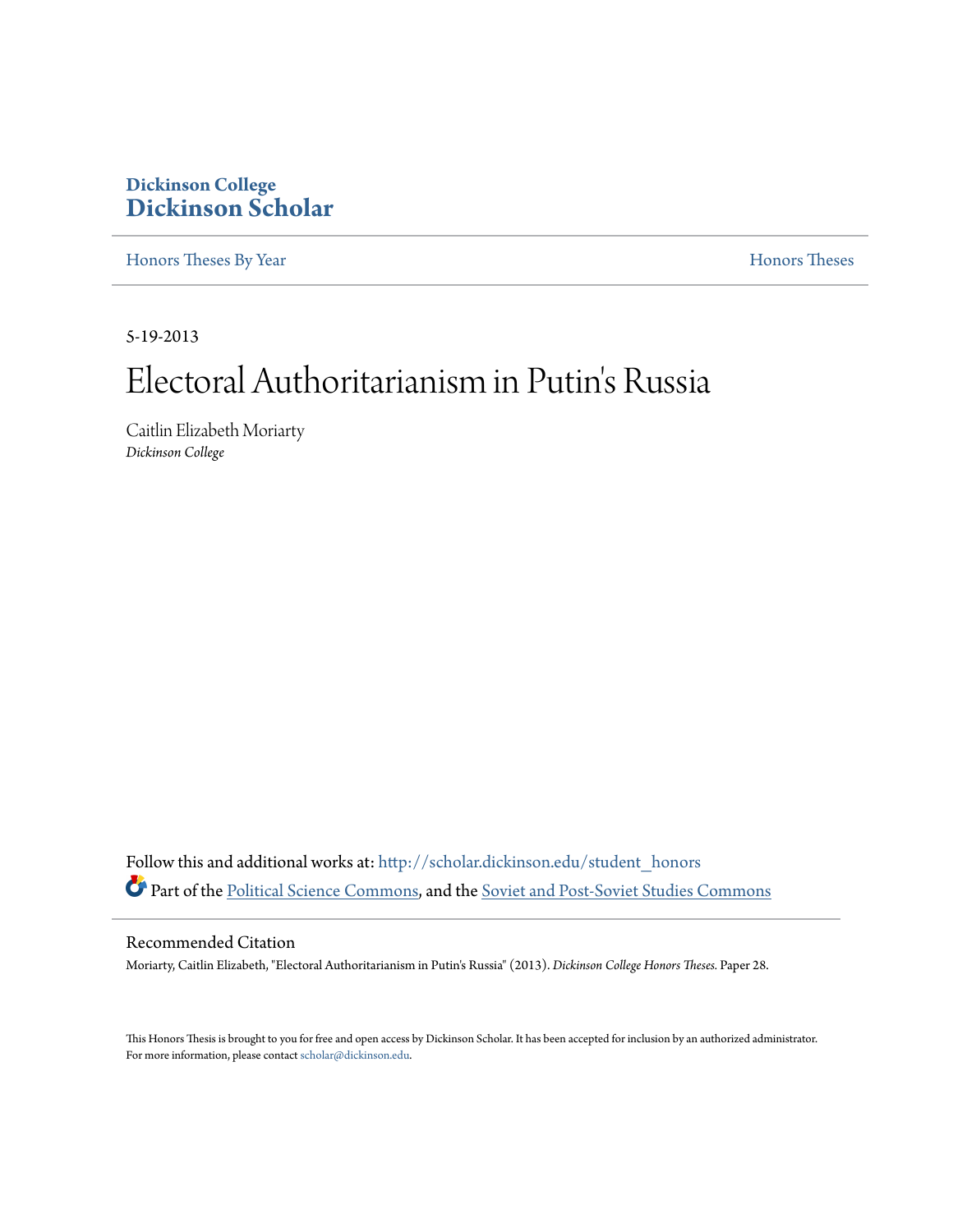## **Electoral Authoritarianism in Putin's Russia**

**By Caitlin Moriarty**

**Submitted in partial fulfillment of the honors Requirements for the Department of Political Science**

> **Dr. Russell Bova, Advisor Dr. Mark Ruhl, Reader**

> > **April 10, 2013**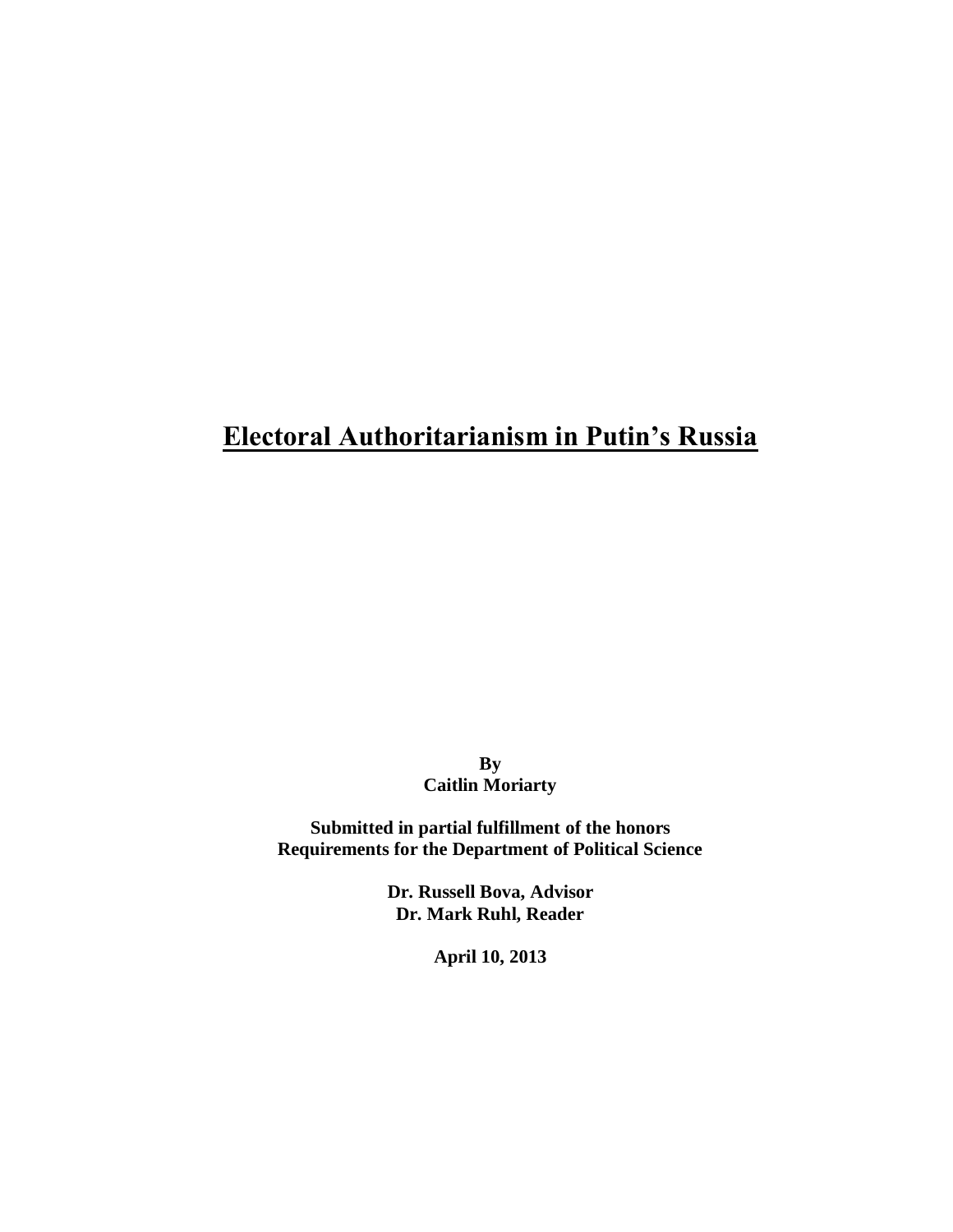#### **Acknowledgements**

I would like to thank everyone who helped me this semester to pull off this project. In particular, I would like to thank Professor Bova for serving as my advisor, and I greatly appreciated all of your input on my ideas and drafts, convoluted as they likely were. I also very much appreciated the feedback from Professor Ruhl on my drafts. All of the professors with whom I have taken classes, in both the Political science and Russian departments have in some way contributed to my success at completing this paper, and I hope they all know how much they have made my time here at Dickinson memorable and enlightening. Lastly I would like to thank my friends and family, who had to put up with my constant discussion of

#### this topic. **Thank you all!**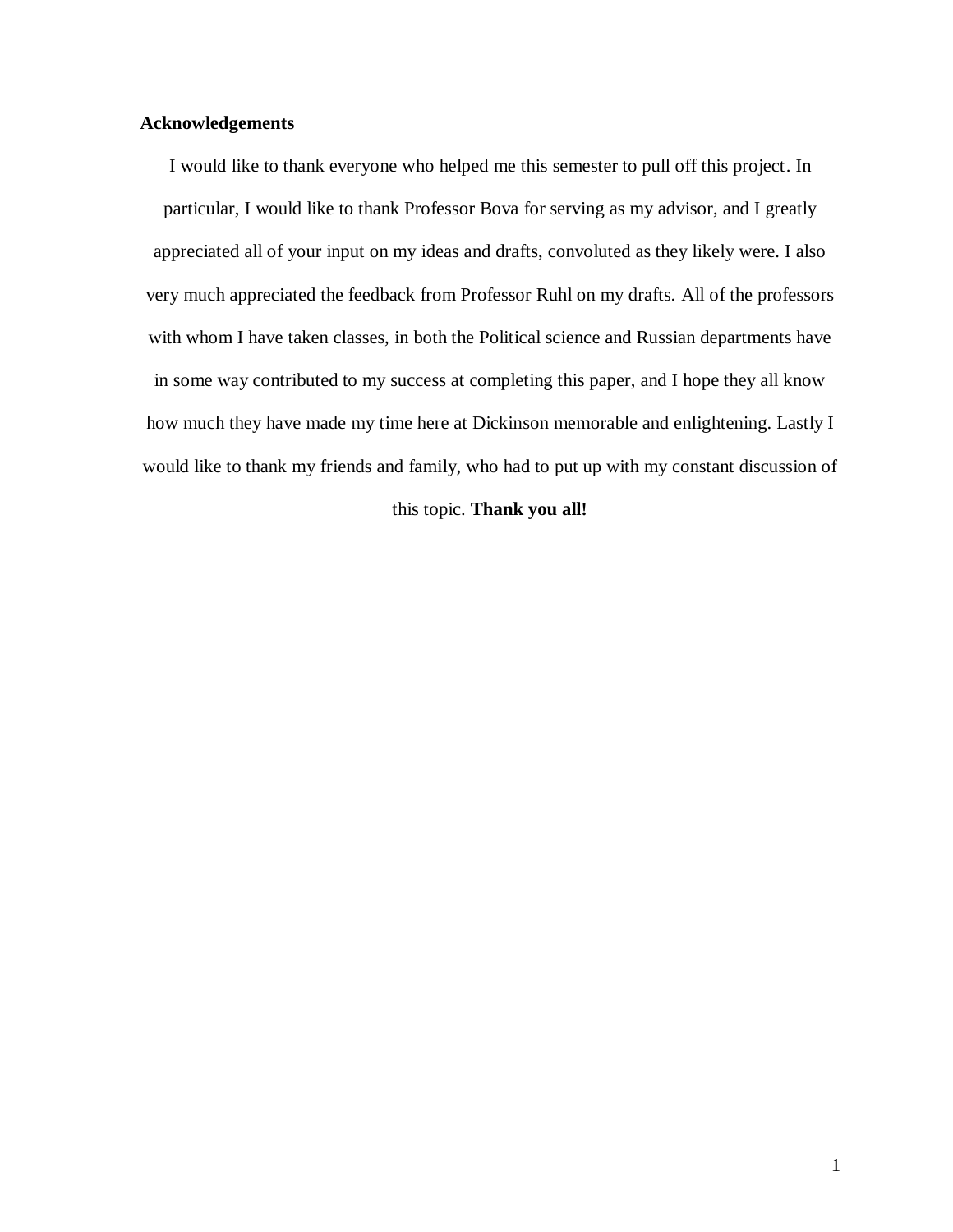## **Table of Contents**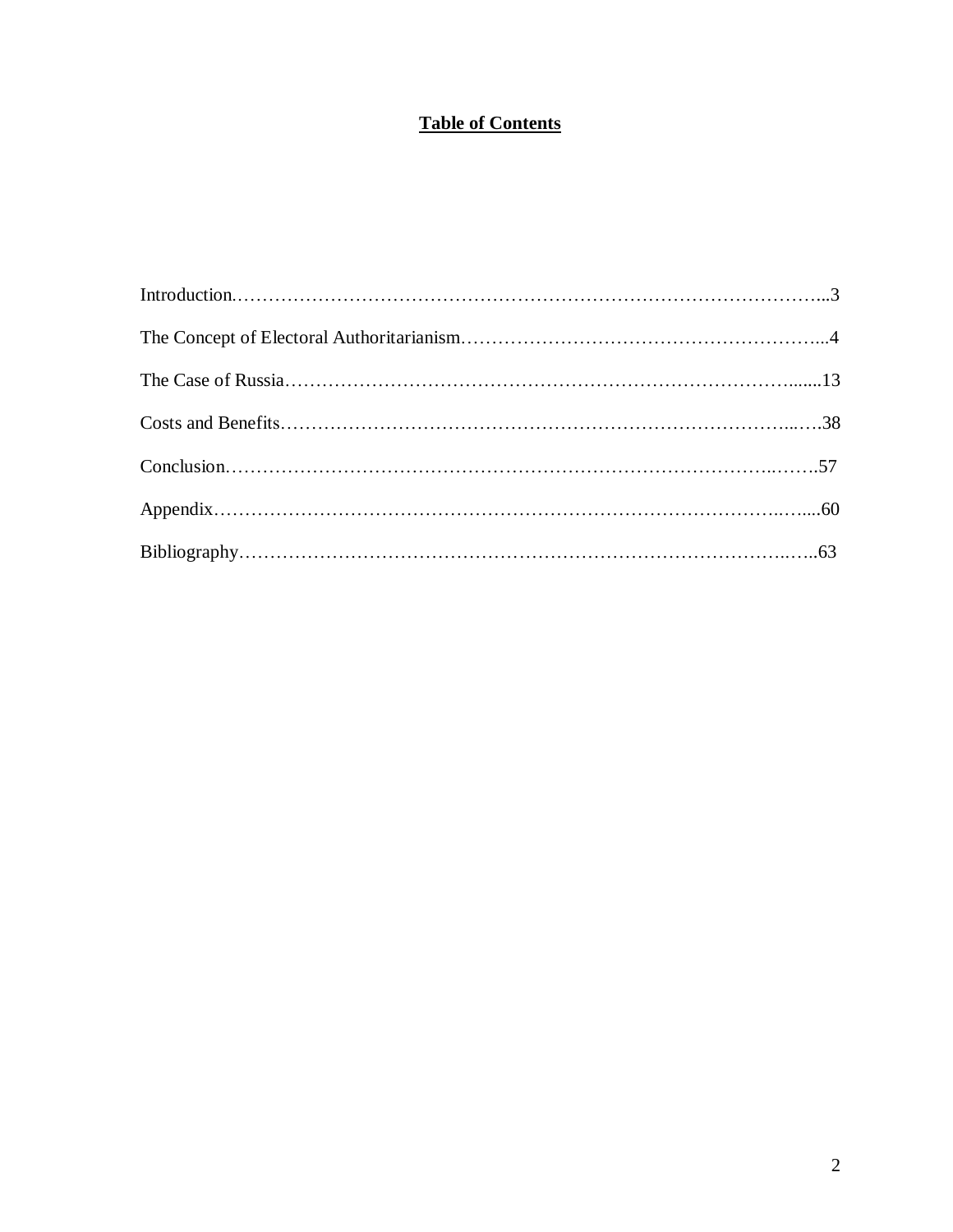#### **Introduction**

The presence of elections in a regime that is not outright authoritarian has long been thought to be a black and white indication of a democratic regime. However, in the last fifteen years, the language used to classify political regimes has been expanded, and the line between democratic and authoritarian has blurred. The hybrid regimes types that fill the grey space in between combine traits from both sides. In one such regime type, electoral authoritarianism, regular elections are held, but are instrumentally manipulated by an authoritarian government. Many of the states filling this space have come from the post-Cold War wave of democratization. Elections, assumably adopted with the best of intentions, have been retained by regimes that have nonetheless slid gradually towards authoritarianism. The continued occurrence of elections in these circumstances, where the process is more important than the results, begs the question of why they are happening at all. In what ways do electoral authoritarian regimes use elections as tools to maintain their control, and what are the costs and benefits to the legitimacy of the regime associated with these methods?

In the examining the case of Russia under President Vladimir Putin, one such electoral authoritarian regime, I will seek to answer these questions. Since taking office in 1999, Putin, Russia's second post-Soviet leader, has presided over the drastic centralization of the Russian state, and it is his ascendance to power that marks the beginning of Russian electoral authoritarianism. Putin has claimed that Russia is governed only by a "dictatorship of law", while Russians have called the regime a managed democracy, but the primary characteristic is that elections have become predictable.<sup>1</sup> This electoral authoritarian regime has continued through the term of his temporary successor, Dmitry Medvedev, as well as

 1 "Russia's Dictatorship of Law." The New York Times. (November 21, 2010)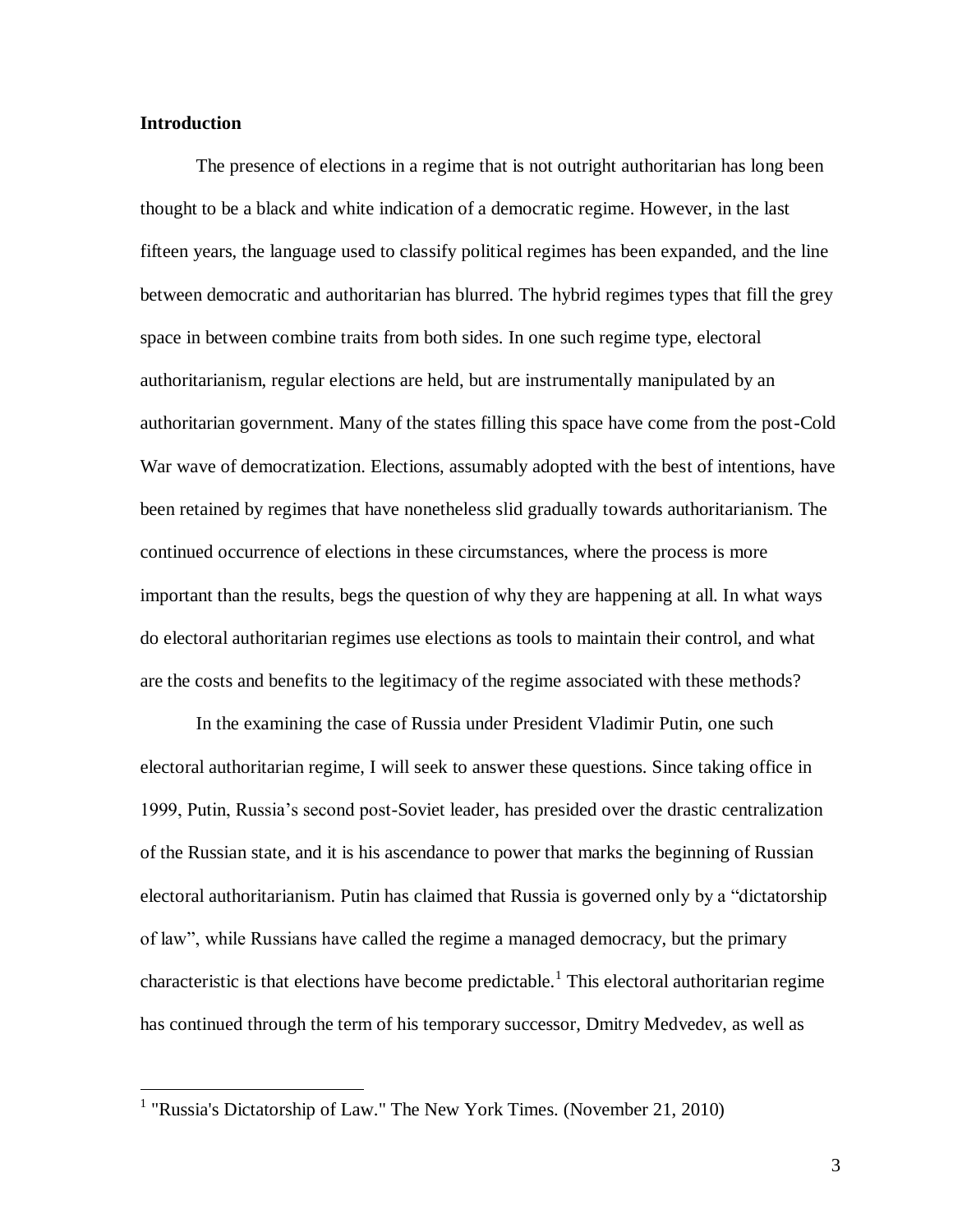Putin's return to the presidency for a third term. This has helped the regime gain legal legitimacy, which together with Vladimir Putin's popular legitimacy, has allowed for the maintenance of control. However, the weakening of either one could lead to political instability.

In this paper I will first summarize the scholarly literature on the classification of hybrid regimes with an emphasis on the idea of electoral authoritarianism, and I will discuss the theoretical risks and benefits of electoral authoritarianism for a regime. I will then apply this method of categorization to the case of Russia, and look at how reforming party registration, legislative representation, and the role of regional executives to limit competition, as well as subjugating the media to limit access to information, has allowed the Putin administration to build an electoral authoritarian regime. Following that discussion, I will look at what the Putin regime has gained from electoral authoritarianism, and how legal legitimacy has reinforced Putin's own popular legitimacy, created a culture of loyalty, and built broad centralized control over the Russian political structure. In this section I will also consider the risks associated with these benefits, and make concluding predictions based on events surrounding recent Russian elections about possible future threats to Putin's electoral authoritarian regime.

#### **The Concept of Electoral Authoritarianism**

As the large-scale, twenty-five year period of democratization came to a close at the end of the twentieth century, the ultimate results became the subject of interest to many scholars. Initially, what Samuel Huntington described as the "Third Wave of Democratization" provided much opportunity for optimism among supporters of democracy. The number of authoritarian and autocratic governments plummeted, and the global total of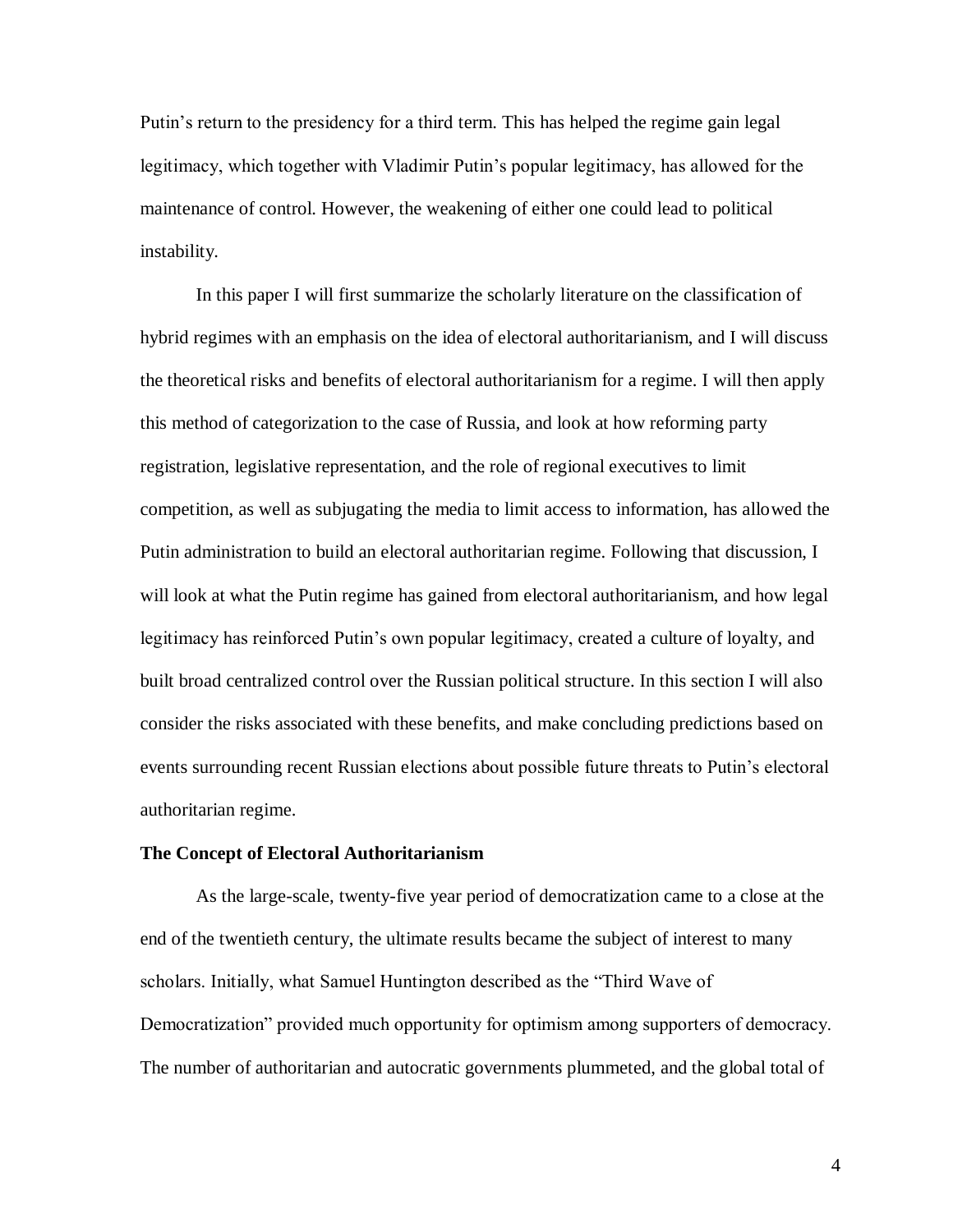countries in the world with democratic governments more than doubled.<sup>2</sup> However, this rate of progress did not last, and, like the two previous waves (the first in the  $19<sup>th</sup>$  century and the second following WWII), this most recent wave eventually crested. However, unlike in the earlier waves, some of these new regimes got stuck at various points in the transition process. Though the point came when their transition phases were largely determined to be over, they had never managed to consolidate into full-fledged liberal democracies, nor did they revert into fully closed authoritarian states. Along the way, some managed to adopt and maintain certain traits from both, forming a hybrid regime.

#### Categorization

One of the problems states governed by hybrid regimes present is how to categorize them in a comparatively useful way. Many different adjectives have been used to describe states that do not fit into the binary of democratic or authoritarian, but they have been nonspecific and non-standard. Countries that were democratic on paper but in practice had authoritarian traits were described as pseudo-democratic, semi-democratic, or borderline authoritarian, or some other variation of either diminished democracy or augmented authoritarianism. Recent research in the study of comparative democratization has sought to develop better language to distinguish between regime types that did not fit into the previous dichotomy. Using this framework, ratings from the Freedom House organization, which are often interpreted to measure to what degree a country is democratic, could instead be used to determine where on the spectrum a country is located.<sup>3</sup> Using a spectrum allows

 2 Samuel P. Huntington, "After Twenty Years: The Future of the Third Wave", *Journal of Democracy* 8, no. 4 (1997) 3-12.

<sup>&</sup>lt;sup>3</sup> Freedom House ratings are in fact the metric used by Larry Diamond in his article "Thinking about Hybrid Regimes" referenced below. He considers anything with a score of less than two a liberal democracy, but the rest of the regime types have some variation.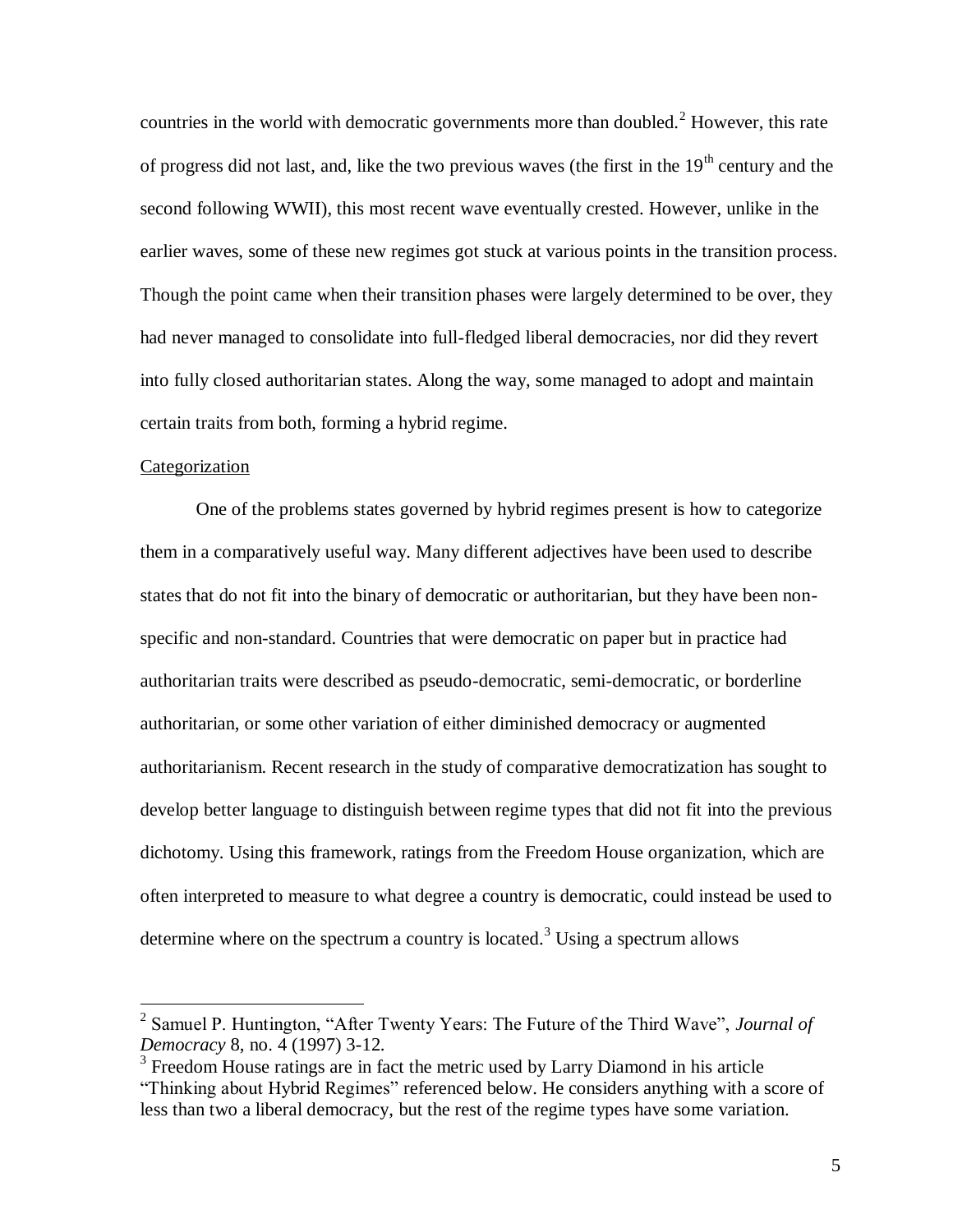categorization to be more specific, describing what a regime actually is rather than the degree to which it is not another type of regime.

The role that the electoral process plays in a political system has become one of the primary areas of confusion when classifying a regime. Elections are generally considered to be one of the principle traits of democratic government, and often they are seen to be methods of democratization in their own right. Since the end of the Cold War, regular elections have been seen alongside clearly undemocratic practices in countries thought to be in the transition process to democracy. However, despite the form of democracy, those elections were lacking the substance. Recently such cases have begun to be treated as regime types in themselves.<sup>4</sup> Rather than just conceptualizing regimes in the two categories of democracy and authoritarianism, the space in between has come to be seen as a spectrum, rather than discontinuous. The regimes on the spectrum range from liberal democracy, the most free, to closed authoritarianism, the most repressive.

Figure 1: The Spectrum of Political Regimes



Freedom House has their own scale, Free (1.0 to 2.5), Partly Free (3.0 to 5.0), or Not Free (5.5 to 7.0).

<sup>&</sup>lt;sup>4</sup>Andreas Schedler, "The Menu of Manipulation". *Journal of Democracy* 13, no. 2, (April 2002); Steven Levitsky and Lucan Way, "The Rise of Competitive Authoritarianism", *Journal of Democracy* 13, no. 2, (April 2002); Larry Diamond, "Thinking about Hybrid Regimes". *Journal of Democracy* 13, no. 2, (April 2002).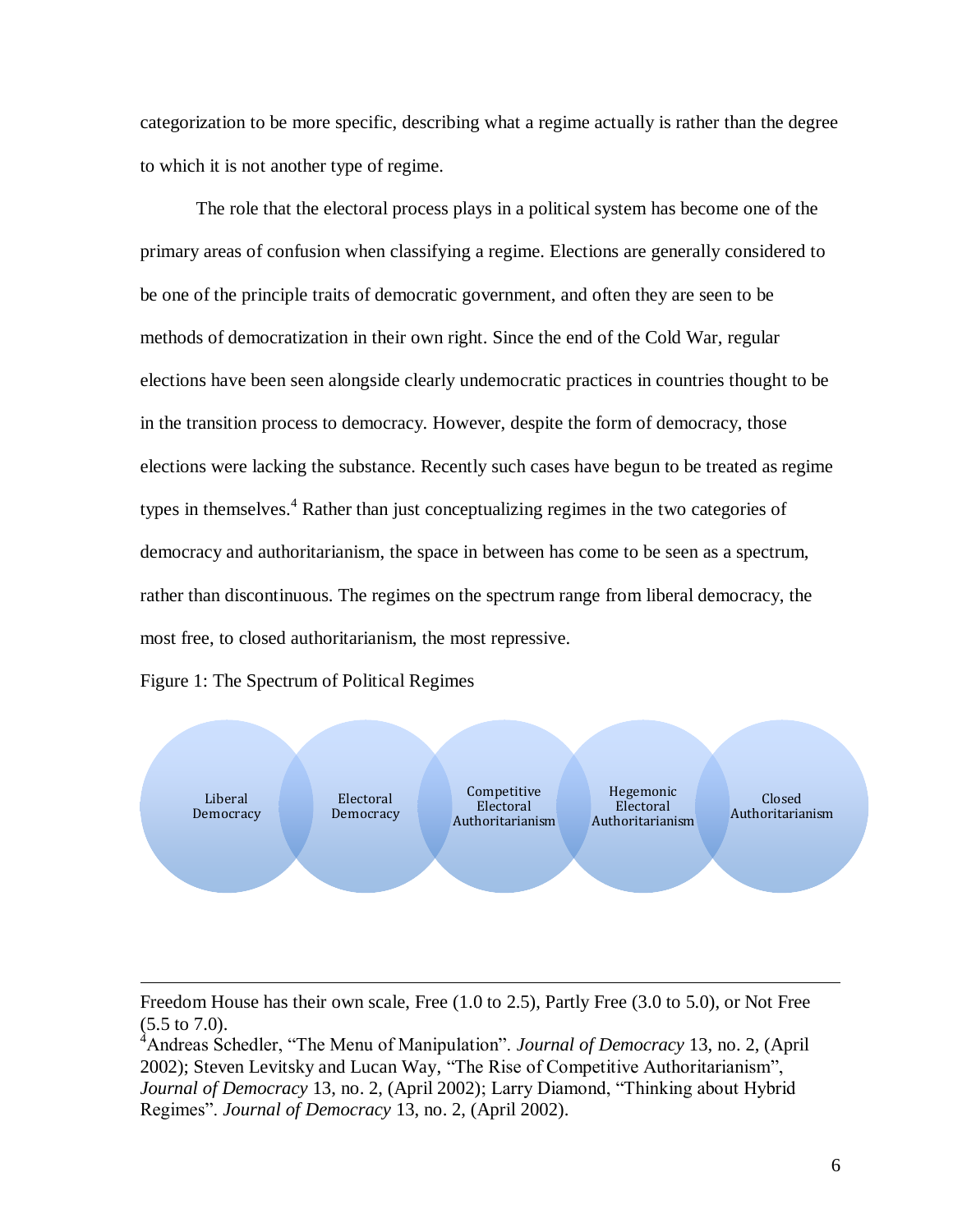Democratic regime types are classified based on whether they meet or exceed the minimum procedural definition of democracy. This definition is based on the ideas of Joseph Schumpeter and Robert Dahl, where political leaders are chosen through free, fair, and inclusive elections, with all basic civil rights, particularly in the form of open speech, universal adult suffrage, and absence of nonelected political authority.<sup>5</sup> A liberal democracy, shown in figure one on the left extreme of the spectrum, is a regime that goes beyond the minimum requirements for democracy by having extensive political pluralism and transparency, vertical and horizontal accountability of leaders, rule of law, and comprehensive civil rights such as most of Western Europe and the United States.<sup>6</sup> At the other end is closed authoritarianism, which in basic terms is the lack of all or most of those things. In an authoritarian regime all power is centralized in the leaders of the state, there is no political competition or even avenues of public expression, and civil liberties are limited, such as North Korea. In between these two poles, the major points along the line are the regime types of electoral democracy, competitive authoritarianism, and hegemonic electoral authoritarianism, ordered by their combination of democratic and authoritarian traits.<sup>7</sup>

Just to the right of liberal democracy on figure one is electoral democracy, in which a regime meets the minimum requirements for democracy but where civil and political freedoms are only at level necessary for "competition and participation to be meaningful",

 $<sup>5</sup>$  Diamond, "Thinking about Hybrid Regimes"; Steven Levitsky and Lucan Way,</sup> *Competitive Authoritarianism: Hybrid Regimes After the Cold War*, Cambridge University Press, Cambridge, (2010).

<sup>6</sup> Larry Diamond, "Is the Third Wave Over?," *Journal of Democracy* 7, no. 3 (1996): 20-37 <sup>7</sup> Diamond, "Thinking about Hybrid Regimes*,*" 48. In this article, Diamond also includes an ambiguous category between electoral democracy and competitive authoritarianism, but by treating categorization as a spectrum, this label is unnecessary. Schedler addresses this problem by erring on the side of caution, and not calling a country democratic if there is any ambiguity.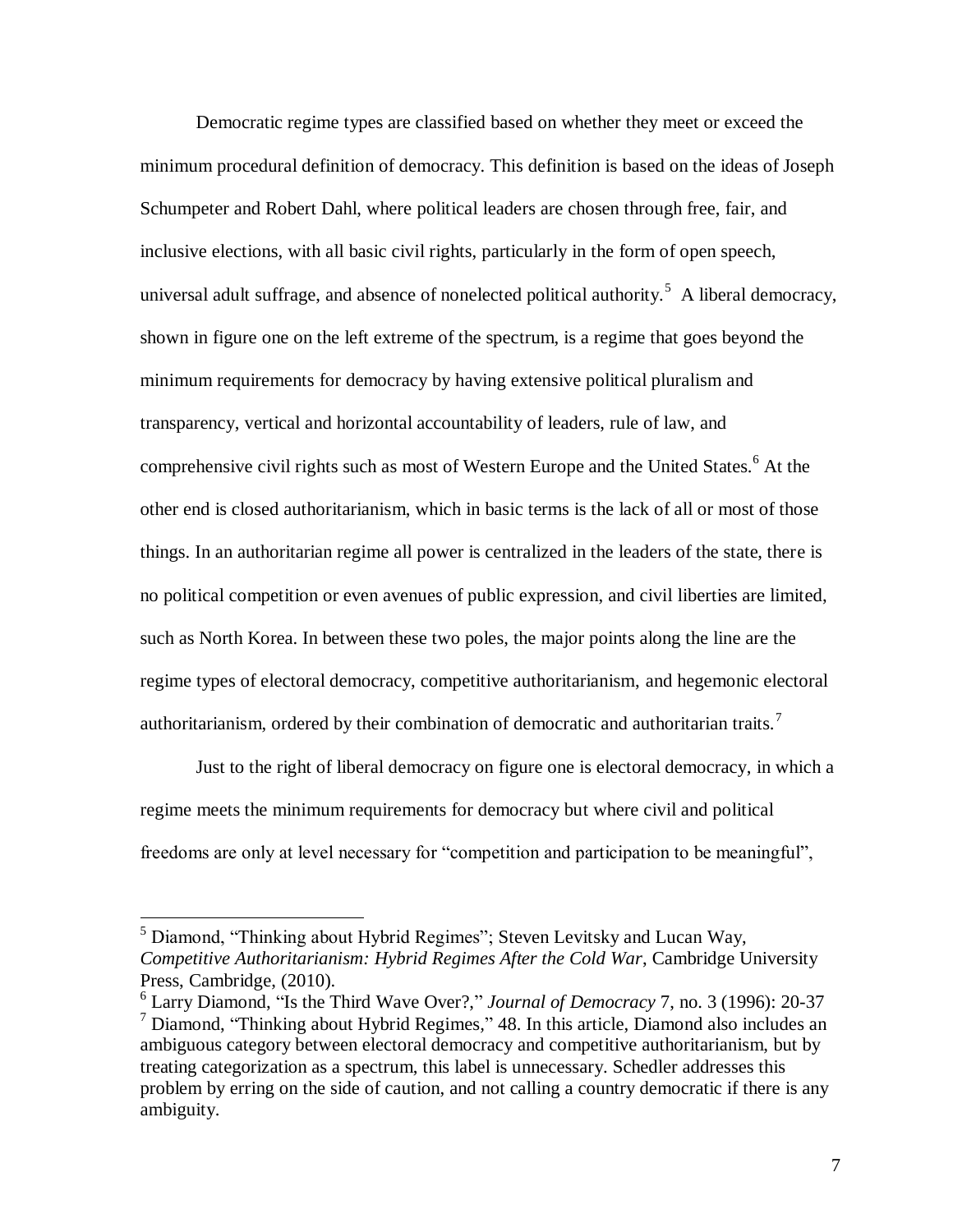such as India and Brazil. ${}^{8}$  In an opposite place on the spectrum, just to the left of authoritarianism, is hegemonic electoral authoritarianism. Andreas Schedler first extensively defined the idea of electoral authoritarianism in an article in the *Journal of Democracy*. Schedler builds on Larry Diamond's idea of electoral democracy, pairing it with the opposite idea of electoral authoritarianism, where elections take place, but are used as a tool of the regime, rather than an instrument of choice.  $9$  Rather, he notes that "by organizing periodic elections they try to obtain at least a semblance of democratic legitimacy, hoping to satisfy external as well as internal actors. At the same time, by placing those elections under tight authoritarian controls they try to cement their continued hold on power."<sup>10</sup> Electoral authoritarian regimes survive on the hope that these un-free elections will be enough for them to sustain legitimacy and maintain control. In hegemonic electoral authoritarian regimes, such as Uzbekistan and Singapore, elections are little more than a theatrical setting for the self-representation and self-reproduction of power.

In order to distinguish an electoral authoritarian regime from an electoral democracy, Schedler devises "the Chain of Democratic Choice" comprised of seven democratic norms, which he considers the minimum criteria necessary for elections to be truly democratic. These norms are empowerment of elected officials, free supply of choices, free demand for information, universal adult suffrage, insulation from coercion and corruption, integrity of elections, and irreversibility of elections. A break in the chain caused by government

<sup>&</sup>lt;sup>8</sup> Larry Diamond, Developing Democracy: Toward Consolidation, (Baltimore: The Johns Hopkins University Press, 1999), 8.

 $9$  Diamond. "Is the Third Wave Over?."

 $10$  Schedler, "Menu of Manipulation," 1.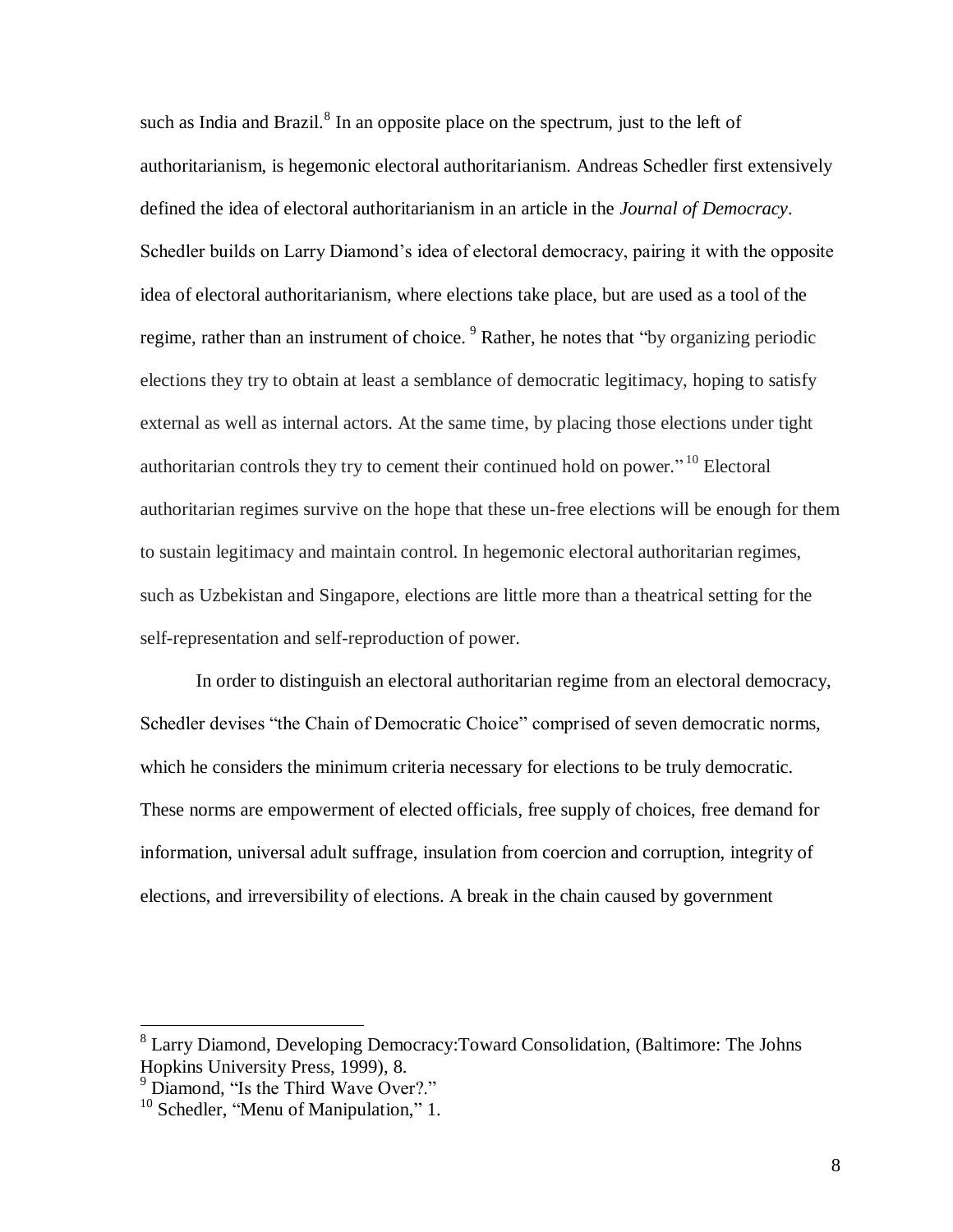manipulation in any of these categories means that "elections become not less democratic but undemocratic", and the regimes themselves no longer qualify as democracies.<sup>11</sup>

Further differentiating regime types, in between electoral democracy and hegemonic electoral authoritarianism at the center of the spectrum is what Steven Levitsky and Lucan Way call competitive authoritarianism*.* Levitsky and Way draw a definitive line between competitive and uncompetitive or hegemonic hybrid regimes, placing what they call competitive authoritarianism into its own category.<sup>12</sup> They consider non-competitive (hegemonic) electoral authoritarianism to be full-blown authoritarianism, despite the occurrence of elections.<sup>13</sup> Though Levitsky and Way present the idea of competitive authoritarianism as an alternative to electoral authoritarianism, it is in fact a variation. Like hegemonic electoral authoritarianism, competitive authoritarian regimes use the tools of "electoral manipulation, unfair media access, abuse of state resources, and varying degrees of harassment and violence skewed the playing field in favor of incumbents".<sup>14</sup> But it is a distinction of degrees that separates "regimes in which democratic institutions offer an important channel through which the opposition may seek power from those regimes in which democratic rules simply serve as to legitimate an existing autocratic leadership".<sup>15</sup> Incumbents in power in competitive electoral authoritarian regimes regularly manipulate elections for their own benefit, but unlike in hegemonic electoral authoritarian regimes,

 $11$  Schedler, "Menu of Manipulation," 41.

 $12$  Schedler also recognizes that further distinction exists, and that "in 'competitive EA regimes' authoritarian rulers are insecure; in 'hegemonic EA regimes' they are invincible.", but he does not provide criteria to differentiate between the two, and when placing countries into categories, both types fall under the broad label of Electoral Authoritarianism. Schedler, "Menu of Manipulation," 47.

<sup>&</sup>lt;sup>13</sup> Levitsky and Way, "The Rise of Competitive Authoritarianism," 54.

<sup>14</sup> Levitsky and Way, *Competitive Authoritarianism*, 3.

 $15$  Levitsky and Way, "The Rise of Competitive Authoritarianism," 54.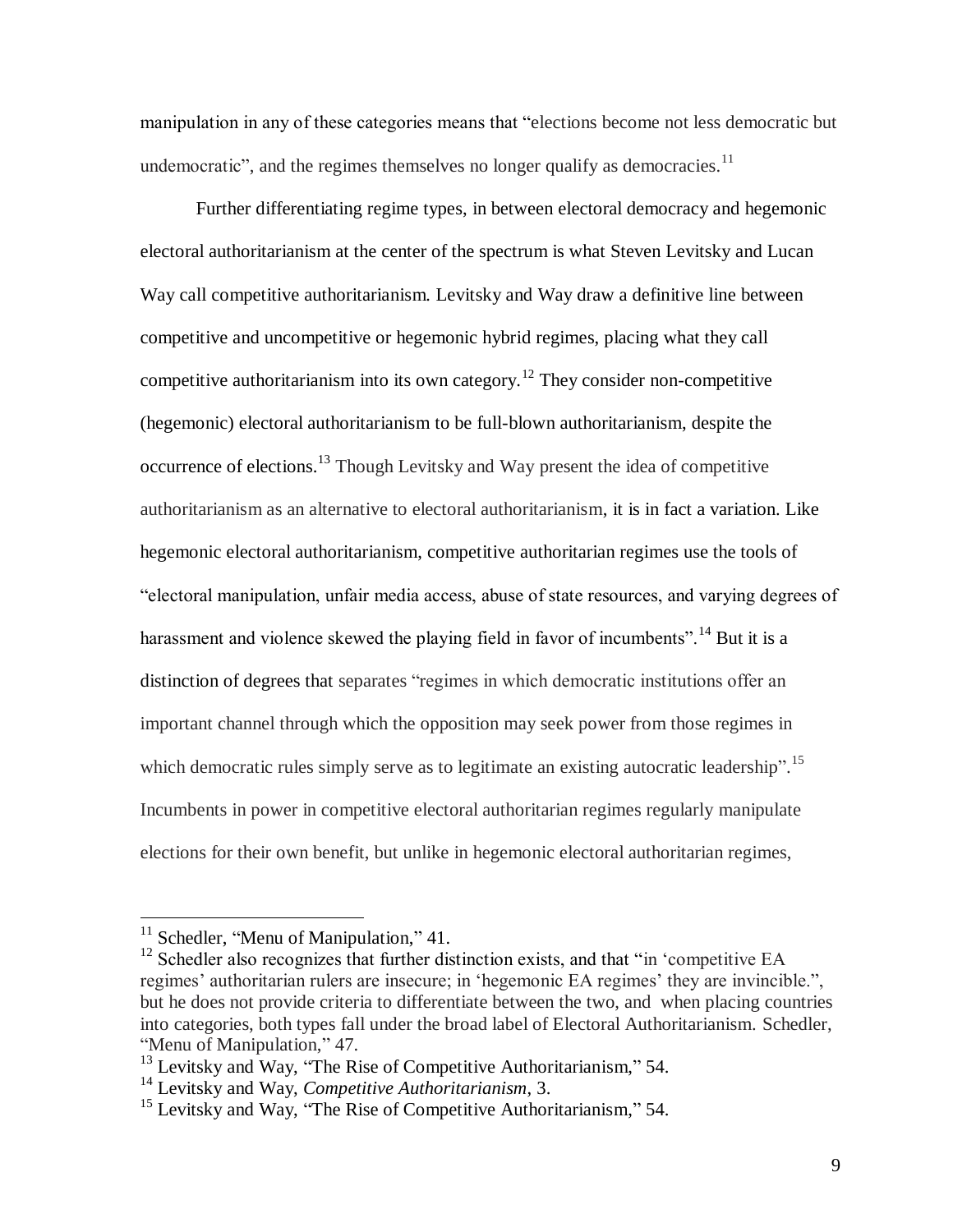democratic institutions provide periodic opportunities for the political opposition to meaningfully challenge the authority of the regime, despite the uneven playing field, such as in Ukraine, or Mexico in the nineties. The four institutions or arenas for competition that Levitsky and Way specifically point to are elections, the legislature, the judiciary, and the media. Elections in competitive electoral authoritarian regimes are often extremely close and the legislature is weak, but opposition parties are active, the judiciary occasionally challenges executive power, and, despite intimidation, the media is independent and influential.<sup>16</sup> Balancing Risk

There is innate risk that comes with maintaining the balance of an electoral authoritarian regime of any kind. By nature, "the coexistence of democratic rules and autocratic methods aimed at keeping incumbents in power creates an inherent source of instability. $17$ <sup>17</sup> Using the manipulation of elections as the primary tool to maintain this balance is especially precarious, as elections have the possibility to be both "regime-sustaining" and "regime-subverting".<sup>18</sup> The scale could be tipped in either direction, as the perception of illegitimacy can give grounds to greater embolden the opposition, or push a regime to become more openly authoritarian. The immediate questions that arise from this problem are what is gained from the act of holding elections in such a precarious regime, and what is at stake. The benefits of electoral authoritarianism must be great enough to justify facing the risks of maintaining the system. Determining the relationship between these two factors will allow insight into whether electoral authoritarian regimes could be sustainable in the long run, as long as the benefits to a regime outweigh the risks they take, or if they are

<sup>&</sup>lt;sup>16</sup> Levitsky and Way, "Linkage versus Leverage," 8.

 $17$  Levitsky and Way, "The Rise of Competitive Authoritarianism," 59.

<sup>&</sup>lt;sup>18</sup> Schedler, "Menu of Manipulation," 49.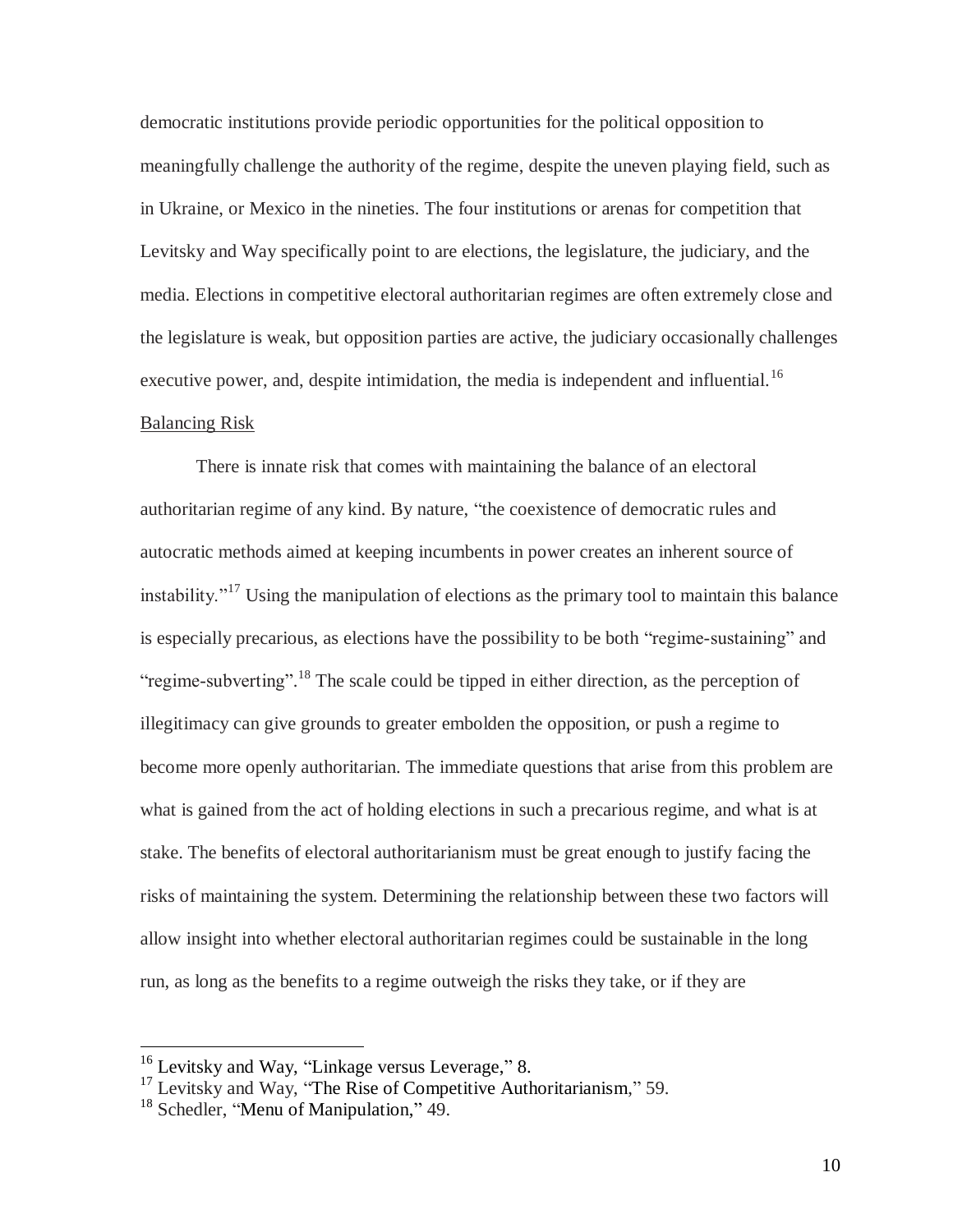unsustainable by nature.

Undoubtedly, the most significant benefit of an electoral authoritarianism regime type is sustaining political power. In a regime at its peak, this can be virtually uncontested and comprehensive, and in this way, electoral authoritarian regimes enjoy many of the benefits of fully authoritarian regimes. However, elections provide additional political legitimacy that cannot exist in regimes that hold power against the will of the people. As defined by Max Weber, a regime is politically legitimate when its power is founded in the belief of its citizens. Political legitimacy is justified on three types of authority, those of belief in tradition, belief in a charismatic leader, and belief in legality.<sup>19</sup> The authority of legality, or "the readiness to conform with rules which are formally correct and have been imposed by accepted procedure", is what regimes gain from elections, and is the most typical form of legitimacy.<sup>20</sup> Weber implies that "the most stable type of political system, i.e. least prone to collapse, rests on rational-legal foundations".<sup>21</sup> By holding elections, but manipulating them in their favor, electoral authoritarian regimes can benefit from the legitimacy gained from legal authority without actually facing the possible uncertainty of free and fair elections.

This legitimacy can be both internal, preventing opposition pressure, and external, preventing international criticism. Generally, "as long as incumbents avoid egregious (and well-publicized) rights abuses and do not cancel or openly steal elections, the contradictions inherent in competitive authoritarianism may be manageable. Using bribery, co-optation, and various forms of "legal" persecution, governments may limit opposition challenges without

<sup>19</sup> Max Weber, *Politics as a Vocation*,

http://media.pfeiffer.edu/lridener/dss/Weber/polvoc.html.

<sup>20</sup> Max Weber, *The Theory of Social and Economic Organization*, New York: Simon and Shuster, 131.

<sup>&</sup>lt;sup>21</sup> Monica Ciobanu, "Communist Regimes, Legitimacy and the Transition to Democracy in Eastern Europe," *Nationalities Papers* 38, no. 1 (January 2010) 3–21.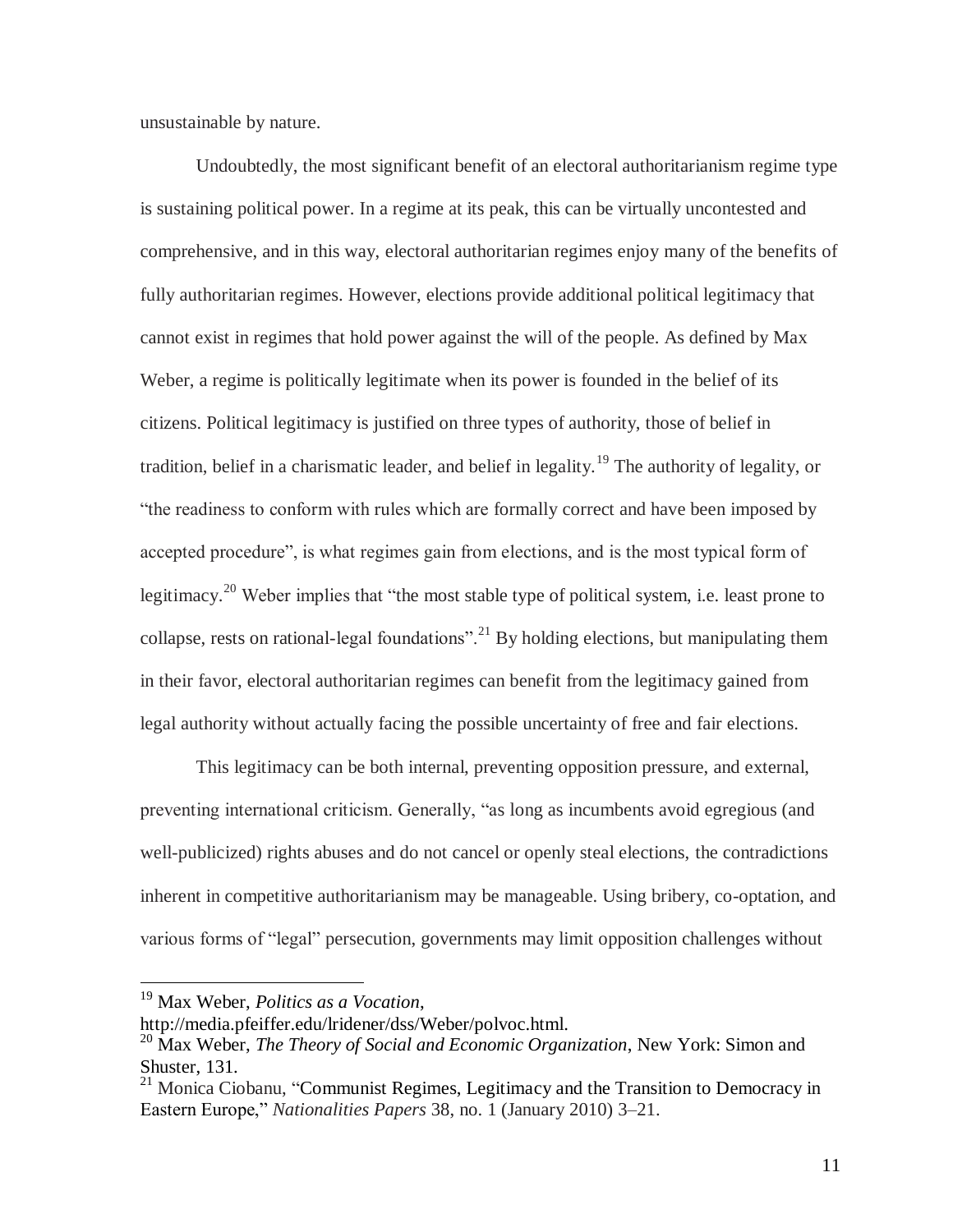provoking massive protest or international repudiation."<sup>22</sup> Control through elections allows the regime to centralize power at all levels of government where elections occur by ensuring that supporters are placed in office while maintaining a semblance of self-government. From the external perspective, even when elections do not go well, the fact that they are occurring is often seen as an encouraging sign to the rest of the world.<sup>23</sup>

The primary risk facing electoral authoritarian regimes is going too far, causing the illusion of legality to break, legitimacy to be lost, and subsequently the regime to change. The worst-case scenario is this happening all at once, but legitimacy can also be lost gradually. In general, it is dangerous for a regime to draw attention to its manipulation. The safest methods are those that do not greatly impact the daily lives of citizens. There can be problems if a regime begins to enact policy that noticeably affects civil society in a negative way.

Stolen elections in particular, where the regime in power is believed to have lost despite manipulating the results, can be a turning point "which fundamentally reshapes political contestation and thus deserves to be distinguished from other forms of electoral fraud". The Rose Revolution in Georgia and the Orange Revolution in Ukraine are both recent examples of where disputed stolen elections played a significant role in initiating regime change in countries that could be considered to have had electoral authoritarian regimes.

Not having broad enough control can also be cause for weakness. Having complete

 $22$  Philipp Kuntz and Mark R. Thompson "More than Just the Final Straw: Stolen Elections as Revolutionary Triggers", *Comparative Politics* 41, no. 3 (April 2009), 254.

 $^{23}$  This may be in part due to a western democratic bias, which might cause some onlookers praise consistency over quality in hopes that one day the regime will reach democratic consolidation, but nonetheless, it reduces criticism.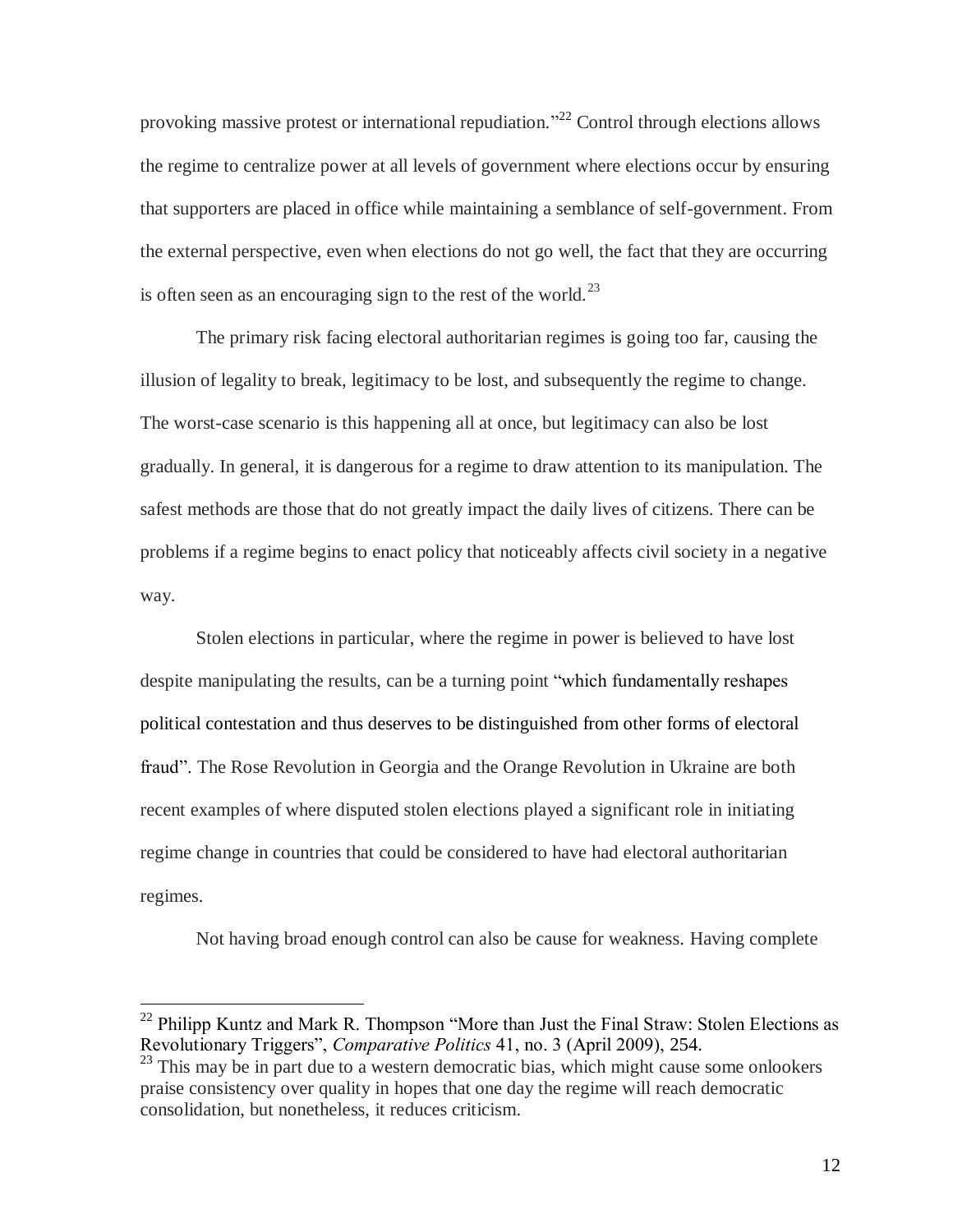democratic institutions on paper means a broad system that can grow in places that are hard to notice until it is too late. If the vertical of power from the center falters, opportunities could emerge in areas such as local government for elections to be truly competitive. A crack at this level could provide an opportunity for the opposition to work its way up and gain more power. Flawed or fraudulent elections can have potential consequences on a country's image and power among the international community. In particular, a tarnished reputation can lead to the loss of leverage, or increased vulnerability to external international pressure. More specifically leverage is defined as "regimes bargaining power vis-à-vis the West, or their ability to avoid Western action aimed at punishing abuse or encouraging political liberalization".<sup>24</sup> The risk can be lowered depending on the relative strength of the country in question or other policy priorities of the states that could apply pressure, but this factor has particularly played a role in altering the course of smaller regimes.<sup>25</sup>

In order for an electoral authoritarian regime to keep control, and maintain its legitimacy, elections have to be important in form, but meaningless in substance. They have to happen regularly, with results that have evident, but calculated and predictable, effects. Elections must be structured around the limitation of choice.  $^{26}$  Regimes can do so through formal and informal mechanisms, the combination of which can help to balance the risks against the benefits.

The formal mechanisms of control are those based in a states election law. A regime would want to encourage participation, therefore legal restrictions to suffrage would be low.

<sup>24</sup> Levitsky and Way, *Competitive Authoritarianism*, 41.

<sup>25</sup> Levitsky and Way, *Competitive Authoritarianism*, 42.

<sup>&</sup>lt;sup>26</sup> Such as the different "Normative Premises of Democratic Choice" outlined by Schedler in chart 1, of "The Menu of Manipulation". However, violating some of these norms is more useful to a regime than others.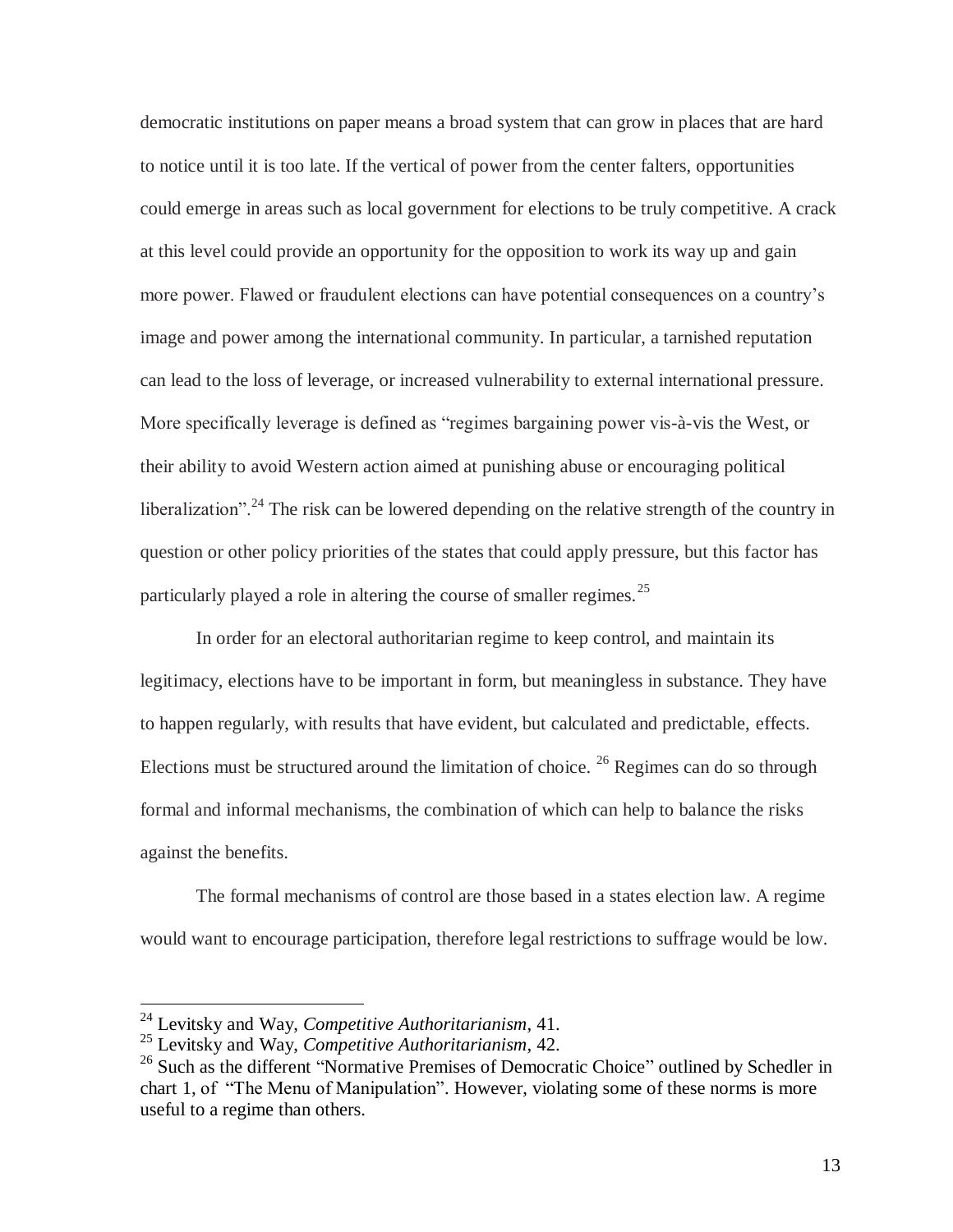Opposition groups would be allowed, but would either have to meet unrealistic requirements to officially register as parties, or be fractured by registration laws so lenient that organization would be impossible. In either case, high thresholds would be placed on receiving representation in legislative bodies, which would often prevent opposition parties from receiving public funding. The scope and jurisdiction of elected offices would be decreased, so that officials could be elected without any delegation of decision-making authority. The laws that govern formal mechanisms are often not permanent, and change based the regime's needs in the next election.

Informally, the centralization of power might encourage inherent mechanisms of control that are not necessarily systematically ordered by the regime, but their existence is nonetheless beneficial. As a way for subordinates to prove loyalty to the regime, they might perpetrate election fraud, such as ballot stuffing, vote buying, and voter intimidation, particularly on the regional or local level. Such scenarios could also cause practical disenfranchisement, preventing eligible voters from casting a ballot, as well as suppression of political or civil liberties. State run media, or media owned by people loyal to the regime, particularly television, can skew coverage of elections in favor of the regime in power, or outright exclude opposition parties or candidates from receiving time, limiting the information available to voters to make a decision.

#### **The Case of Russia**

 $\overline{a}$ 

Though it is democratic by constitution, critics routinely criticize Russian president Vladimir Putin as the leader of an authoritarian regime.<sup>27</sup> In reality, Russia today is somewhere in between these two points. Many Russians themselves recognize this, and

<sup>&</sup>lt;sup>27</sup> Wall Street Journal, Gorbachev Blasts Authoritarian Rule, November 23, 2011, http://online.wsj.com/article/SB10001424052970203710704577054174278824562.html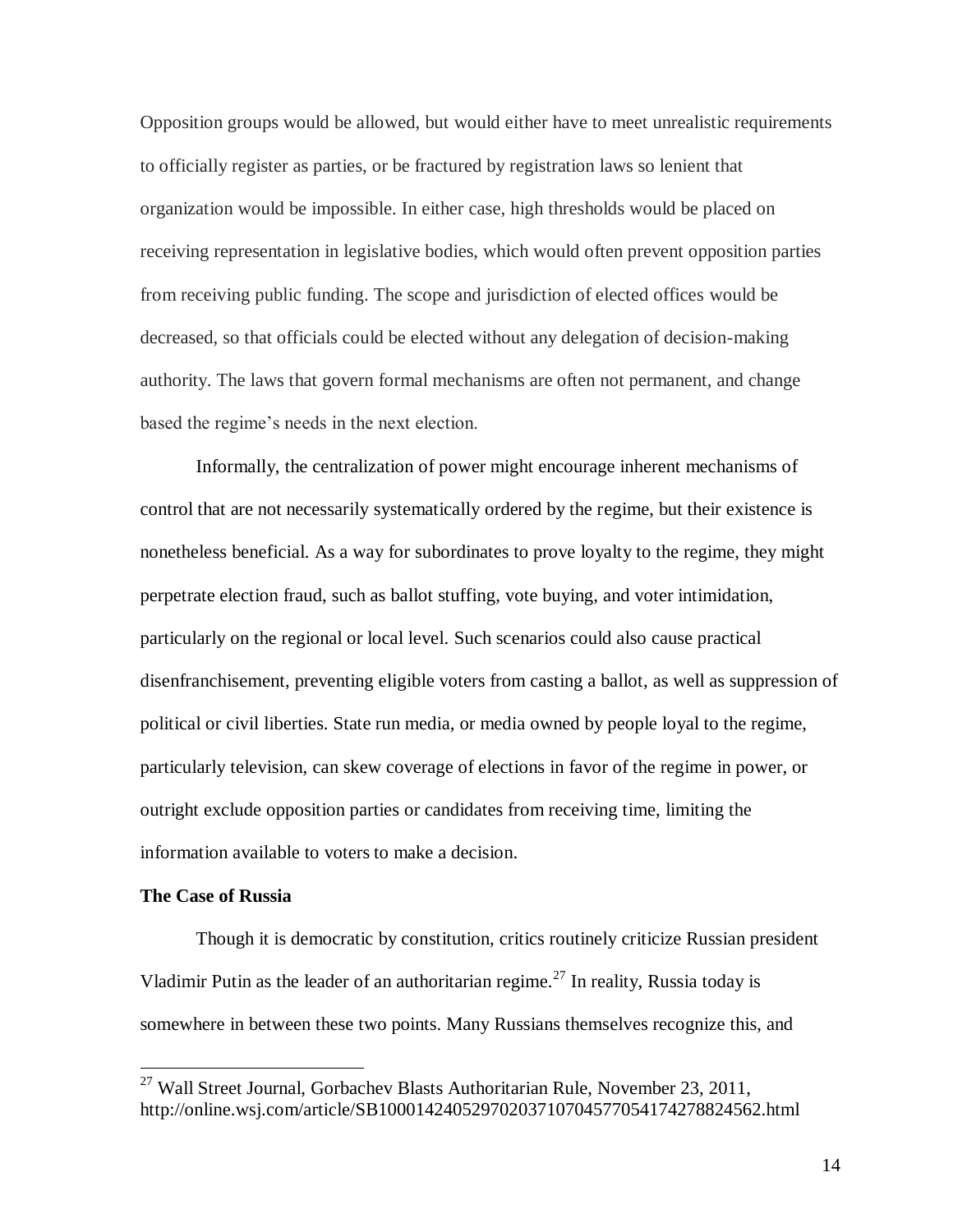"upravlyaemaya demokratiya" or managed democracy has come to be the standard term used by Russians to describe the Russian system of government, by both its admirers and its detractors.<sup>28</sup> Russians are skeptical of how much elections actually matter, and they consider the electoral playing field skewed in favor of the regime. Russia's managed democracy is, in fact, an example of an electoral authoritarian regime, which Putin has carefully engineered since taking office.

Vladimir Putin has undertaken this strategy in order to benefit from the legitimacy that elections provide without facing the unpredictability of the electoral process. To accomplish this, Putin has during his time in office initiated electoral reforms to ensure predictability of both the process and the outcome on the national and regional levels, as well as subverting the independence of the Russian media.<sup>29</sup>

#### Before Putin

 $\overline{a}$ 

An electoral authoritarian regime is unique to the Putin Era, but, while other periods in recent Russian history certainly could not be considered liberal democracies, elections are not a new phenomenon in Russia. Even during the time of the Soviet Union elections occurred, but despite this fact, the Soviet Union falls squarely into the category of an openly authoritarian regime. Elections were held regularly in order to choose representatives for the Supreme Soviet, the main legislative body the government with 1,500 members who met just a few times a year, but this institution served a mostly ceremonial purpose. Though the Supreme Soviet did elect a president, the position on its own had no real power, and the indisputable head of the Soviet Union was the General Secretary of the Communist Party.

<sup>&</sup>lt;sup>28</sup> Archie Brown, "Problems of Conceptualizing Russia's Political System" (Presentation APSA Annual Conference, Washington, D.C., Sept. 1-4, 2005): 9.

<sup>&</sup>lt;sup>29</sup> Stephen White and Ol'ga Kryshtanovskaya, "Changing the Russian Electoral System: Inside the Black Box," *Europe-Asia Studies* 63, no. 4 (June 2011): 561.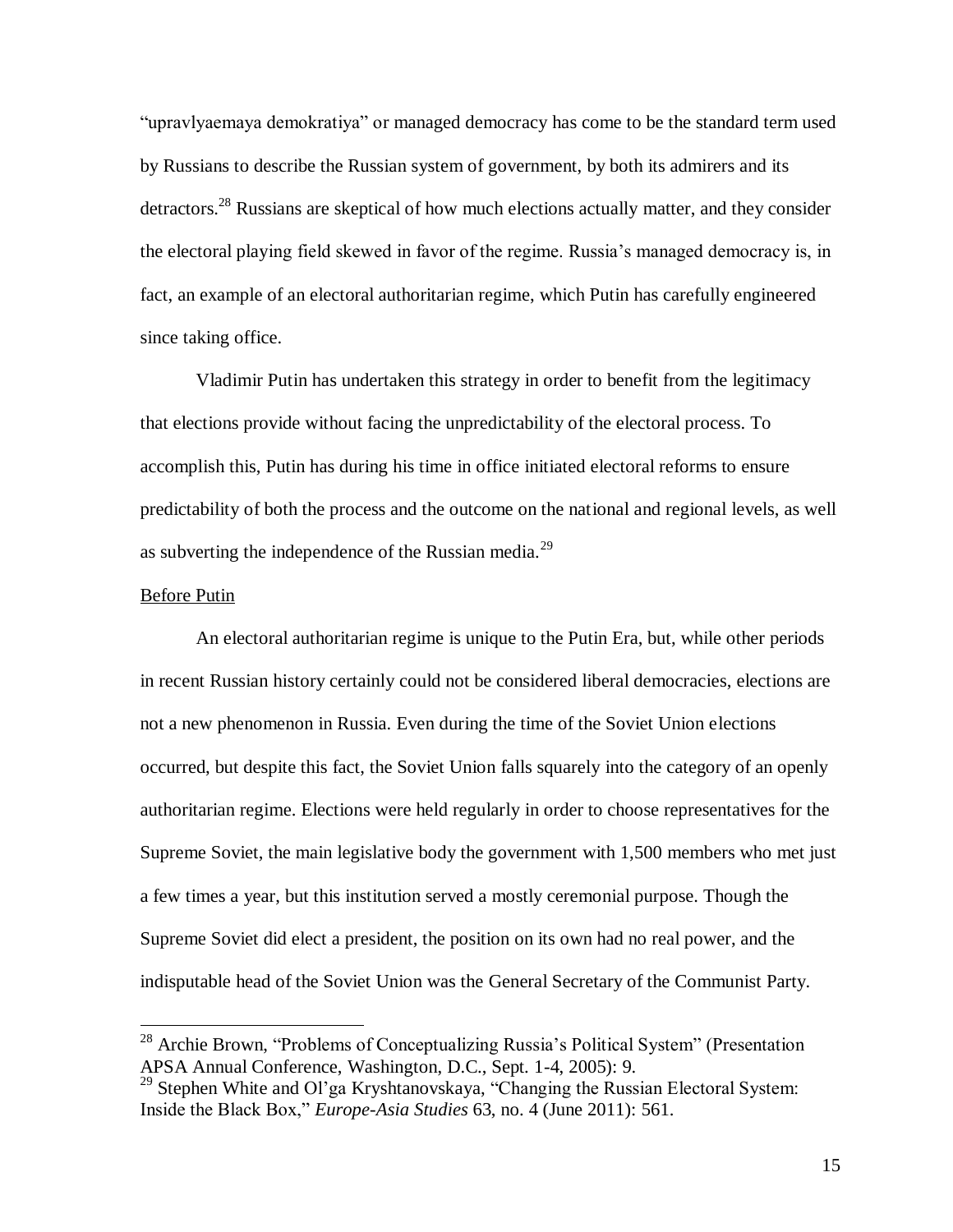Starting with Leonid Brezhnev, the General Secretary began to be ceremonially chosen as president, so he received the title. The government was used as an instrument of the Communist Party, and a party apparatus shadowed the entire government structure and actually made the decisions. $30<sup>30</sup>$ 

The elections themselves failed to meet what is required by the procedural definition of democracy. Soviet elections were merely a formality carried out by an authoritarian regime, and there was not even an attempt to pretend there was competition. On election day, citizens were instructed to go to their polling place and fill out a ballot, but there was only one name that they could vote for under each position, approved by the Communist Party. The only options that provided a semblance of choice was to turn in an empty ballot, or cross out the entire list of names and write "against all." While generally this tactic served only as a symbolic protest, there were rare cases where the candidate was replaced if significantly more votes than not were cast against them. Voting was not a civil right, but rather a government mandated requirement. Not voting was forbidden, as there was a great deal of pressure from the authorities on citizens to turn out, and to achieve as close to 100% participation as possible. During the Brezhnev Era from the mid sixties to the early eighties, not voting would be marked in someone's police file, but "in Stalin's time, not voting literally led to a midnight knock on the door and a one-way ticket to Siberia".<sup>31</sup> Soviet citizens did not put much weight in the results of elections, and the government did not gain much legitimacy, whether internal or abroad, by holding them. When Freedom House began their Freedom in the World ratings in 1973, the USSR received an average score of six out of a

 $\overline{a}$ 

16

<sup>&</sup>lt;sup>30</sup> White and Kryshtanovskaya, "Changing the Russian Electoral System," 568.

<sup>31</sup> Erik Amfitheatrof, "One Party, One Vote," *Time* 123, no. 11 (March 12, 1984): 52.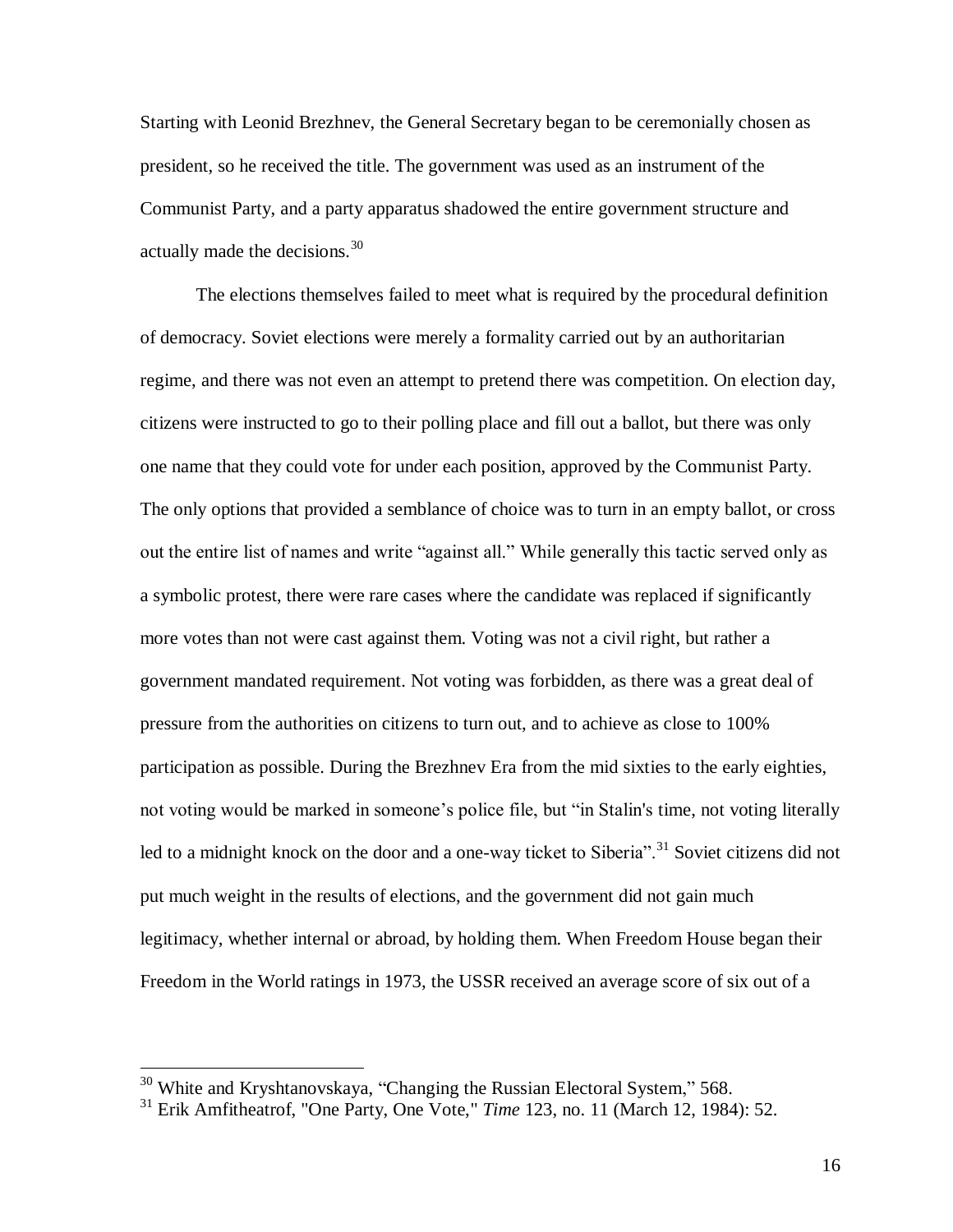possble seven, placing it in the "Not Free" category, and fluctuated between six and seven until 1987, as would be expected from an authoritarian regime.<sup>32</sup>

The reforms initiated by Mikhail Gorbachev, the last leader of the USSR, during the late eighties and early nineties began the gradual transition from authoritarianism to electoral democracy. This was done in two steps, the first of which introduced a limited form of competition, as well as allowed for greater freedom of speech and the press. As part of Gorbachev's policy of democratization, the legislative branch of the Soviet government was reorganized, and the Congress of Peoples Deputies was formed to replace the Supreme Soviet as the country's main legislative body in 1988. The new Congress was a part time body of 2,250 members, which elected from among themselves a new Supreme Soviet of 542 professional legislators. Two thirds of the Congress's members were to be directly elected, and multiple candidates would be nominated for the same position by local branches of the Communist Party, providing for a limited form of competition.<sup>33</sup> The process of voting was also reformed, requiring voters to mark their ballot in private booths so that voters would feel free to make their own choice.<sup>34</sup> However, not all of the members of the Congress of Peoples Deputies were directly elected; 750, or one third were chosen by social organizations, which allowed the Communist Party to maintain some of its control. This new congress would also fill the newly created office of the executive presidency, which would be the official Soviet head of state, rather than the General Secretary of the Communist Party. This position would eventually have been chosen by direct popular vote, but an exception was made the first time

<sup>&</sup>lt;sup>32</sup> Steven Groves, Advancing Freedom in Russia, Executive Summary Backgrounder no. 2088, Heritage Foundation, Nov. 29, 2007, 3. The Freedom rating scale is as follows: Free (1.0 to 2.5), Partly Free (3.0 to 5.0), or Not Free (5.5 to 7.0).

<sup>33</sup> Stephen White, Richard Rose, and Ian McAllister, *How Russia Votes*, (Washington, D.C: CQ Press, 1997) 23.

<sup>34</sup> White, et. Al., *How Russia Votes*, 24.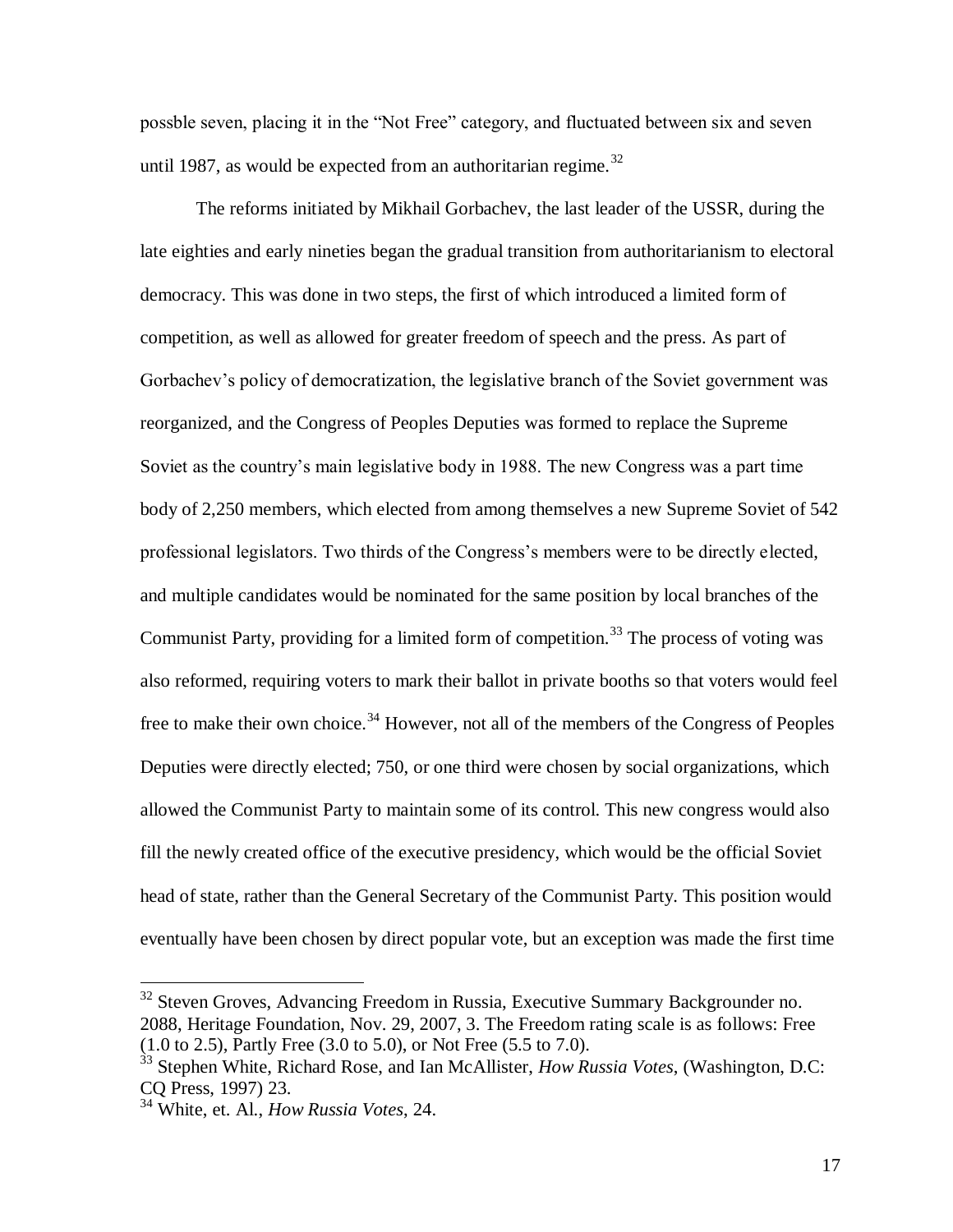in order to choose someone quickly.<sup>35</sup> The policy of glasnost, or openness, allowed for open discussion and criticism of the government by the Soviet people and the press. While there was not yet freedom of the press, as all media was still state owned, real information was suddenly available to Soviet citizens, which was starting to resemble moderate civil liberties. Since 1985 when Gorbachev took office, the average freedom rating from Freedom House has gradually fallen and in 1988 and 1989, the USSR received for the first time ratings right on the edge of "not free" and "partly free" with a rating of  $5.5.^{36}$ 

The second step of democratization took place March 1990, and marks the shift to electoral democracy lifting the restrictions on electoral competition. Article six of the Soviet constitution, which effectively banned political parties other than the Communist Party, was repealed, allowing for the first time for a multi-party system. The first multi-party elections to be held were for the newly created Parliament of the Russian Republic, held alongside elections for parliaments in the other Soviet Republics, and only 86 percent of the new Russian deputies elected were members of the Communist party. In 1991, the Russian Parliament proposed the creation of a separate Russian presidency; an election was held in June and won by Boris Yeltsin, with 60 percent of the vote against five other candidates.<sup>37</sup> The results of this first democratic election would stand after the collapse of the Soviet Union. The reforms of these two years allowed the USSR to ultimately break into the "partly free" category in 1990 with a score of 4.5. 1991, the final year of the USSR, marks the peak

<sup>35</sup> White, et. Al., *How Russia Votes*, 35.

<sup>36</sup> Groves, "Advancing Freedom in Russia", 3.

<sup>37</sup> White, et. Al., *How Russia Votes*, 39.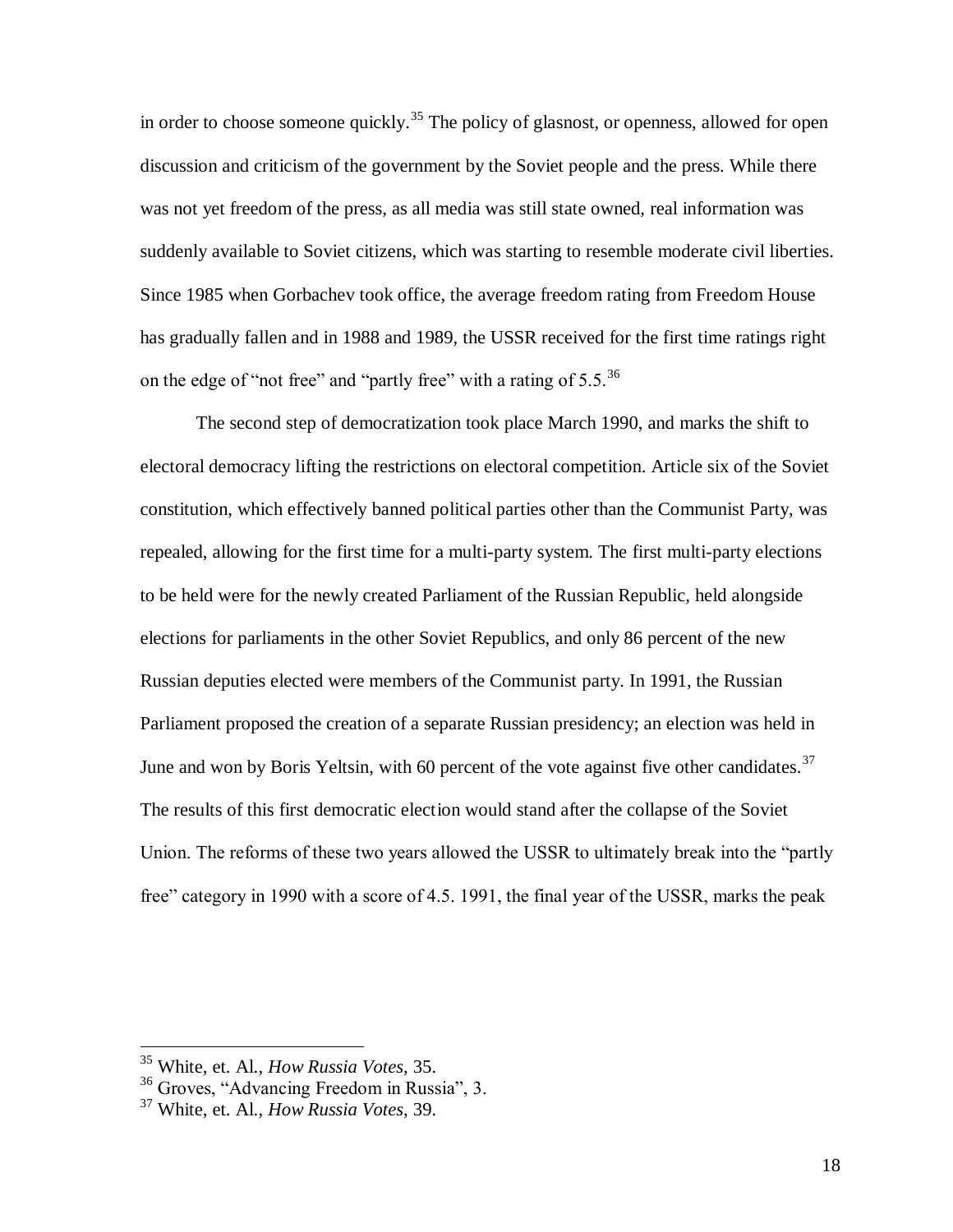freedom rating for both the USSR and post-Soviet Russia, with a rating of three, just missing the "free" category.<sup>38</sup> Ratings at this level are associated with electoral democratic regimes.

In the nineties under Boris Yeltsin, Russia maintained and built upon the electoral democracy set up at the end of the Soviet Union. Particularly after the new Constitution in 1993, international observers were optimistic that the system in place would eventually develop into a liberal democracy. Elections during this period were fairly competitive, and while they were marked by significant problems, such as interference by economic and regional elites, manipulation was not systematically organized. Scholars frequently point to the State Duma national elections in 1995 and 1999 as examples of the last truly fair contests to occur. <sup>39</sup> In 1999 there was "unconstrained electoral entry, a relative oligopoly, and clearly defined alternatives" which the regime in power did not try to limit.<sup>40</sup> Additionally, under Yeltsin mass media continued to have the freedoms it had gained during Glasnost, and independent media began to become established. Both state owned and independent media provided discussion of multiple viewpoints of important issues. Reporters were ruthless, writing stories about crucial problems faced by the Yeltsin administration and the opposition, many of which were harshly critical.<sup>41</sup>

However, limitations to democracy did exist, but those that did were societal rather than built into the political structural by the regime. In fact, the political structure that existed at the time seemingly prevented the regime from exerting central control, and governing in

<sup>38</sup> Groves, "Advancing Freedom in Russia", 3.

<sup>&</sup>lt;sup>39</sup> Brown, "Problems of Conceptualizing Russia's Political System," 3.

<sup>40</sup> Grigorii Golosov, "The Regional Roots of Electoral Authoritarianism", *Europe-Asia Studies* 63, no. 4 (June 2011): 626.

<sup>41</sup> Birgitte Hopstad, *The Russian Media under Putin and Medvedev,* Master thesis in Political Science, Norwegian University of Science and Technology (2011):13.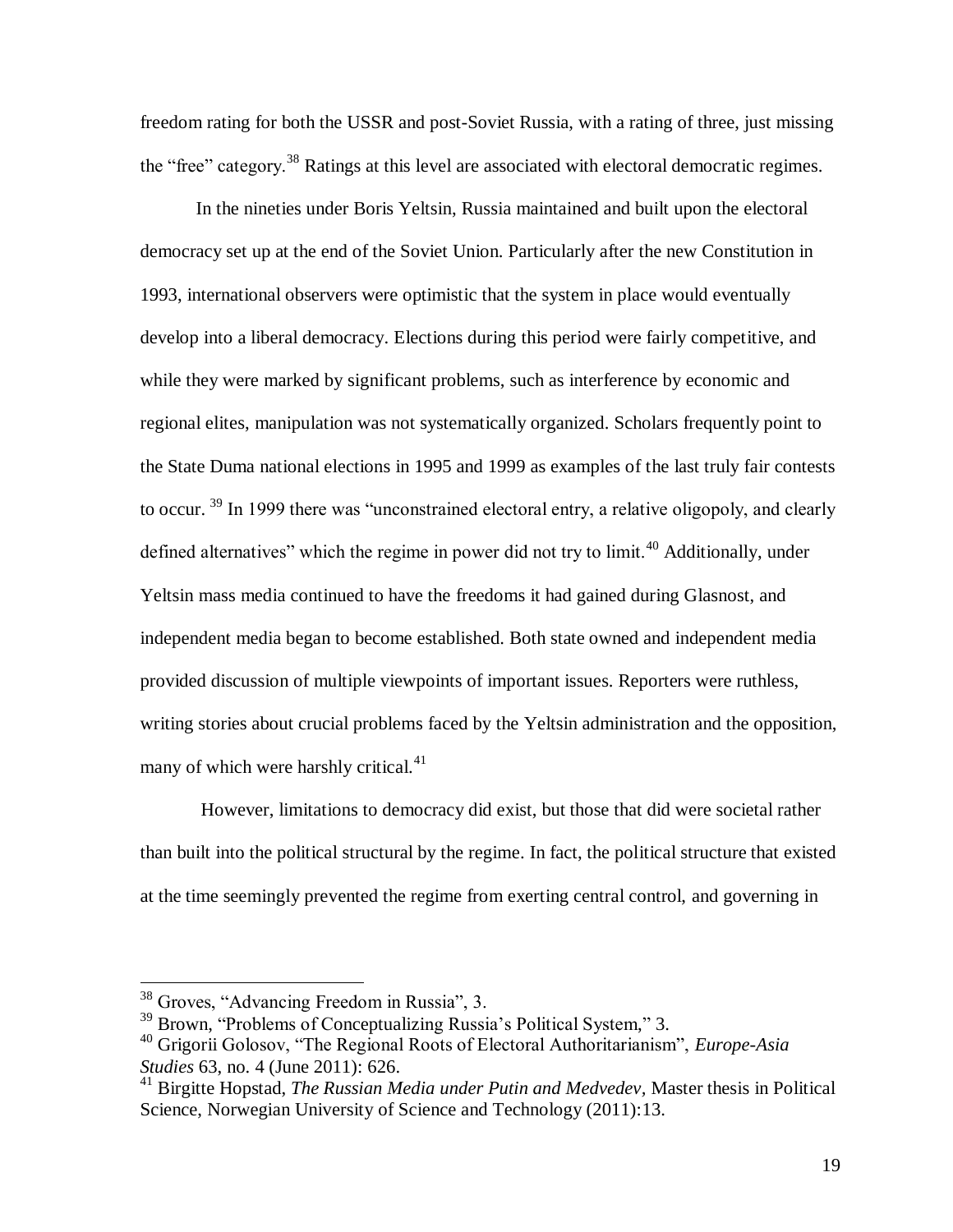this era has been described as complete chaos.<sup>42</sup> Despite democratic intentions, the type of regime that developed in the Yeltsin era turned out to be quite powerless, characterized by a weak president, influential regional leaders, and dominant economic elites.<sup>43</sup> If anyone was manipulating elections for their own benefit, it was the economic elites, or "oligarchs", but they were not using the structure of political system to do so. In the nineties, money was the primary factor of influence, not political office. While this was certainly not the ideal trajectory that pro-democracy observers hoped Russia would take, it still was not authoritarianism. From 1992 to 1997, Russia's freedom rating stayed flat at 3.5. It started to rise in 1998 due to the collapse of the ruble, and in 1999, just before Vladimir Putin took office, Russia was rated at 4.5. This was still in the "partly free" category, and Russia was still an electoral democracy, but appeared to be on the verge of becoming less democratic. Putin's Russia

The beginning of the Putin Era marks the turning point when electoral authoritarianism was established in Russia. Upon succeeding Boris Yeltsin as president following his resignation on New Years Eve 1999, Vladimir Putin quickly began to centralize power in the executive, and by the end of the next decade, "images of open, free, and fair elections and a legislature in which parties were able to challenge presidential edicts were anachronistic."<sup>44</sup> Under the Putin regime, Russia has fallen from the "partly free" category back into the "not free category". From 2000-2004, Russia teetered on the edge with a rating of five, but in 2005 received a rating of 5.5, which has been maintained through

<sup>42</sup> Regina Smyth, Anna Lowry and Brandon Wilkening "Engineering Victory: Institutional Reform, and Formal Institutions and the Formation of a Hegemonic Party Regime in the Russian Federation," *Post-Soviet Affairs*23, No. 2 (April-June 2007): 2.

<sup>43</sup> Smyth, et. Al., "Engineering Victory," 7.

<sup>44</sup> David White, "Re-conceptualising Russian party politics," *East European Politics* 28,no. 3 (2012): 211.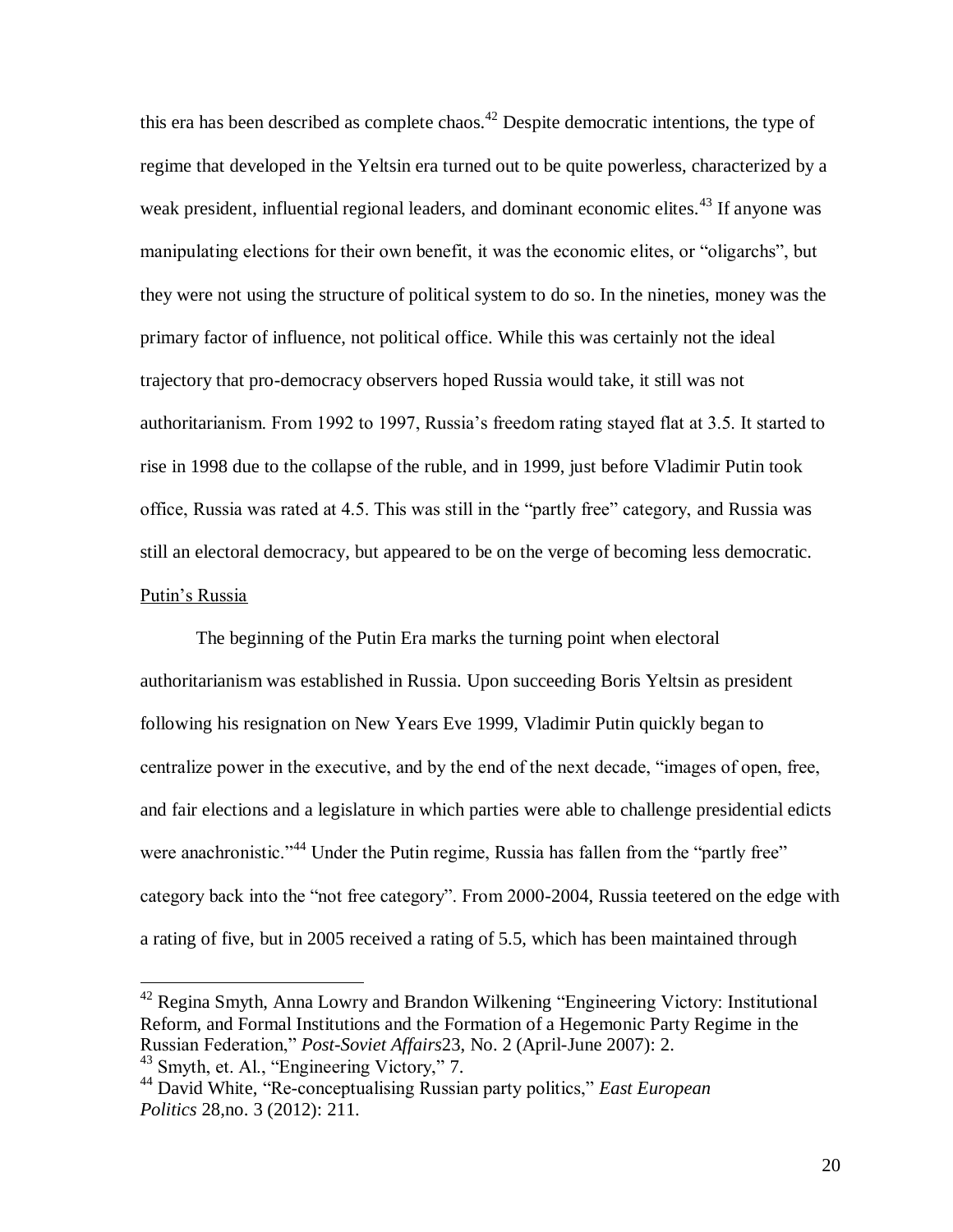2012.<sup>45</sup> Though this rating is in the "not free" category, it is just barely so, which would be expected from an electoral authoritarian regime that is trying to present a more democratic appearance.

To a certain extent, Putin's initial actions upon coming to power could in part be seen as a response to what he saw as Yeltsin's weakness, and some suggest that Putin may have entered office "with a mandate to reassert central control from Moscow."<sup>46</sup> Putin's popularity, demonstrated by his victory in the presidential elections of March 2000, certainly helped him be able to begin the process of centralization. With 68 percent voter turnout, Putin won with 53 percent of the vote. The next leading vote getters were Gennady Zyuganov, leader of the Communist Party (KPRF), with 29 percent, and Grigory Yavlinsky of Yabloko with 6 percent.<sup>47</sup> In 2004 he won re-election with 71 percent of the vote with 64 percent turnout. The Communist Party, expecting low support, barely tried and ran a lesser figure, receiving only 14 percent. Combined with the powers of his office, this high level of public approval has enabled Putin to more easily "strengthen the center's hold over both the formal and informal levers of political control", mainly through the instrumental treatment of federal and regional elections and subordination of the media.<sup>48</sup>

In describing elections that have occurred in post-Soviet Russia, Mikhail Gorbachev, the last leader of the USSR who initiated the first efforts towards democratization, calls them "democratic in form but not in substance".<sup>49</sup> This has been by design. In the Putin Era,

 $\overline{a}$ 

<sup>47</sup> Russia Votes, *Results of Previous Presidential Elections*,

<sup>45</sup> Groves, "Advancing Freedom in Russia", 3.

<sup>46</sup> Cameron Ross, "Federalism and Electoral Authoritarianism under Putin", *Demokratizatsiya* 13, no. 3 (Summer 2005): 354.

http://www.russiavotes.org/president/presidency\_previous.php

<sup>48</sup> Smyth, et. Al., "Engineering Victory," 2.

<sup>49</sup> Mikhael Gorbachev, "Perestroika Lost", *The New York Times*, March 14, 2010.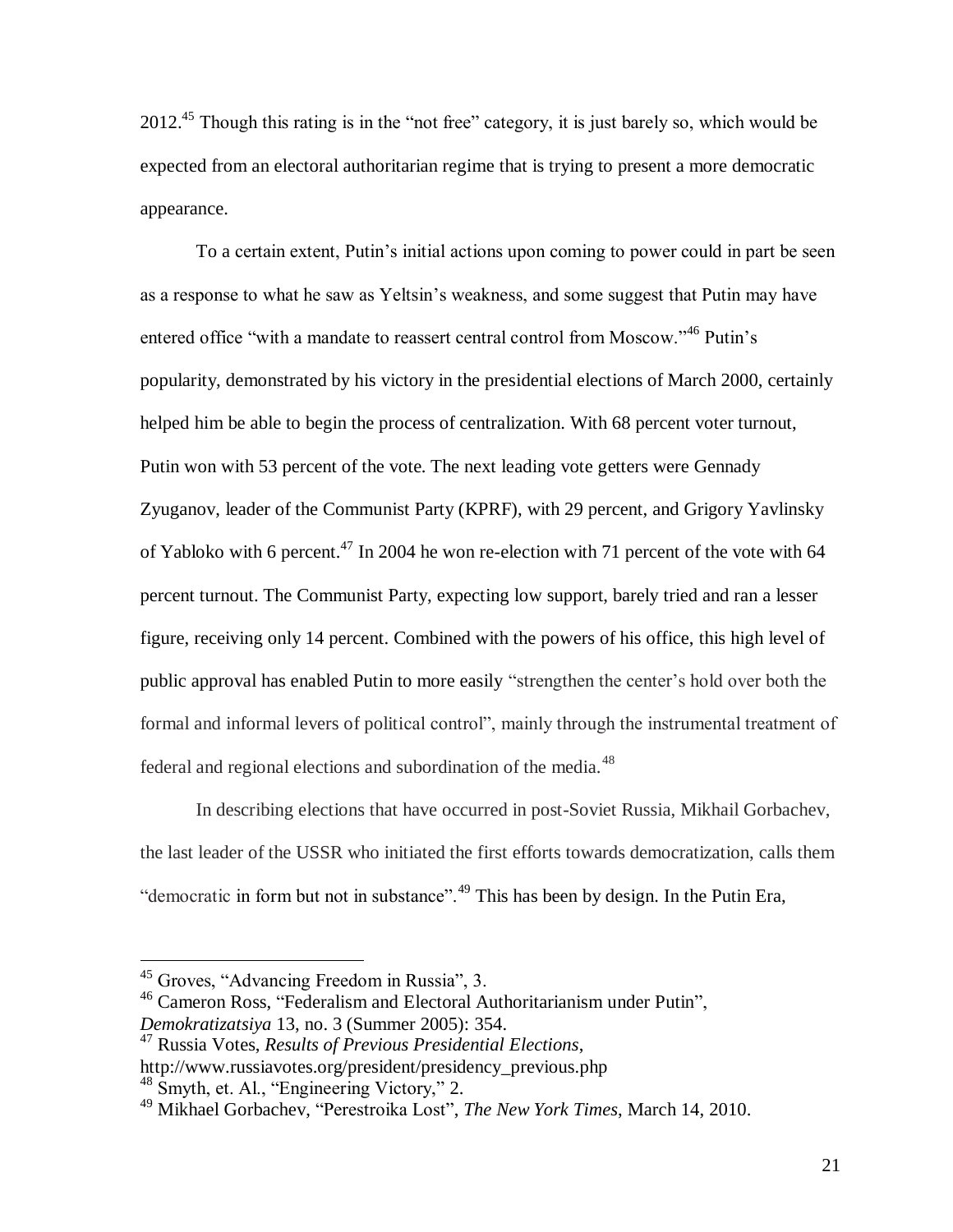national elections for the State Duma and the presidency have been consistently inconsistent. Though happening on a regular schedule, the Putin regime has changed the rules of the game between each election cycle, so that what is seemingly the same process has different results each time.<sup>50</sup> This is a trait particular to the Putin Era. Prior to his first reforms, the structure of elections had not changed since the adoption of the Russian Constitution in 1993.<sup>51</sup> Putin's strategy has worked well and worked quickly, and by 2004 "the leaders of the increasingly enfeebled political parties had come to the conclusion that it wasn't even worth participating personally in the electoral game on such a grossly uneven playing field."<sup>52</sup>

Necessary to the success of legal reforms has been the United Russia Party, a primary tool of the Putin Administration. United Russia was formed in 2001 by the merger of two pro-Kremlin minority parties in the Duma, Unity and Fatherland–All Russia, and it has held the majority since the 2003 elections. As an organization separate from the Kremlin, United Russia is indistinctive, but it does not have to be, as it exists only "because the administration itself could not put forward candidates."<sup>53</sup> The party platform is centrist and non-specific, "framed as vaguely possible in order to prevent open ideological schism within its elite ranks," as United Russia candidates are not chosen based on ideology, rather based on loyalty or utility to the Kremlin. This broadness also allows United Russia to appeal to voters without having to defend any specific positions.

The Putin regime fails to meet the procedural definition of democracy as a result of the limitations placed on political competition, and freedom of the press, therefore it fails to

 $50$  A timeline of electoral reforms since 2000 can be found in the appendix.

<sup>&</sup>lt;sup>51</sup> Bryon Moraski, "Electoral System Reform in Democracy's Grey Zone: Lessons from Putin's Russia," *Government and Opposition* 42, no. 4 (2007): 541.

 $52$  Brown, "Problems of Conceptualizing the Russian Political System," 9.

<sup>&</sup>lt;sup>53</sup> White and Krystanovskaya, "Changing the Russian Electoral System," 568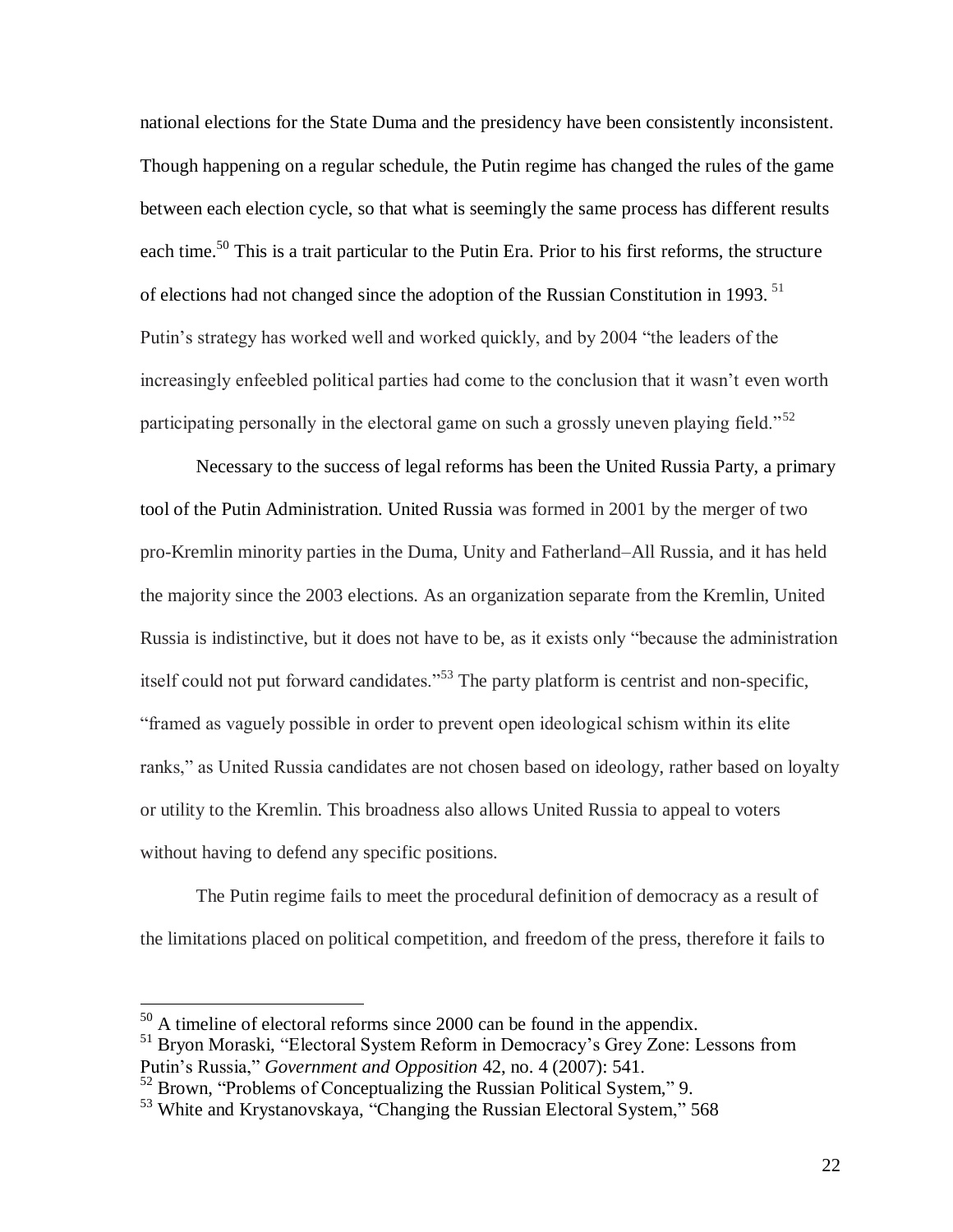qualify as an electoral democracy. Competition has been limited by changing party registration requirements, severely limiting sources of campaign funding for opposition parties, changing legislative apportionment to benefit the party of power, and functionally eliminating the election of regional governors. Freedom of the press has been limited by dominant state control of the media, suppressing a basic civil liberty necessary for electoral democracy. Russia instead fits the description of an electoral authoritarian regime due to the existence of these restrictions and their goal, aimed at preventing the inherent uncertainty of the democratic process but retaining the form.

#### Political Parties

In order to limit electoral competition, the Putin regime has used party registration requirements to eliminate true opposition parties and shift influence towards United Russia, the party of power led by the Kremlin. When Putin came to power, political parties had not yet stabilized, and changing the rules at that time allowed the Kremlin, through United Russia, to dominate elections, effectively leading to a one party system. This has resulted in the Kremlin dominating the political debate as well, which is a complete reversal of how the party system worked in the 1990s, when parties served as vehicles to signal various interests to the Kremlin. Under Putin, all interests of conflicting political parties have been more or less controlled.

The first action taken to change party registration procedures was in June 2001, when the State Duma passed the Federal Law on Political Parties, which would take effect in 2007 and affect the parliamentary elections that year. The law initially raised the membership requirement for parties to have regional branches with a minimum of 100 members in at least

23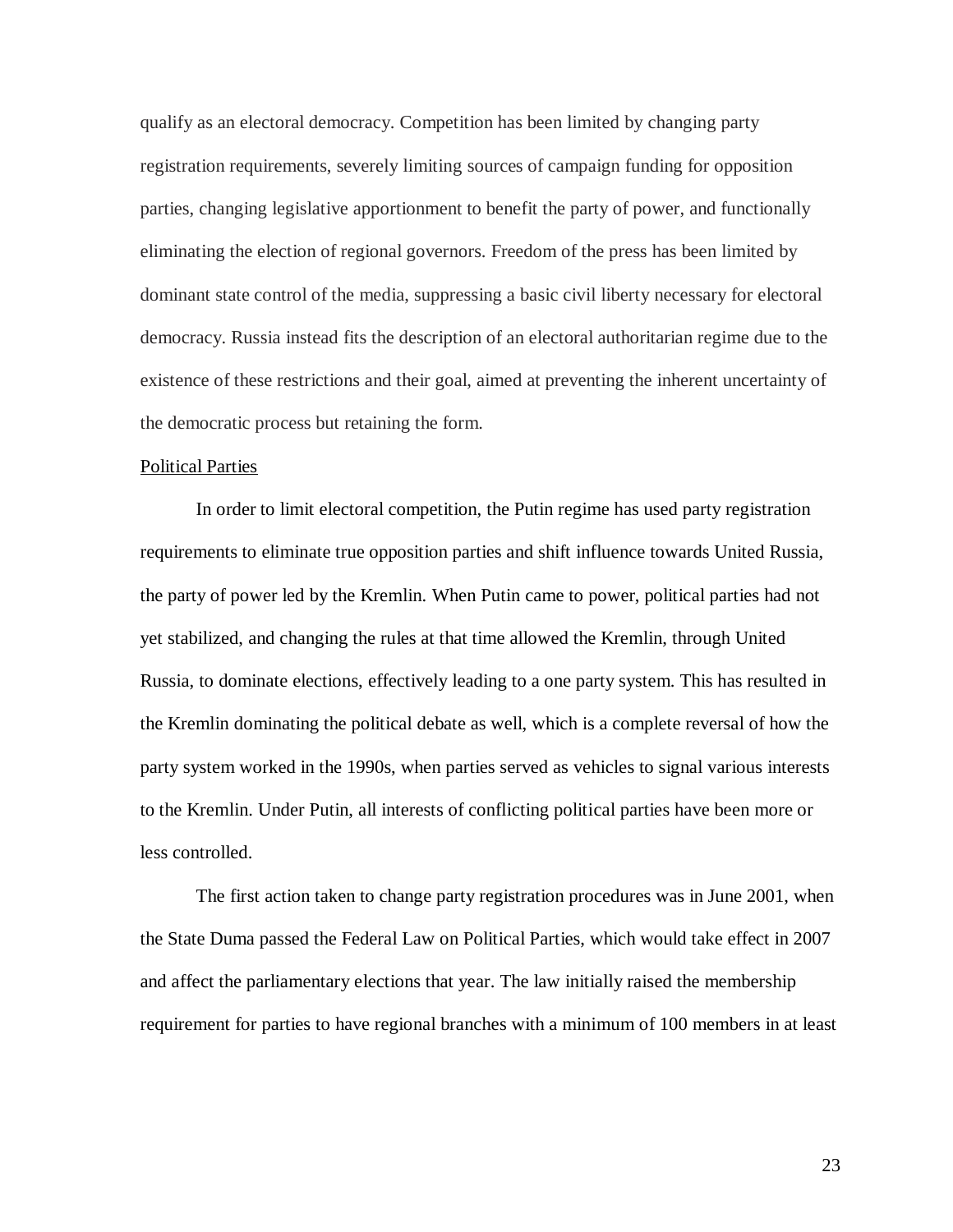half of the 83 federal regions, and a total membership of no less than 10,000.<sup>54</sup> In December 2004 the total membership requirement was raised to 50,000, with branches with 500 members in at least half of all regions. If they met these requirements, parties were allowed to register by proving their membership with signatures, but a party was disqualified if more than five percent of the signatures were judged by the electoral commission official to be falsified. This judgment was often an arbitrary decision. Before the 2003 State Duma elections, when the new law had not yet taken effect, there were 46 registered national parties. Before the 2007 State Duma elections only 15 parties were registered, and by 2009 there were just seven parties.<sup>55</sup> "The new registration requirements provided a mechanism for the Kremlin to weed out potential threats in favor of weak or loyal opposition", leaving behind an opposition in principle, but whose lack of support and political influence prevents them from actually posing a challenge to United Russia.<sup>56</sup>

These changes also applied to the parties who were allowed to run candidates in regional elections. The December 2003 and March 2004 regional elections were the first to occur after the law took effect requiring regional legislatures to have a mixed system of seat allocation, with at least half being distributed proportionally from party lists. Only nationally registered parties were allowed to run lists in regional elections, excluding regional organizations which had until this point been fairly dominant.  $57$  As a result, participants in subsequent regional elections were limited to the parties that had been allowed to achieve

 $<sup>54</sup>$  Russia has several different levels of regional autonomy, regions is used as the generic.</sup> The term oblast correlates most directly to the American state.

<sup>&</sup>lt;sup>55</sup> Минюст России (MinJust of Russia), Список зарегистрированных политических партий (List of Registered Political Parties) http://minjust.ru/nko/gosreg/partii/spisok <sup>56</sup> Smyth et. Al., "Engineering Victory," 15.

<sup>57</sup> Grogorii Golosov, "The Structure of Party Alternatives and Voter Choice", *Party Politics* 12, no. 6 (2006): 708.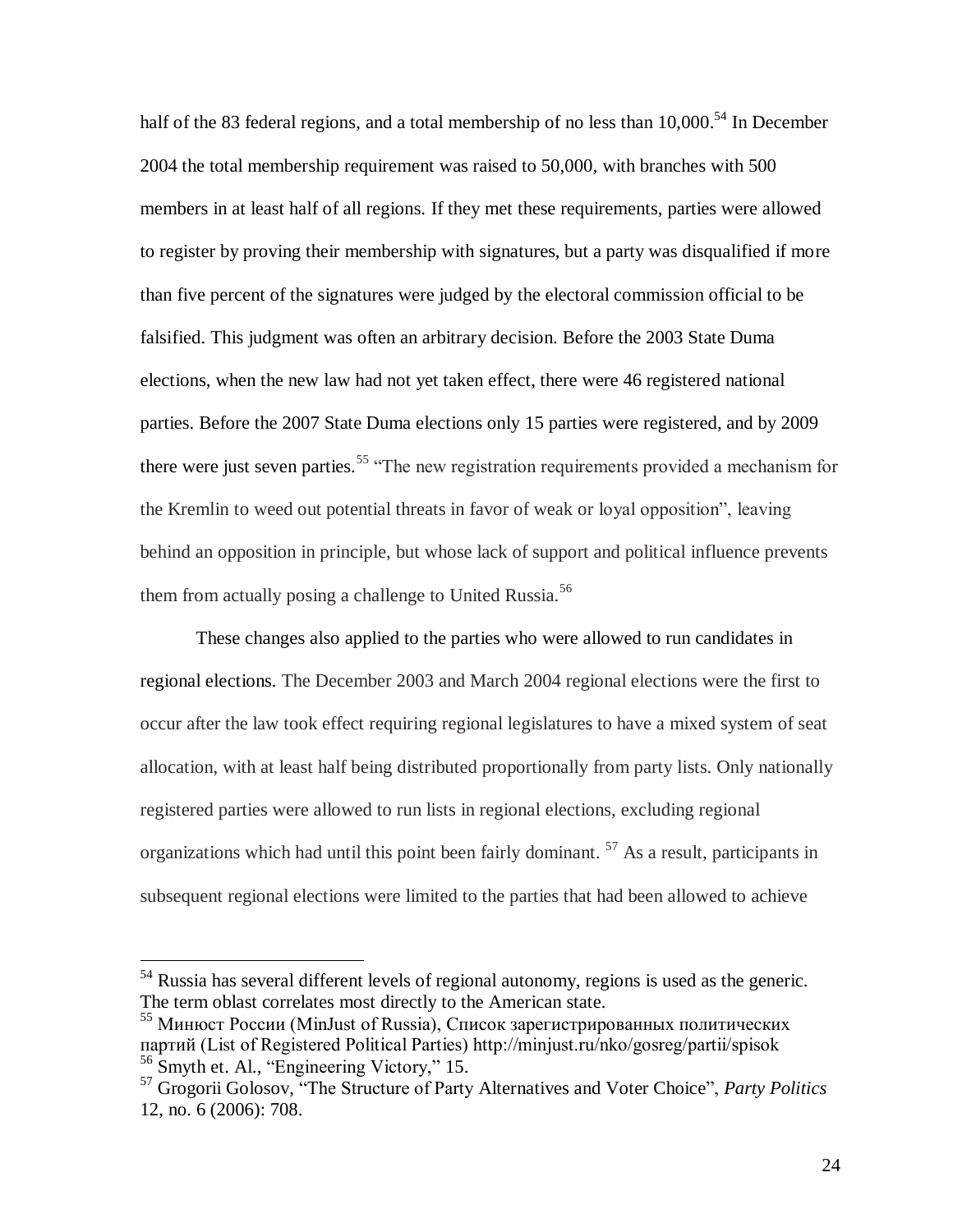national success and only United Russia and the Communist Party (KPRF) had the resources to successfully run party lists in all regions that had elections the following year.<sup>58</sup> These reforms have prevented regional opposition parties from gaining broader support and allowed United Russia to quickly become established as the party of power regionally as well as nationally.<sup>59</sup>

More recently, another approach that the Putin regime has taken is going in the complete opposite direction, making registration requirements so lenient that it prevents legitimate opposition from organizing. This has been a preventative response to the opposition movement that grew out of the dissatisfaction with the 2011 parliamentary elections, to prevent a single unified party from forming. The movement was made up of many smaller factions that had come together against the results of the elections, and by changing the laws the Kremlin hoped to disorganize the larger group as a whole. As part of the reforms that were led by President Dmity Medvedev just before he left office, the membership requirements were dropped from 50,000 to just 500, with no geographic distribution or signatures needed. <sup>60</sup> The law went into effect immediately after passage and as of the beginning of 2013, 50 new parties have registered and the Republican Party, banned in 2011, has once again been allowed to participate in elections.  $61$  Some of these new parties have indeed been started by figures seen as leaders of the recent opposition movement. Mikhail Prokhorov, the billionaire who ran in the 2012 presidential elections as an

<sup>58</sup> Golosov, "The Structure of Party Alternatives", 711.

<sup>59</sup> Cameron Ross, "Regional Elections and Electoral Aithoritarianism," *Europe-Asia Studies* 63, no. 4 (2011): 343.

<sup>&</sup>lt;sup>60</sup> Alexei Korolyov, "Medvedev Signs Party Registration Bill," RIA Novosti, Apr. 3, 2012, http://en.rian.ru/russia/20120403/172576418.html.

 $61$  Минюст России (MinJust of Russia), Список зарегистрированных политических партий (List of Registered Political Parties) http://minjust.ru/nko/gosreg/partii/spisok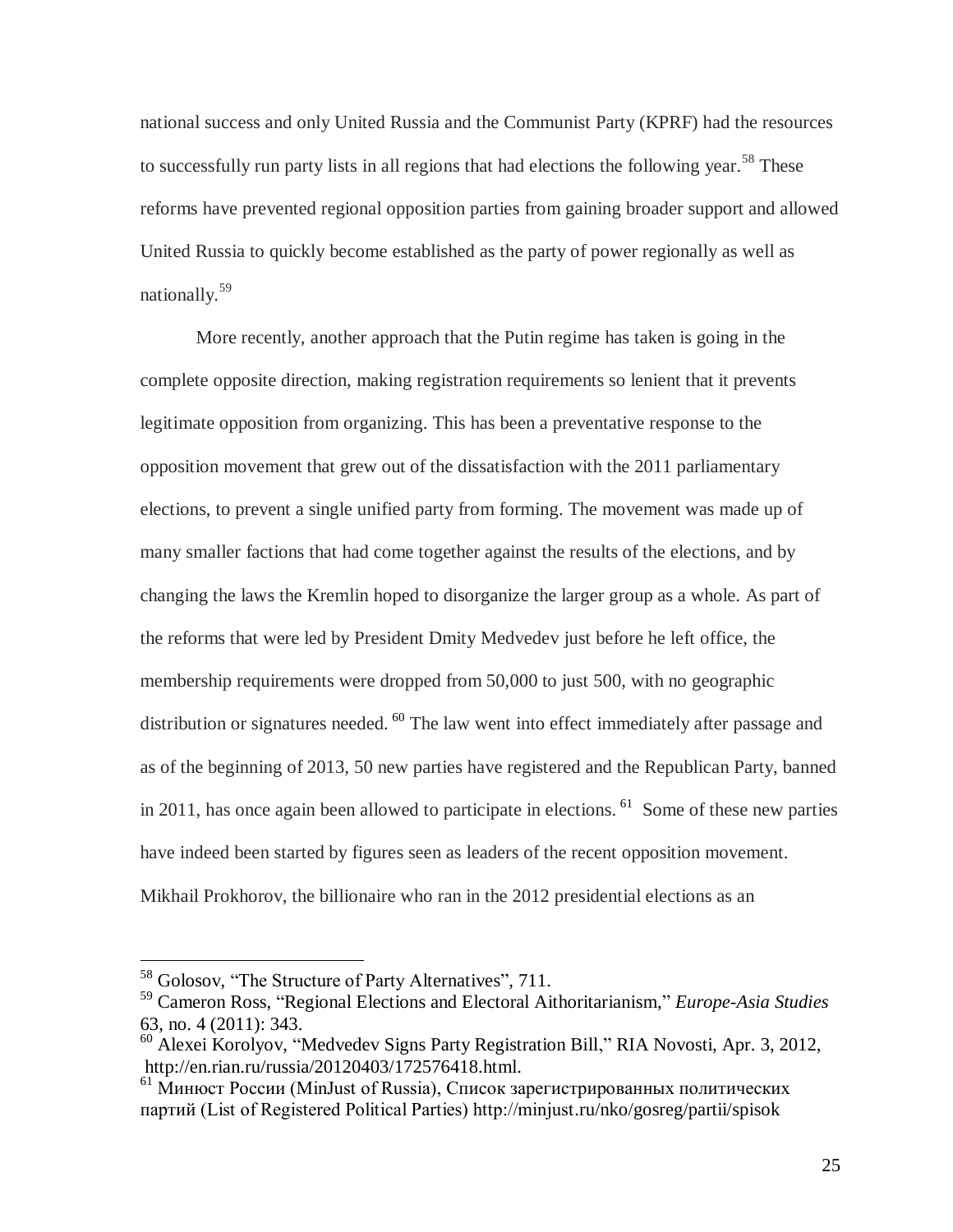independent, coming in a distant third with 8 percent after Putin and Communist leader Zyuganov, registered the Civil Platform Party in July 2012. This drastic change in strategy demonstrates how the regime is willing to respond to threats of competition.

Getting seats will no doubt be easier. Dmitry Medvedev lowered the electoral threshold for proportional representation in 2011 from 7 percent to 5 percent starting with the 2016 elections. In addition President Putin introduced a bill in March of 2013 proposing that the Duma once again elect half of its body through single member districts, which would be easier for candidates from smaller parties to win. While on the surface lifting restrictions to registration and representation appears to be a good thing, this change was not made with democratic intentions in mind, and a crucial factor was deliberately left in place to prevent opposition parties from gaining influence if they were to win seats in the Duma. At this point the ban on multi-party electoral blocs in the Duma, instituted in 2002, still stands, which means that if small parties were to gain a only a few representatives in the Duma, they would be dominated by the majority party, which still happens to be United Russia.

This approach may be similar to the one taken during the 2003 Duma elections, when United Russia first took hold of the majority. United Russia was formed by a Kremlinorchestrated merger between two pro-Kremlin parties, Unity and Fatherland–All Russia, who after 1999 were the second and third largest parties in the Duma with 16 and 15 percent, respectively. At the same time participation of many small center-left parties and electoral blocs was "strongly encouraged by Russia's national executive in order to split the KPRF vote." These two factors accelerated the decline of the KPRF, getting them out of the way for United Russia. In the 1999 elections, the Communist Party was held the most seats in the Duma with 113, or 25 percent. In 2003, their seat total was more than halved to 52, or 11.6

26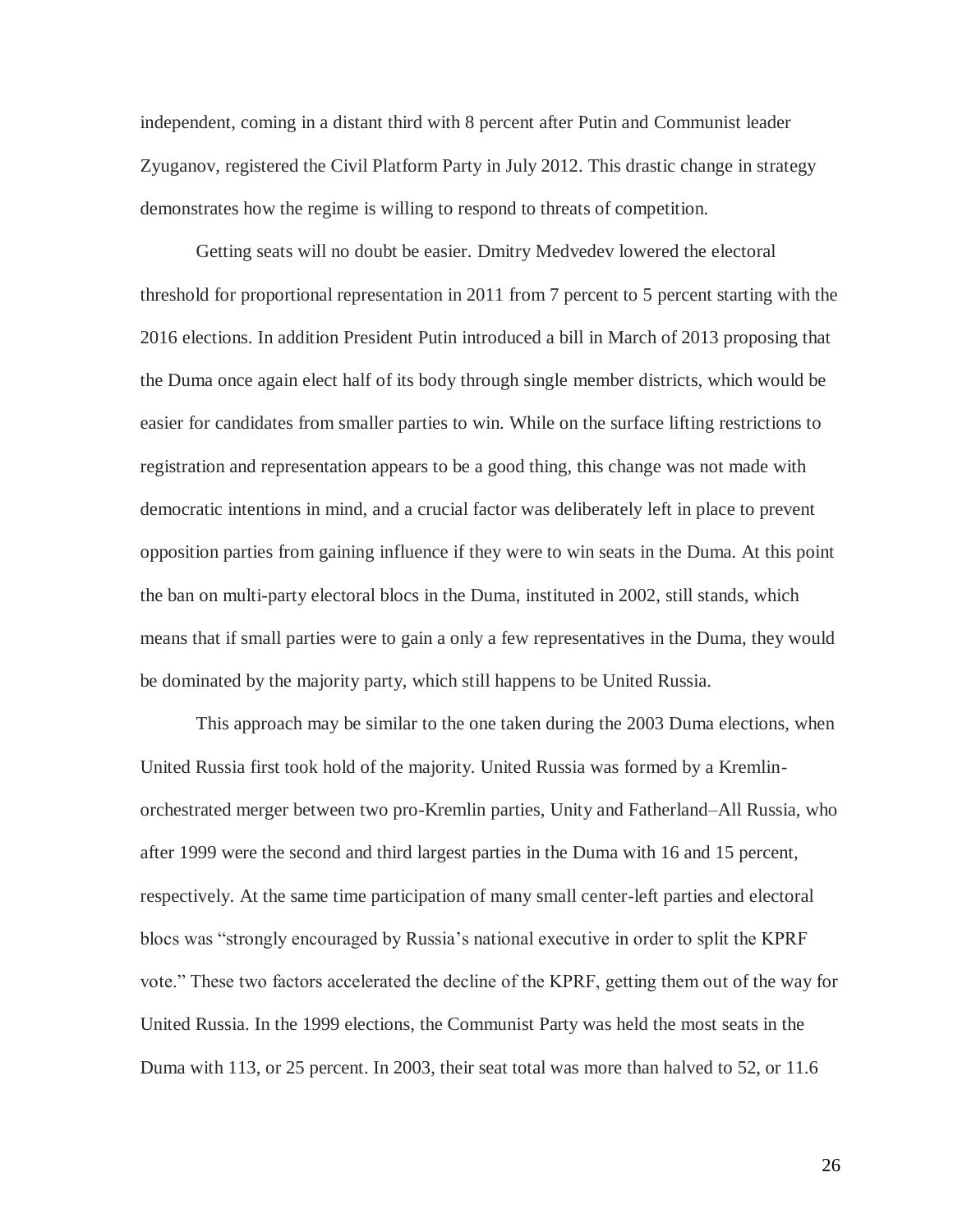percent. This drop is particularly seen in single member districts. In 1999, 46 Communist seats were directly elected, in 2003, just 12 were. In contrast, between them in 1999 Unity and Fatherland All-Russia had only 40 SMD seats together, and in 2003, United Russia had won 102 SMD seats.<sup>62</sup> The Kremlin was able to further injure its main competition, allowing United Russia to emerge as the dominant party.

In order to further limit competition, the Kremlin reformed the laws on campaign finance to restrict the funding available to opposition parties. In the 2001 Law on Elections, public funding of political campaigns was for the first time provided to registered political parties. However the restrictions placed on party registration equally impacted the ability of parties to qualify. Only parties that received seats in the Duma would be eligible. This shifted the advantage to the larger parties, namely United Russia, in many ways allowing for even more use of government resources to sponsor regime-supported candidates in elections.

The new law also sent a signal to potential donors, such as members of the economic oligarchy, that it is a better investment to support to an incumbent party, which in turn sends a message to voters about the perceived viability of opposition parties.<sup>63</sup> Outside support to political parties was also limited under the guise of preventing foreign intervention in elections, banning political parties from receiving donations from companies who were more than thirty percent owned by foreign investors. Limits were also placed on how much Russian companies and individuals that were allowed to donate. However, the primary source of funding from Russian individuals had already been curtailed by the Kremlin's hunt of the oligarchs. "The elimination of the oligarchs and consolidation of control over much of

 $62$  http://www.russiavotes.org/duma/duma\_elections\_93-03.php

<sup>&</sup>lt;sup>63</sup> Regina Smyth, "Engineering Consolidation: Explaining Electoral System Innovation in Post-Communist States," (Presentation APSA Annual Conference, Washington, D.C., Sept. 1-4, 2005):12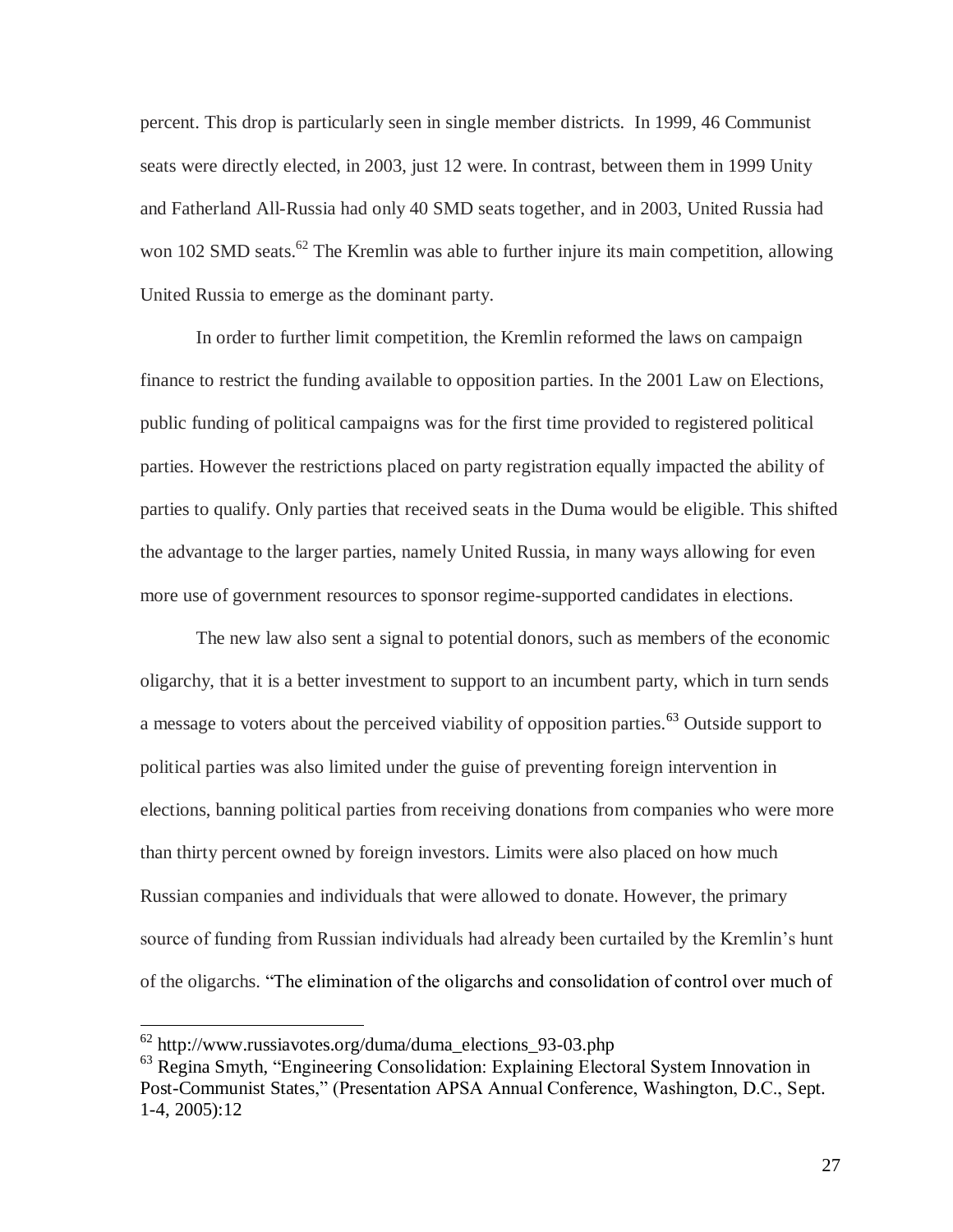the countries' major natural resources and industrial production also eliminates the potential for outside funding to support the national campaign necessary to contest parliamentary elections."<sup>64</sup> By making it harder for opposition parties to register and establish themselves, the Putin regime has limited competition to benefit United Russia.

#### Legislative Representation

Democratic competition has also been limited by how seats are apportioned in the state Duma and the regional legislatures. Reforms have allowed United Russia to be awarded a higher percentage of seats for the votes they receive, which has allowed the Kremlin to subordinate the Duma. As part of the law passed in December 2004 to strengthen national security in response to the Beslan Hostage Crisis, the Duma's 225 single member districts, which made up half of the seats, were abolished, and the 2007 election would decide seat allocation through a completely proportional, closed party list system. In addition, the same law increased the required threshold that a party must meet to receive a seat from five to seven percent of the vote. Both reforms were an attempt to establish United Russia as the permanent party of power, and then prevent it from losing that position. Dominated by United Russia, the parliamentary process in the Duma has turned into an automated system of approving presidential policy, only adding to the process with any significance by serving as a place where the most obvious mistakes can be removed from legislation before it is implemented.<sup>65</sup>

The loss of Single Member Districts prevented anyone from running as an independent or as a member of a small or regional party from gaining single seats through direct election. Instead, all power would be held by the established national parties who

<sup>&</sup>lt;sup>64</sup> Smyth et al, "Engineering Victory," 18.

<sup>&</sup>lt;sup>65</sup> White and Kryshtanovskaya, "Changing the Russian Electoral System," 572.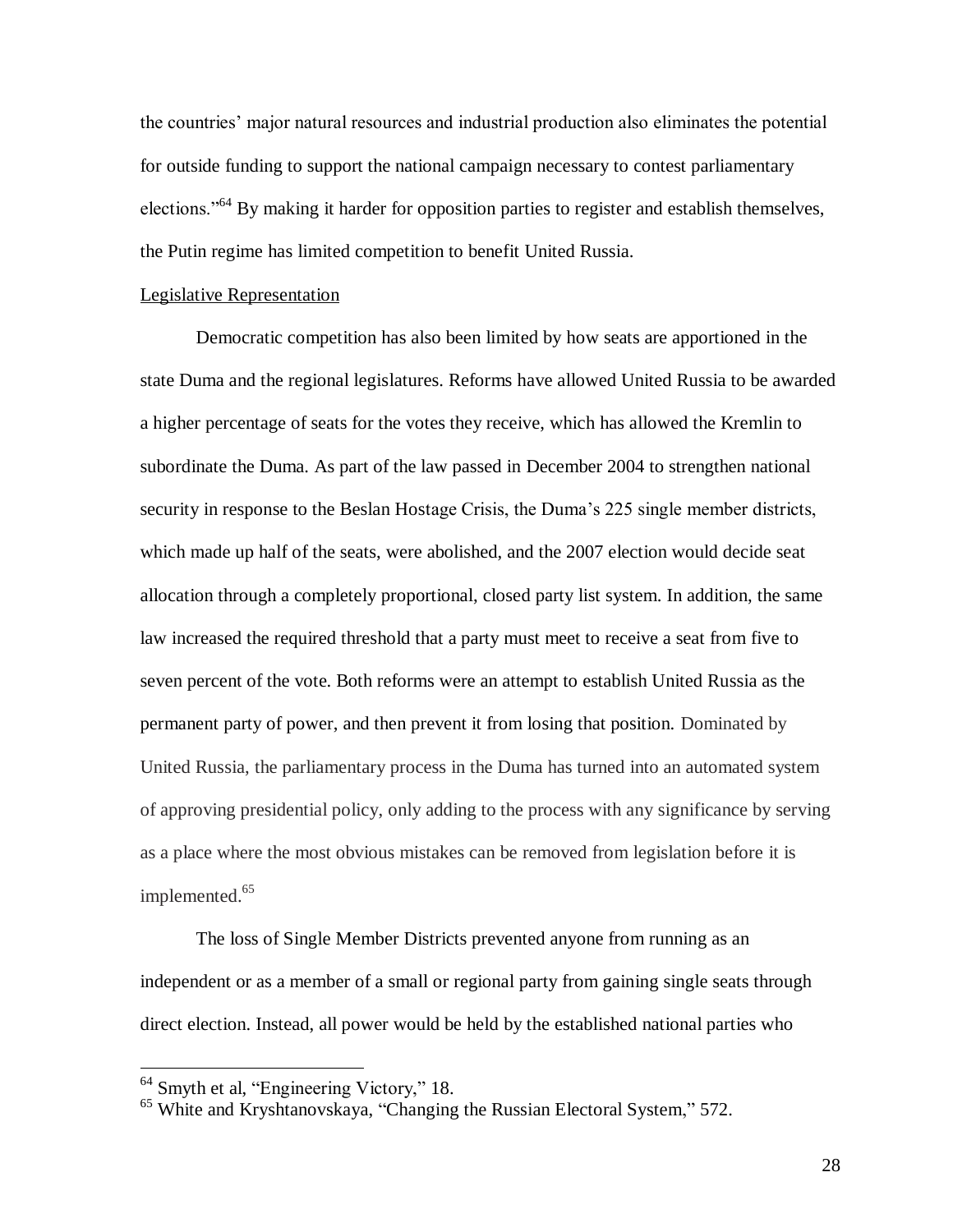could, through the building of party lists, enforce loyalty among their members. The desire for higher placement on the list for the next election "would make these deputies less likely than SMD deputies to violate party discipline."<sup>66</sup> This change came with short-term costs, but the long-term benefit of a stronger position of power for United Russia. Based on the results of the 2003 election, the last with SMD seats, the continued existence of single member districts would have resulted in a higher number of seats for United Russia and showing that the system already worked in their favor.  $67$  United Russia's early success proved its usefulness to the Kremlin, and "the administration probably viewed the electoral system as a tool that could be used to ensure the loyalty of these new members of parliament" which Putin would find instrumental to the rest of his agenda.<sup>68</sup>

The switch to proportional representation was also made at the regional level. In July 2002, even before changes were made at the national level, regional legislatures were required to switch to a mixed system and elect at least half of their representatives through proportional representation from party lists. Some regions went even farther than the Kremlin asked and switched to a system of seat allocation that was 100 percent based on party lists. Prior to this, regional legislatures had not elected their members in a uniform way. Combined with the law allowing only nationally registered parties to run in regional elections, this switch was an effort to extend the influence of national parties into regional governments where local parties often dominated legislatures.<sup>69</sup> This particularly benefited United Russia, which, likely due to the advantage of name recognition from association to the Kremlin,

<sup>66</sup> Bryon Moraski, "Electoral System Reform," 553.

<sup>67</sup> Bryon Moraski, "Electoral System Reform," 538.

<sup>68</sup> Bryon Moraski, "Electoral System Reform," 549.

<sup>69</sup> Bryon Moraski, "Electoral System Reform," 548.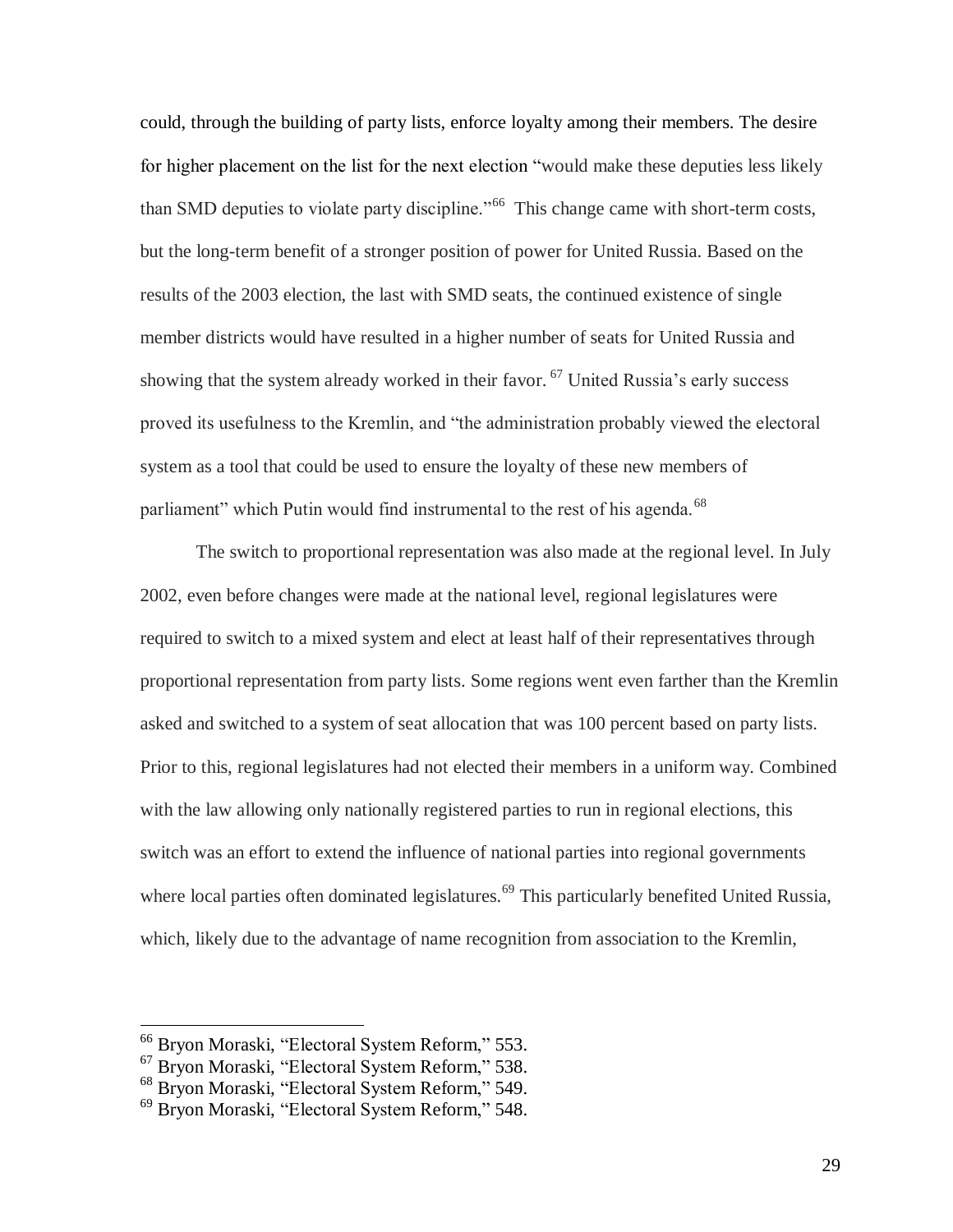quickly grew to be the majority party in most legislatures. As of 2013, United Russia is the majority party in all but three regions, and even in those three, it holds a plurality of seats.<sup>70</sup>

At the same time that the change in apportionment was made in the State Duma, the minimum threshold for a party to receive a seat was raised from 5 to 7 percent. This change was not really necessary, as the five percent bar was already working to restrict some of the more vocal opposition parties. At its height in 1995, Yabloko, a center left party, held 10 percent of the Seats in the Duma, receiving 6.9 percent of the proportional vote. In 2003 the 5 percent threshold prevented them from receiving proportionally allocated seats after they received only 4.3 percent of the total vote, leaving their delegation with just four SMD seats. The 2003 election also saw the Union of Right Forces drop below the threshold. This threshold benefits the parties that qualify by allowing them to be allocated more seats than the percentage of the vote they received, as the votes for parties that do not reach the minimum were essentially worthless. Unsurprisingly, United Russia has benefited the most. In 2007, approximately 7 percent of the vote went to parties that did not qualify for seats. United Russia officially received 64 percent or the vote, but was allocated 70 percent of the seats, pushing them over two-thirds mark and granting them supermajority status.<sup>71</sup> In 2011 this extra bump was even more crucial. Five percent of the vote was for parties that did not qualify. United Russia officially received just under 50 percent (49.4) of the vote, but because it was allocated 53 percent of the seats, it managed to maintain its status as the majority party in the Duma, although it lost the supermajority it had held previously.<sup>72</sup> In

 $70$  Central Election Commission, http://www.izbirkom.ru/izbirkom.html.

<sup>71</sup> Russia Votes. *Results of Previous Elections to the Russian State Duma*, http://www.russiavotes.org/duma/duma\_elections\_93-03.php.

<sup>72</sup> Russia Votes, *Final Result of the Duma Election, 4 December 2011*, www.russiavotes.org/duma/duma\_today.php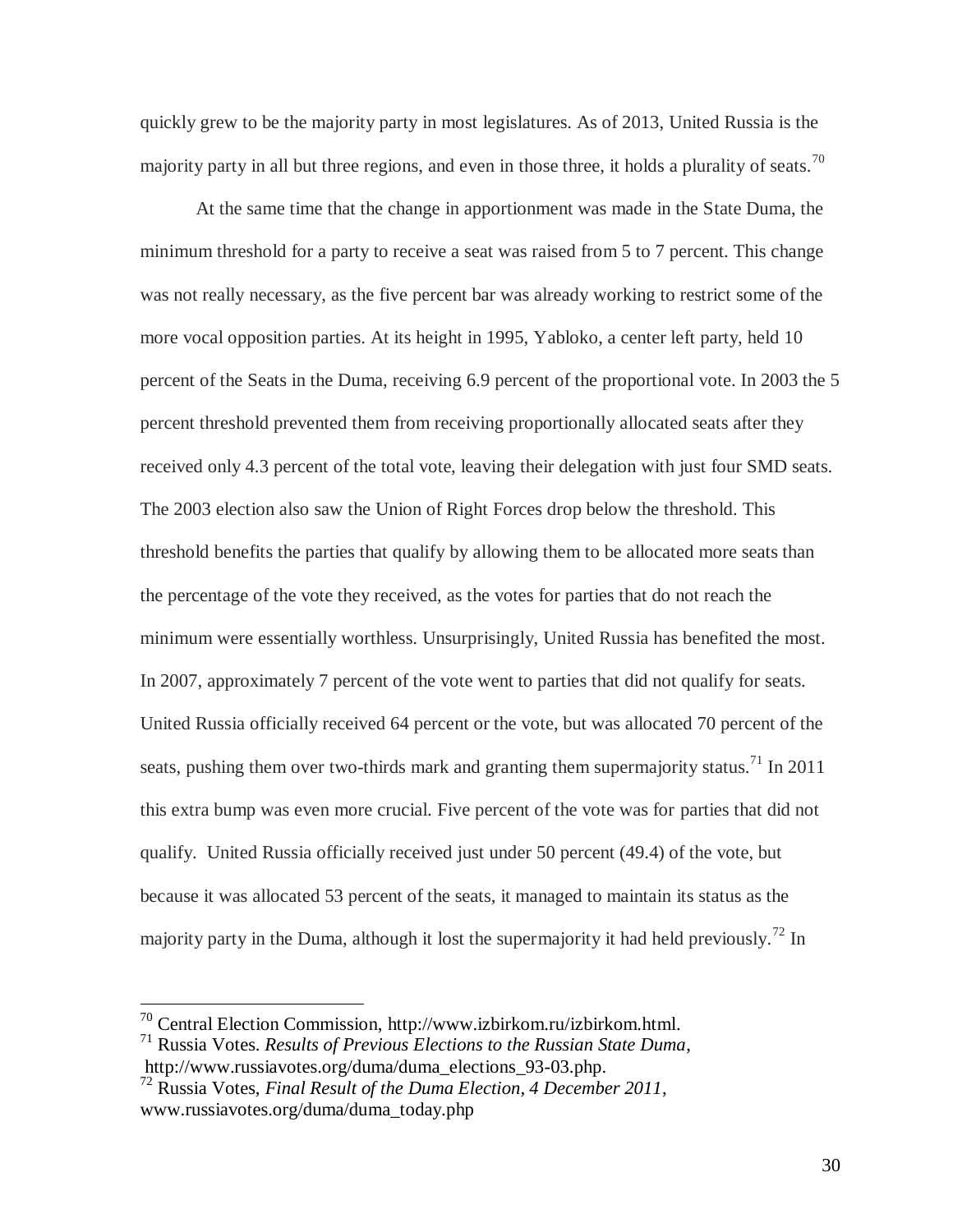both 2007 and 2011 the five percent threshold would have also prevented new parties from gaining seats, but by raising the threshold to seven percent, the regime can assure that no one new will reach it. The three other parties in the Duma, the Communists, A Just Russia, and the Liberal Democrats, have benefited from this bump as well, but nowhere near to the degree that United Russia has. They have each typically gained about a percentage or less, which has not greatly changed their position in the hierarchy.

Raising the minimum was partially adding insult to injury, but it didn't just have to do with preventing smaller parties from getting seats. It also disqualified smaller parties from receiving public funding, and preventing them from recruiting support from wealthy donors, due to skepticism about prospects. This meant that fewer parties would be able to win seats, and those parties that did win would get even more, United Russia in particular. In addition, a higher threshold "could become self fulfilling, in that parties that were projected to fall below the minimum that was required to win seats would find that businessmen became less interested in financing them, and that politicians who appeared to have a promising future would avoid them".<sup>73</sup> Most of all, fewer voters would support them, and the votes of those who did would essentially mean less.

#### Regional Executives

 $\overline{a}$ 

Perhaps the most significant accomplishment of the post-Beslan legislation from December 2004 was the abolishment of gubernatorial elections. Based on the reason of national security, the regime succeeded in preventing the democratic process from determining an entire class of high-level political officials. From this point, the Kremlin would appoint all executives of Russia's 83 regions. Though the official reason was to

 $^{73}$ White and Krystanovskaya, "Changing the Russian Electoral System," 564.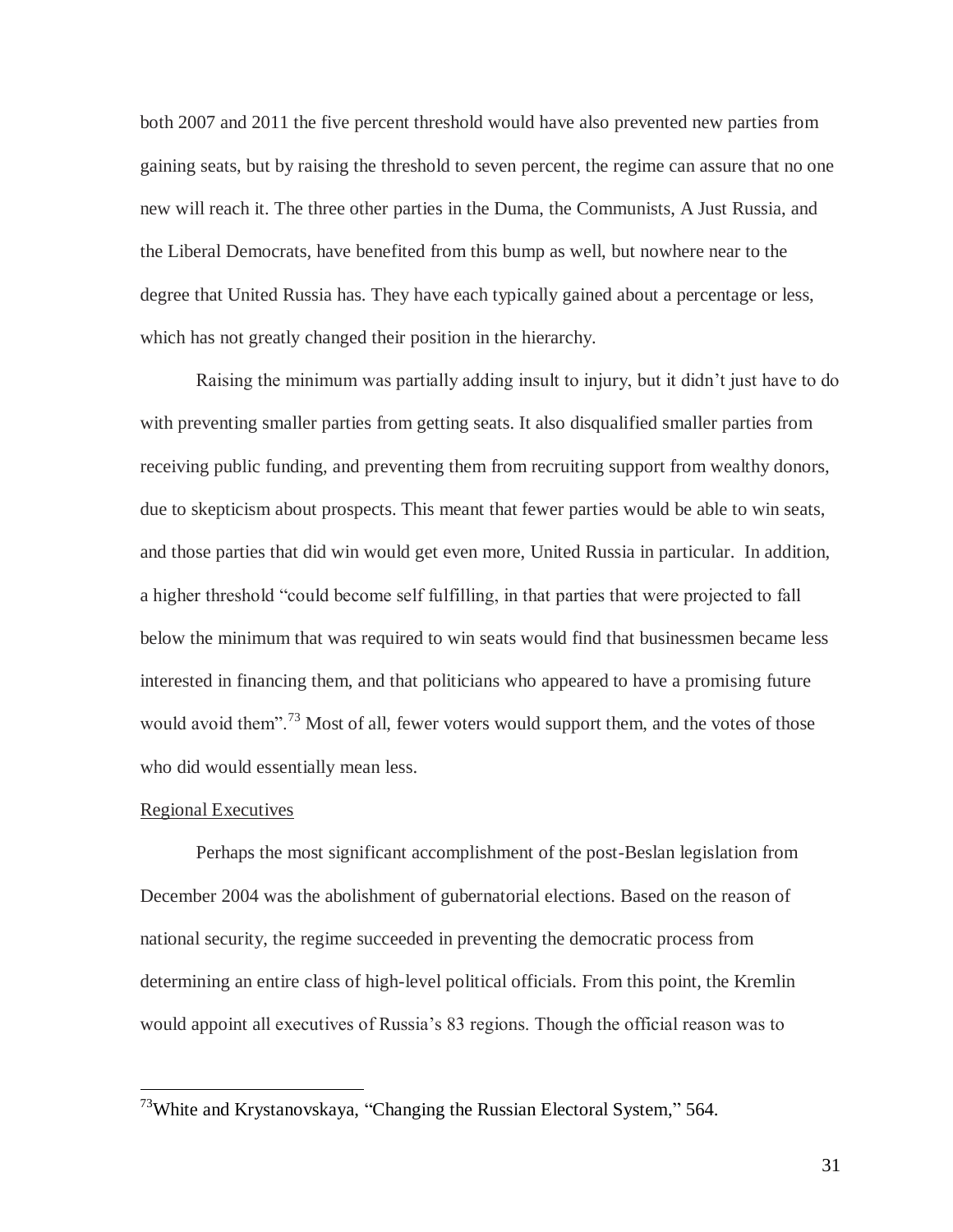promote better national security, this was certainly used as an opportunity to reign in the regional governments that had been the cause for so much dysfunction during the 1990s. Those appointed by the Kremlin were chosen based on their loyalty or resources, sometimes with no political experience in the region. Tenure was granted based on the turnout that a governor could get for United Russia. In cases such as that of billionaire Oligarch Roman Abromovich, a major holder in the energy company Sibneft, the Kremlin used appointments to force influential elites to pledge their obedience. Abramovich had been elected governor of the Chukotka region, which shares a border with Alaska, in 2000 after serving in the Duma as a SMD member from the region. His recruitment to run against the incumbent had in part been due Alaskan activists, in an effort to solve the poverty and corruption that spilled over the border.<sup>74</sup> He personally invested more than a billion dollars of his own fortune into human and economic development in Chukotka, and when his term ended in 2005, he looked to step down, citing the expense.<sup>75</sup> Instead he was reappointed to serve another term ending in 2008, likely with expectations attached requiring his continued investment. It was also this same year time that the Russian state owned energy company, Gazprom, purchased Abromovich's majority stake in Sibneft, for thirteen billion dollars.<sup>76</sup>

As one of Dmitry Medvedev's last acts before leaving office in 2012, he introduced a law reinstating gubernatorial elections, seemingly going against Putin's major victory and granting a key request of the pro-democratic opposition. However, the brief period when

<sup>74</sup> Nicholas Wheeler, *Alaska, Chukotka, and the Oligarch Governor,* Kennon Institute, May 6, 2002*,* http://www.wilsoncenter.org/publication/alaska-chukotka-and-the-oligarchgovernor.

<sup>75</sup> Will Smale, "What Abramovich may do with his money," *BBC*, September 29, 2005, http://news.bbc.co.uk/2/hi/business/4293684.stm.

 $^{76}$  BBC, "Gazprom to buy Sibneft for \$13bn," Sept. 28, 2005, http://news.bbc.co.uk/2/hi/business/4290282.stm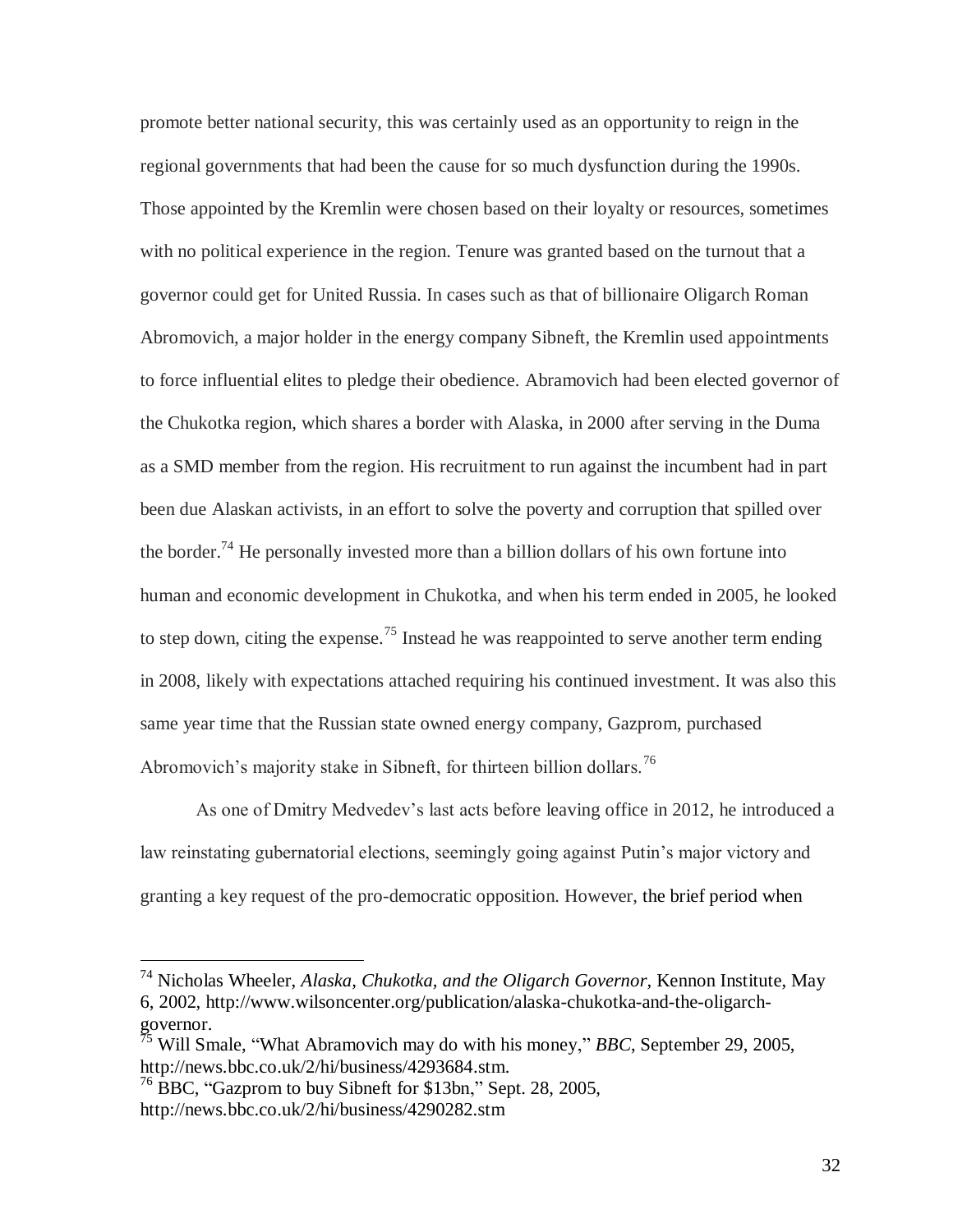gubernatorial elections were abolished allowed the Putin regime to place significant limitations on the institution that was brought back. Though they looked similar on the surface to what had existed in the nineties and early 2000s, the results of the new elections will decide very little about who will become governor. The first contests were to take place in October 2012 in ten regions, though it is clear that they will be on very different terms than the last gubernatorial elections held in 2004. Upon taking office for his third term, Vladimir Putin unilaterally canceled the elections in certain regions where United Russia was seen as vulnerable. Amur, Belgorod, Bryansk, Ryazan, and Novgorod would continue with elections as planned, but in Samara, Kostroma, Yaroslavl, Smolensk, and Leningrad, the regional executive would remain an appointed position for the time being. The sitting governors in the latter group at the time were all dismissed, replaced by appointees that would be better at turning out voters for United Russia on the chance that elections are held in the future. $77$ 

In the regions where elections did take place, the incumbent governors previously appointed by the Kremlin were all re-elected, and the official percentage of the vote received by the least popular candidate was still 64 percent. In preparation for the gubernatorial elections that will take place in October of 2013, the Kremlin has been preemptively replacing unpopular governors with more favored candidates, in order to maintain their advantage in those races.<sup>78</sup> Additionally, an amendment was made to the law passed under

<sup>77</sup> Thomas Liles, "Putin's Management of Russia's Governors Reveals Regional Fractures, Fear of Losing Power", *New Atlanticist*, May 30, 2012,

http://www.acus.org/new\_atlanticist/putins-management-russias-governors-reveals-regionalfractures-fear-losing-power.

<sup>78</sup> Nikolai Petrov, Switching Governors in Midstream, *The Moscow Times,* Mar. 4 2013, http://www.themoscowtimes.com/opinion/article/switching-governors-inmidstream/476433.html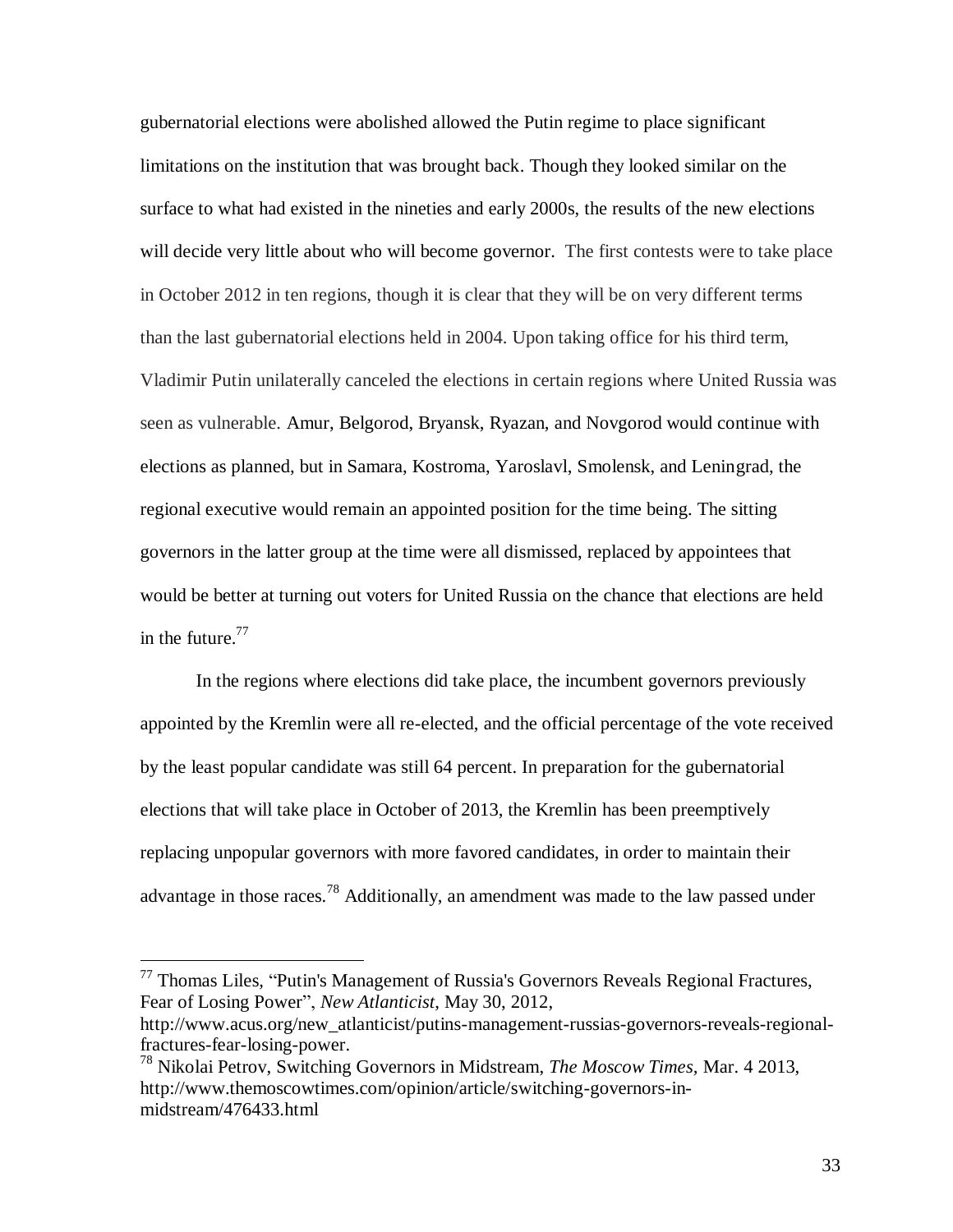President Medvedev, revising it to allow regional legislatures to choose whether to participate in gubernatorial elections. If so decided, each parliamentary party would instead submit to the president three names, from which the president would select three finalists, whom he would send back to the regional legislature for the ultimate choice. The official reason presented for this alternative was to mitigate the problems elections might cause in less stable regions, such as the multi-ethnic Caucasus, where elections could possibly lead to the resumption of ethnically motivated conflict.<sup>79</sup> Putin has very carefully managed the Caucasus region due to the conflict in Chechnya, and because voter turnout for United Russia is typically at very high levels, he will likely be able to continue appointing regional executives there.

Prior to abolition of gubernatorial elections, Putin instituted reforms that had already begun to limit the authority of the office. Since 1995, holding a position as governor or as head of a regional legislature for any region also came with the entitlement to a seat on the Federation council, the upper body of the national legislature. In July 2000, the State Duma passed a bill that required these two officials to instead appoint full-time representatives to serve in their place by the end of  $2001$ .<sup>80</sup> This change has allowed the regime to limit regional influence in parliament. $81$  The new rules for membership have undermined its institutional legitimacy and essentially turned it into a rubber stamp.<sup>82</sup> From what once was an engine of regional interests, Putin has created a dependent, compliant council, where "all

 $79$  Yulia Ponomareva, "United Russia proposes bill allowing regions to forgo direct gubernatorial elections," *Russia Behind the Headlines*, Jan. 31, 2013, http://rbth.ru/politics/2013/01/31/united

\_russia\_proposes\_bill\_allowing\_regions\_to\_forgo\_direct\_guberna\_22385.html  $\frac{1}{80}$  Smyth et. Al., "Engineering Victory", 10.

<sup>81</sup> Bryon Moraski, "Electoral System Reform," 547.

 $82$  White and Krystanovskaya, "Changing the Russian Electoral System," 573.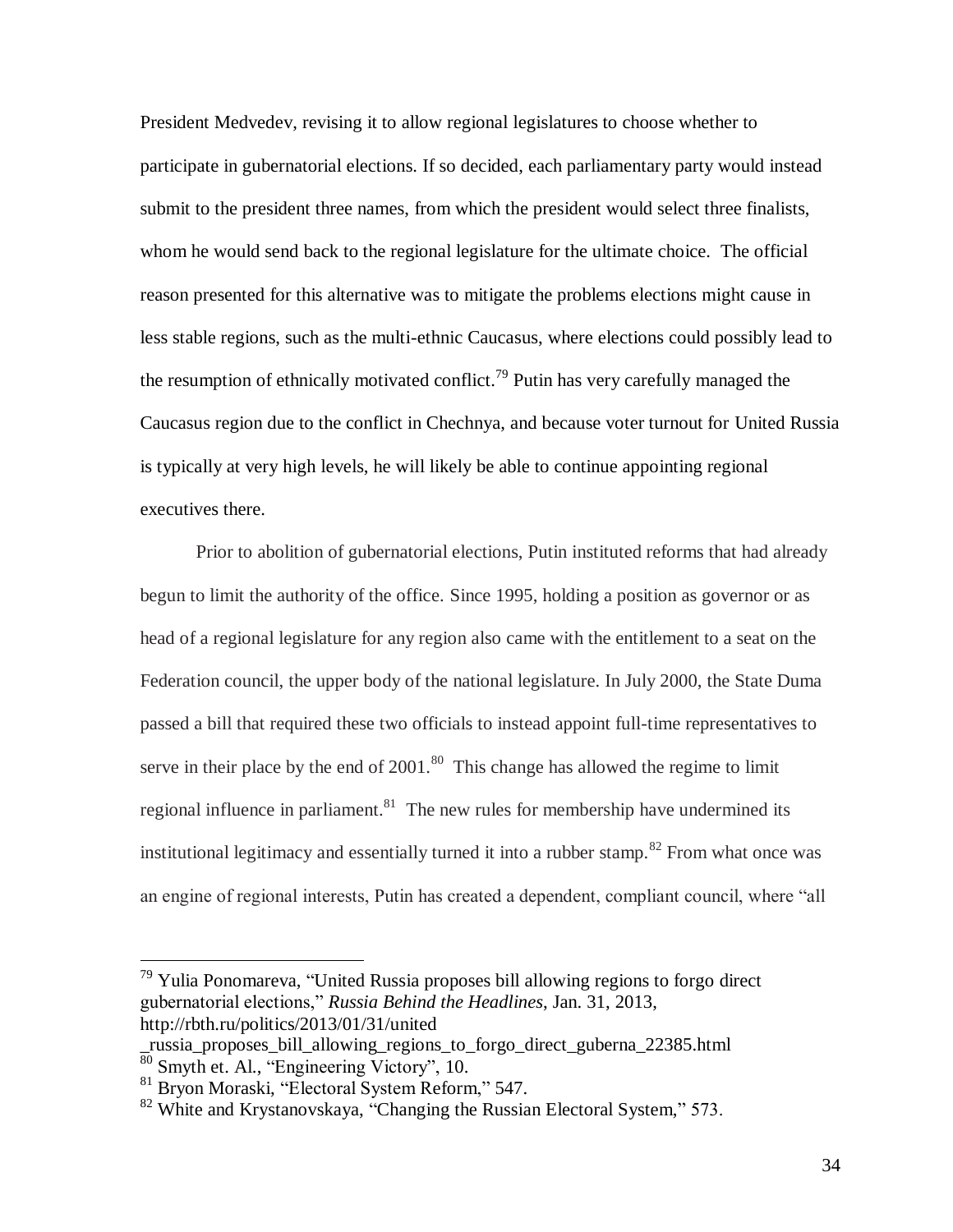bills, even bills that directly infringe upon regional interests, are quickly considered and approved."<sup>83</sup>

In May 2000, President Putin announced the establishment of seven federal districts, each made up of about a dozen regions, to which he appointed a presidential envoy to manage regional affairs for the Kremlin. Those appointed were very close to the president, often with a similar background in the security serviced, and were granted a very high rank within the administration, with the privilege to attend presidential cabinet meetings and regular meetings with the President Putin himself. <sup>84</sup> The creation of these districts was solely by executive decree, with the specific goal of reigning in the governors and centralizing authority in Moscow.

#### Media

 $\overline{a}$ 

Under Vladimir Putin, the Russian mass media has gradually been subordinated to the will of the regime. This has been used control to portray a calculated image of political power, while at the same time prevent opposing views from receiving wide coverage. This has limited the basic right to speech necessary to meet the procedural definition of democracy, and is an important reason why Russia under Vladimir Putin qualifies as an electoral authoritarian regime. In Russia, mass media, particularly television, plays an important role in national elections, especially given the size of the country, and is "all the government needs to manipulate public opinion."<sup>85</sup> Since 2000 Putin regime has gained outright and passive control over the most influential media outlets, so that at this point, the primary source of news for 80 percent of Russians is state controlled television, with a state

35

<sup>&</sup>lt;sup>83</sup> Cameron Ross, "Federalism and Electoral Authoritarianism Under Putin," Demokratizatsiya 13, no. 3 (2005): 357.

<sup>84</sup> Ross, "Federalism and Electoral Authoritarianism," 356.

<sup>&</sup>lt;sup>85</sup> Feifer, "Russian Media Landscape Varied".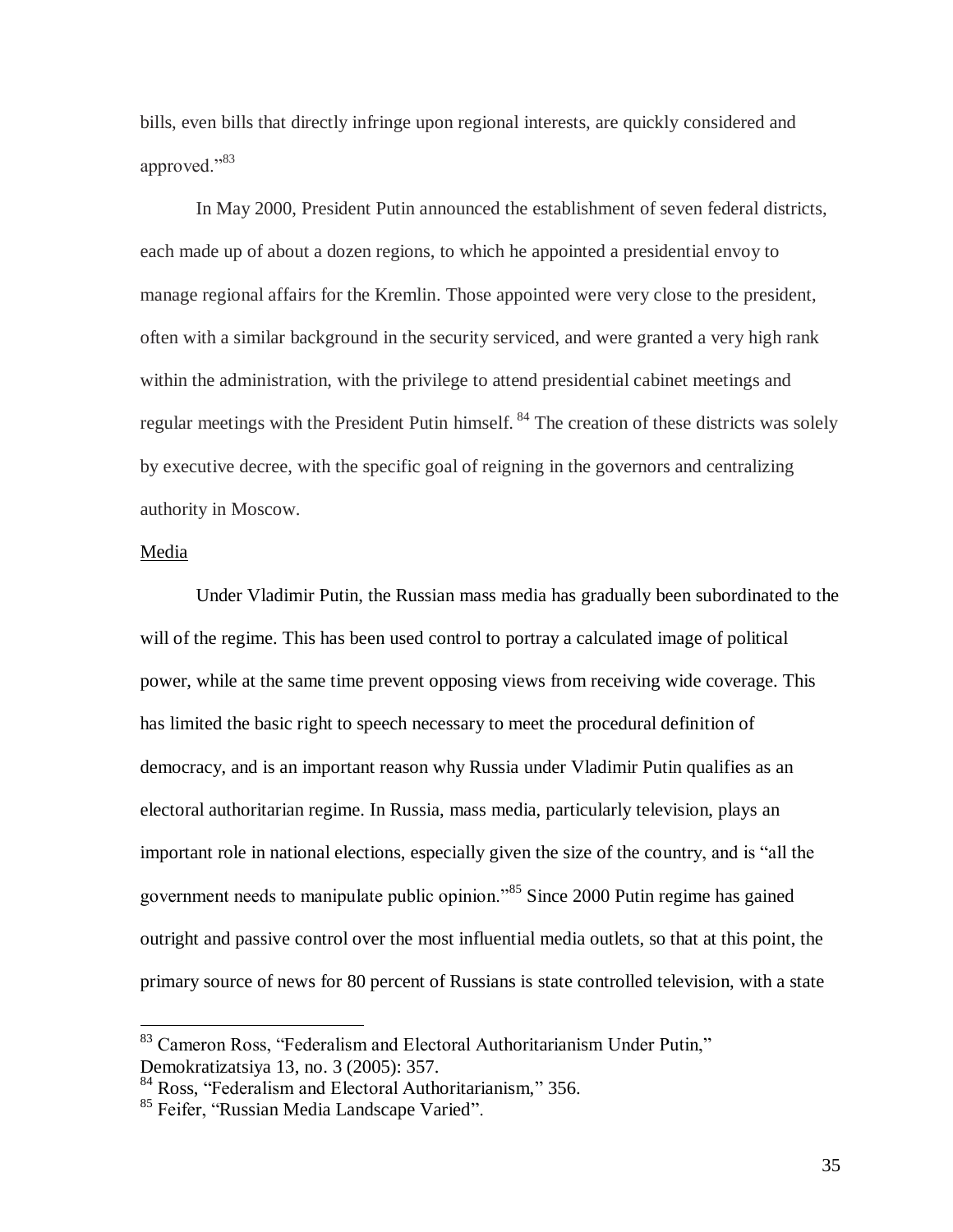controlled message.<sup>86</sup> Domination of television media by the regime has prevented opposition parties and candidates from being able to campaign on an equal level nationally.  $87$ 

Not all of the widest reaching television networks are owned by the state directly, but rather through different means of ownership in order to imply that there is a sense of plurality. Only two networks, Channel One and Russia 1, are directly state-owned. Others are owned by state run companies like Gazprom, such as NTV and TNT, or owned by companies that have close ties to the Kremlin like the National Media Group, which owns REN TV outright, and holds stakes in CTC and Channel Five.<sup>88</sup> Top officials from these television stations meet regularly with the Kremlin about what news they are allowed to report, and when.<sup>89</sup> Similar takeovers by the state and state interests of print media outlets have also occurred, and they have been subject to the same types of instructions from the Kremlin.<sup>90</sup>

Several of these media outlets had been initially been independently owned, and had frequently criticized the Kremlin in the nineties, but once Putin came to power, he made it clear that this would no longer be tolerated. Media tycoon Vladimir Gusinsky, the founder of NTV, the first independent post-Soviet television station, "was temporarily jailed and his station forcibly taken over by a minority shareholder, state-owned Gazprom", serving as an example for what would happen to other critical media outlets.  $91$  Channel One was once

<sup>&</sup>lt;sup>86</sup> Gregory Feifer, "Russian Media Landscape Varied Despite Heavy State Control," RFE/RL, Oct. 7, 2011

http://www.rferl.org/content/russian\_media\_landscape\_varied\_despite\_heavy\_ state\_control/24352432.html

 $87$  Stephen White, Elections Russia-Style. Europe-Asia studies 63:4, 2011 535

<sup>88</sup> Birgitte Hopstad,The Russian media under Putin and Medvedev:Controlled media in an authoritarian system. Master thesis in Political Science, NTNU, February 2011, 30

<sup>89</sup> Scott Gehlbach, "Reflections on Putin and the Media," *Post-Soviet Affairs* 26, no. 1(2010) 79

<sup>90</sup> Smyth et. Al. 18.

<sup>&</sup>lt;sup>91</sup> Gehlbach, "Reflections on Putin", 80.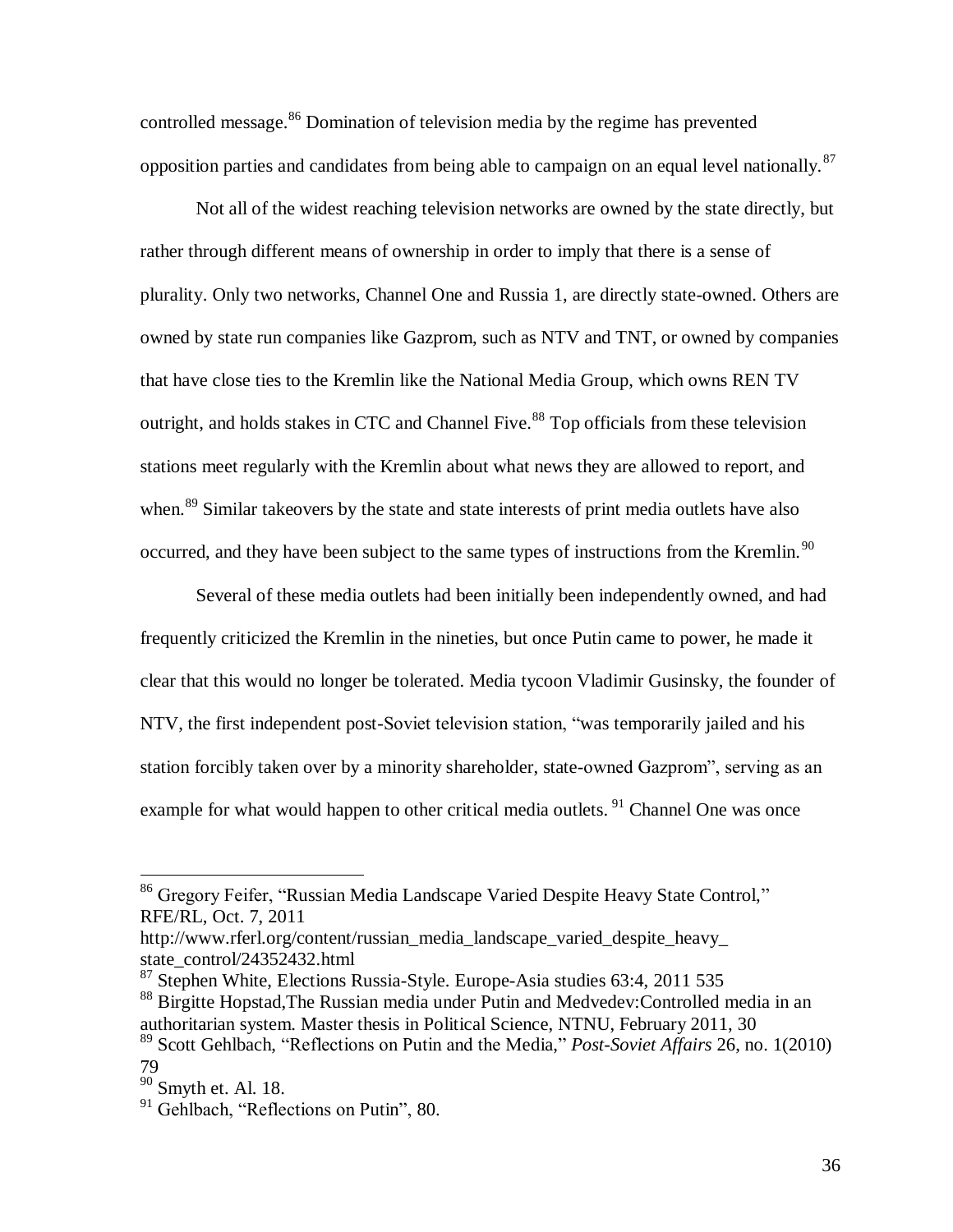partly owned by Billionaire Boris Berezovsky, but he sold his share after falling out of favor with the Kremlin and immigrating to Great Britain.

Due to state control of the media, the amount of coverage has skewed in favor of United Russia and Kremlin supported candidates. Leading up to the 2007 parliamentary elections, United Russia was found to have 10 times more coverage than its main competitor, the Communist Party (KPRF). Before the 2008 presidential elections, United Russia candidate Dmitry Medvedev was found to have received 43% of the news coverage on the primary national channels, and in an average news program, for more minutes than the three other candidates combined.<sup>92</sup> In 2012, presidential challenger Mikhail Prokhorov criticized deputy Prime Minister Vladislav Surkov while addressing a gathering of his party, Right Cause, the video of which rapidly spread on the Internet. Prokhorov, a powerful oligarch, was criticizing the chief domestic advisor to Putin, but the event was not mentioned on the nightly news and Prokhorov himself was barely mentioned.<sup>93</sup>

The tone of news coverage has also been considerably whitewashed to portray the Kremlin favorably and without going into depth on policy. Coverage of the president largely consists of simply recounting his activities, "and stories often show the president meeting with officials in his office to convey the sense that he is in charge, with very little depth analysis of the policies that are being discussed."<sup>94</sup> This type of coverage has helped to cultivate President Putin's macho image, over his political accomplishments. The news widely covers his practice of judo and his discovery of ancient Greek urns, using it to convey

<sup>&</sup>lt;sup>92</sup> Gehlbach, "Reflections on Putin," 82.

<sup>&</sup>lt;sup>93</sup> Feifer, "Russian Media Landscape Varied".

 $94$  Smyth et. Al. 18.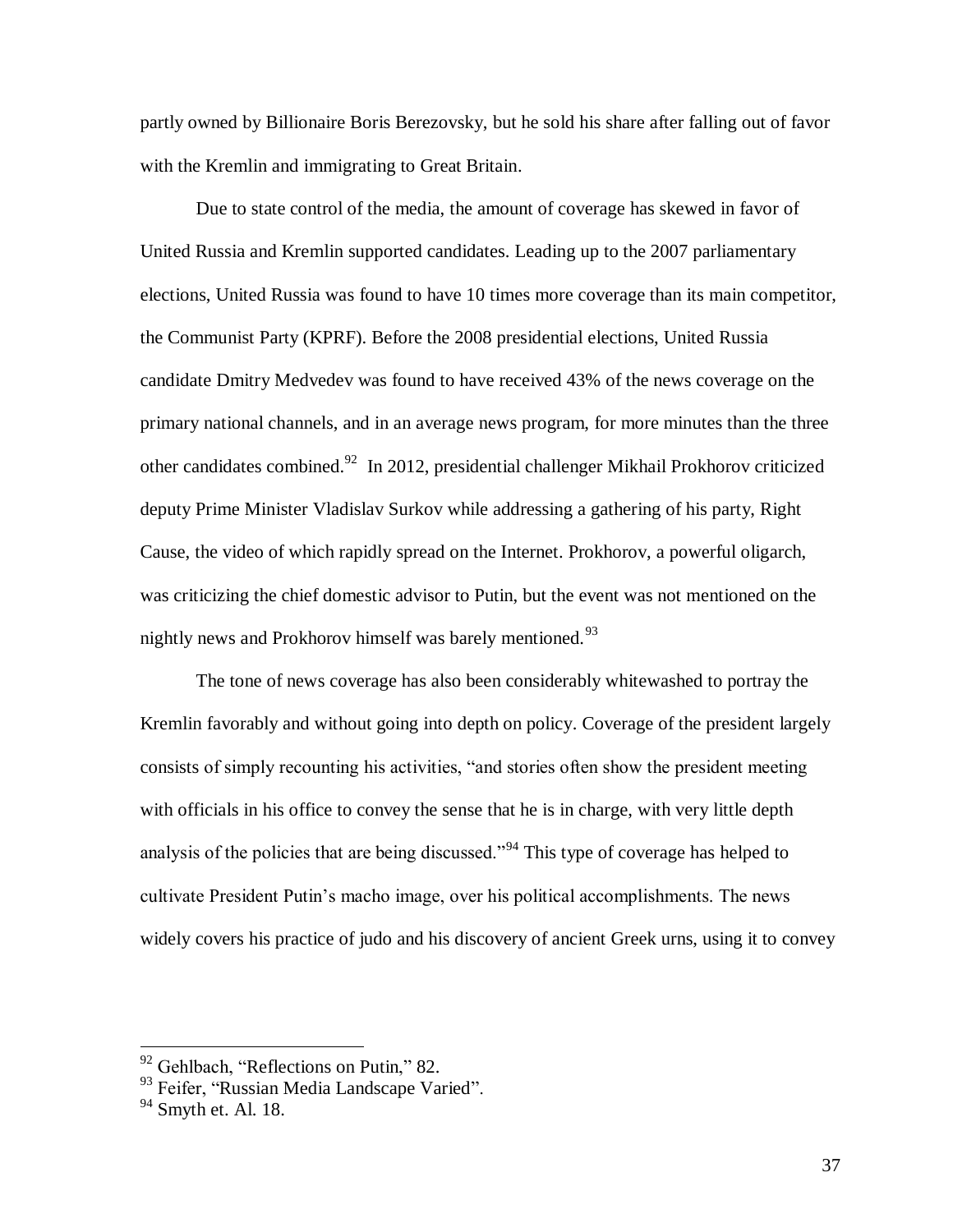a message of fitness and strength. The political information most accessible to most Russians is highly controlled, and exclusive of sensitive topics or minority opinions.

Under the control of Vladimir Putin, Russia has turned into an electoral authoritarian state, distinguished from the previous regimes in the USSR and earlier in post-Soviet Russia. Competition has been limited by the restriction of registration and funding of political opposition parties, the limitation of legislative representation of opposition parties, and the decrease of power of regional executives. The media, particularly television, has been subverted to the regime, allowing it to control the main source of political information. Elections are held, with the goal of appearing to be an electoral democracy, but due to the intentional limitation of competition and freedom in the media, Russia does not meet the procedural definition of democracy and is in fact an authoritarian regime.

#### **Costs and Benefits of Electoral Authoritarianism in Putin's Russia**

The inherent instability of electoral authoritarianism is just as present in the case of Russia as it is in theory. However, up to this point, Vladimir Putin seems to have gained more from his authoritarian electoral structure than he has risked, and he has so far managed to achieve the balance necessary to continue to maintain an electoral authoritarian regime. Despite the fact that elections in Russia have come to be less and less democratic, there is still an implied sense of competition from the fact they are still happening, and the winners of elections, even on uneven terms, still gain legal legitimacy from their victory. Without close scrutiny, which the regime was counting on, Russia still appeared to be trying to meet the procedural definition of democracy, and appearances are important, as it is from this that the regime benefits. But for every benefit, there are risks that the Putin regime must balance.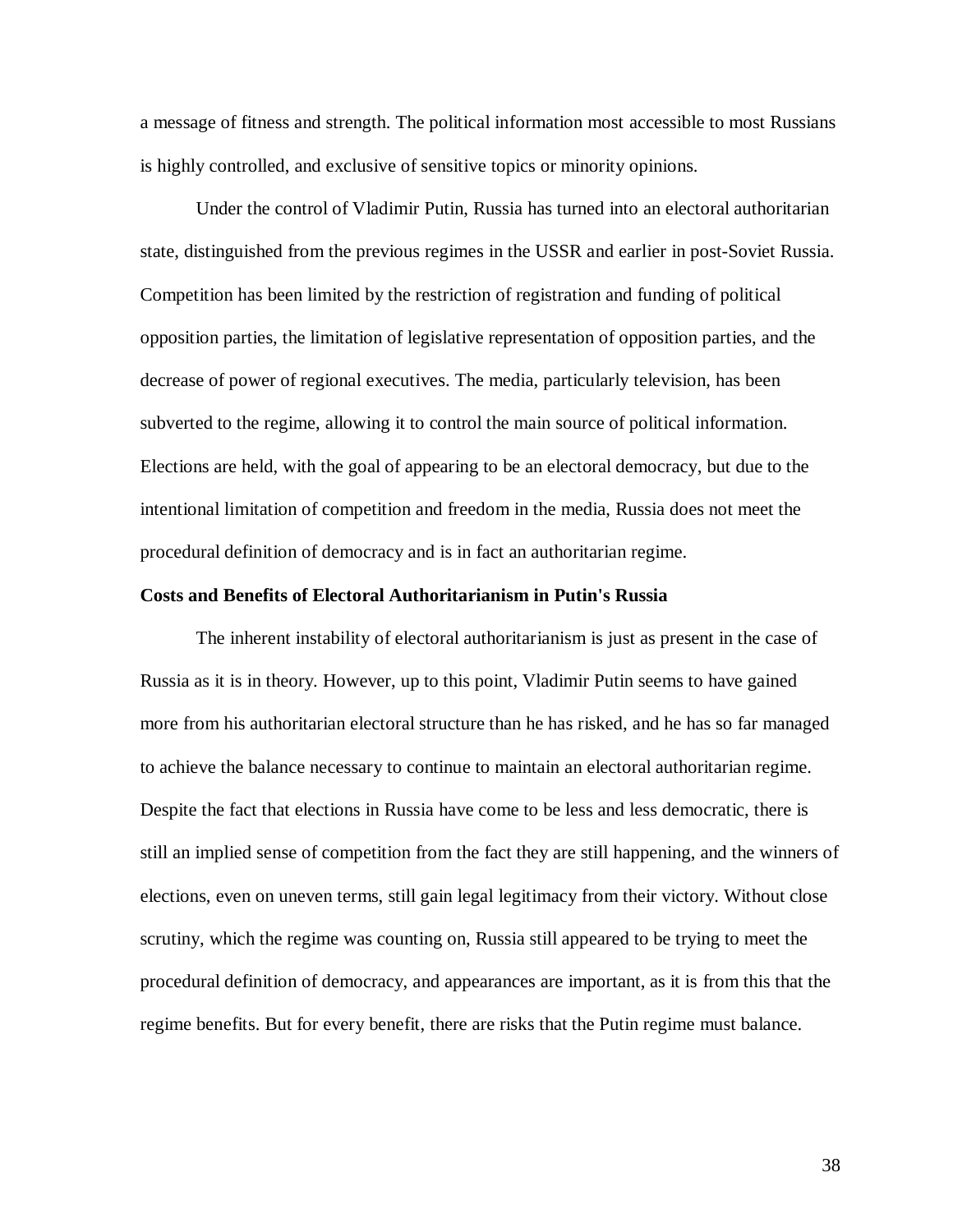Since the 2011 Duma elections and the 2012 Presidential election, holes have been starting to form in the façade of Russian democracy, revealing the structural manipulation of electoral authoritarianism underneath. These holes are examples of where the risks of the regime's strategy have become clearly evident. The legal legitimacy gained from holding elections has been reinforced by Vladimir Putin's popular legitimacy, inextricably tying the two together. The centralization of party politics around United Russia has led to the development of party loyalty at all levels, but the incentivization of loyalty has led to more blatant election fraud. The Kremlin's structure of electoral control has been able to extend through all levels of government, but grassroots movements, such as that of the newly formed opposition movement, and candidates for local government have found certain ways to work around it, which threatens the effectiveness of the structure as a whole. All of these risks threaten to destabilize the structure of Russia's electoral authoritarian system by forcing the regime to respond by either allowing greater competition or imposing greater repression, which could cause a shift towards either electoral democracy or outright authoritarianism. Popular Legitimacy

Vladimir Putin, despite criticisms of his style of governance, is nonetheless extremely popular, and this is in part a result of the electoral authoritarian regime he has built, allowing him to benefit from two of the kinds of legitimacy defined by Weber. The legal legitimacy gained by holding elections is the primary benefit of an electoral authoritarian system, the most stable type of legitimacy, but in the case of Russia, legal legitimacy alone cannot fully explain Vladimir Putin's success. The Putin regime relies on the legal legitimacy elections provide as the official foundation of the regime, but this is supported by Putin's own popular legitimacy from being seen as a strong, charismatic leader. The combination of both traits has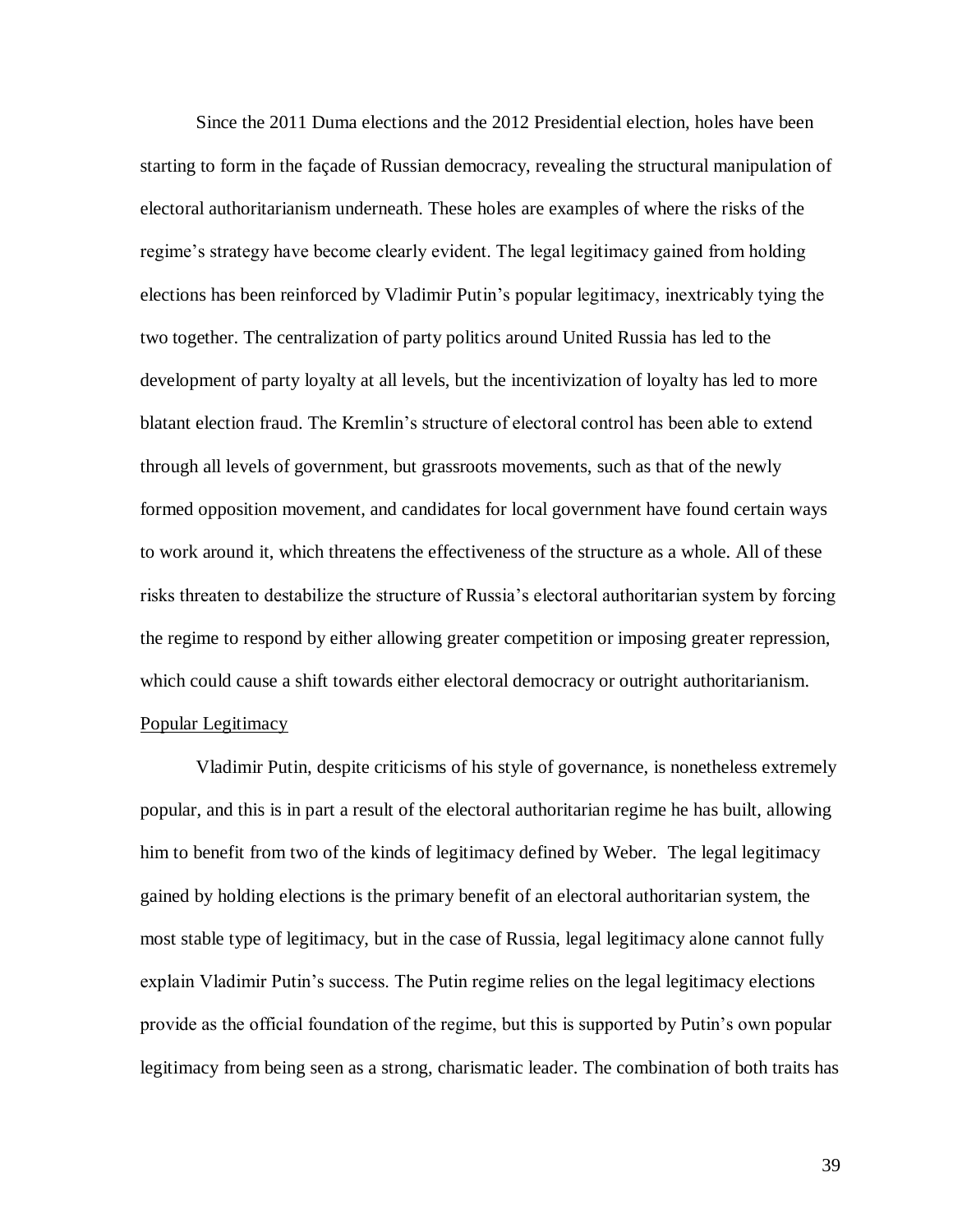been crucial to the success of electoral authoritarianism in Russia, as one reinforces the other. Vladimir Putin's popularity has allowed him to get away with the manipulation of legal legitimacy, and the appearance of legal legitimacy led to higher approval as president. However, the reverse is true as well, and the effectiveness of one depends on the effectiveness of the other, which ultimately makes the risk of relying on both even greater.

For most of his time in office, Putin's popularity and job approval ratings have been overwhelmingly high, so this has not been an issue. According to the Levada Center, an independent Russian public opinion center, Putin entered office in January 2000 with an 84 percent approval rating, and just ten percent disapproval. He left office in March 2008 with 85 percent approval rating and 13 percent disapproving.<sup>95</sup> In his first two terms, the lowest approval that Putin ever received was in the summer of 2005 when he introduced some unpopular economic reforms during a particularly bad part of the second Chechen War.<sup>96</sup> At that point his approval ratings were down in the sixties, and disapproval ratings reached as high as thirty percent, but this only lasted a few months. Throughout his first two terms the average approval was seventy or eighty percent.<sup>97</sup> This period coincided with considerable economic growth in Russia due to the rising price of oil and natural resources, which greatly contributed to Putin's popularity. <sup>98</sup> Even if the 2004 elections had been perfectly democratic, Putin still would have easily been re-elected. As a result of Putin's popularity and perhaps

<sup>&</sup>lt;sup>95</sup> Levada Center, Approval Index of Vladimir Putin and Dmitry Medvedev, http://www.levada.ru/indeksy. (In Russian)

<sup>96</sup> RIA Novosti, "Putin's Approval Rating at Post-Election Low – Survey," Aug. 17, 2012, http://en.rian.ru/russia/20120817/175269092.html

<sup>&</sup>lt;sup>97</sup> Levada Center, "Approval Index."

<sup>98</sup> Alissa de Carbonnel, "Russian pollster says approval for Putin at 12-year low," *Reuters*, Jan 24, 2013, http://www.reuters.com/article/2013/01/24/us-russia-putin-approvalidUSBRE90N0IX20130124.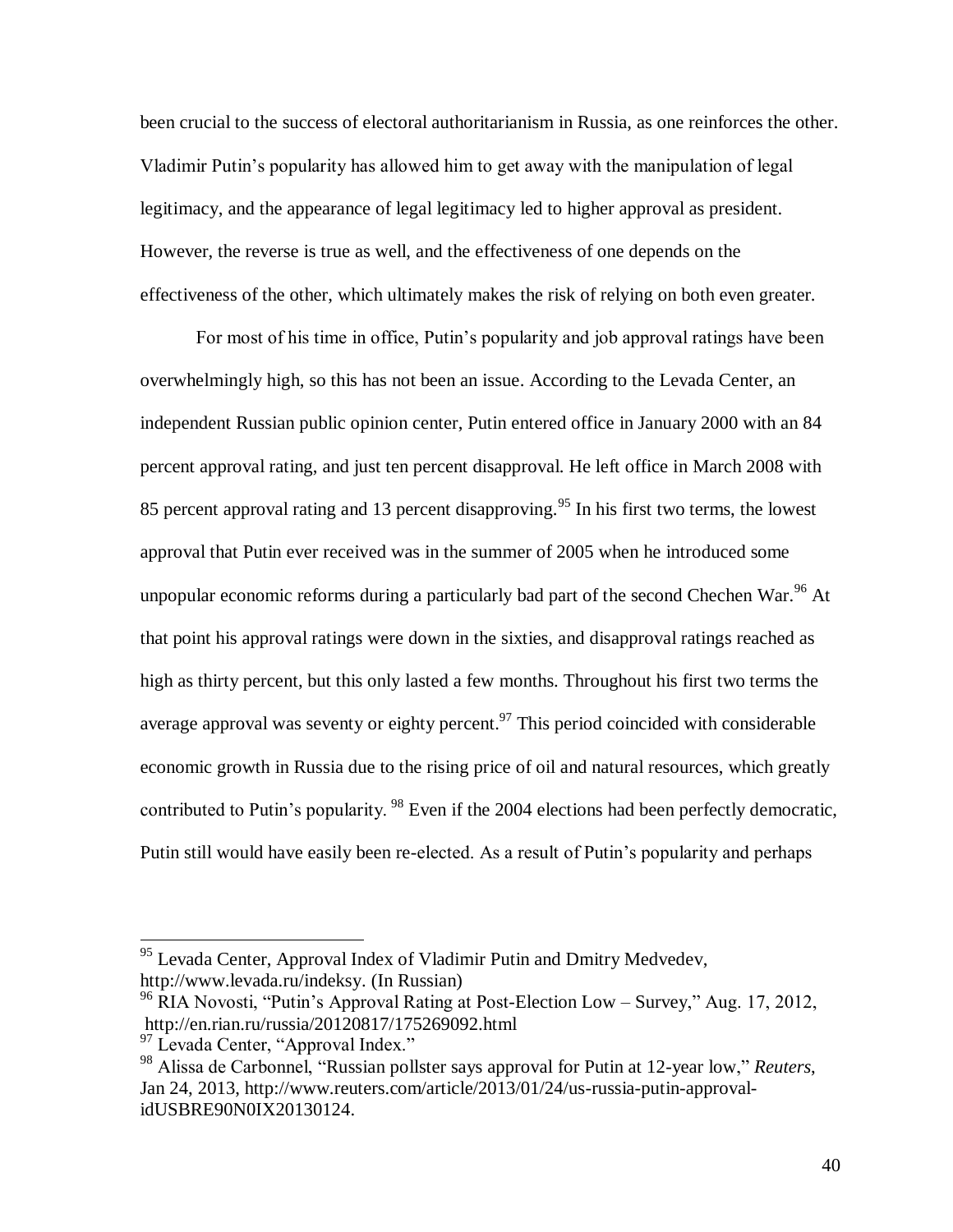leading to his wide margin of victory, the leaders of several opposition parties including the Communist Party, decided to let others run in their place.

After Putin stepped down due to term limits these high levels of support were transferred onto his chosen successor, Dmitry Medvedev, who before had been a relatively unknown but important deputy prime minister. This transition was perhaps the biggest test to the electoral authoritarian structure, but the regime's popularity contributed to its success. Medvedev handily won his election and undoubtedly would have done so under fair circumstances, though by closer margins.<sup>99</sup> The success of the strategy was also reflected by the fact that 77 percent of those surveyed in a post-election national poll claimed to have cast a vote, even though the official turnout was 64 percent, showing high value placed on the act of voting.<sup>100</sup> Though Medvedev did not start out his presidency as well as Putin did in 2000, upon taking office in May 2008, Medvedev's approval rating was in a similar range with 70 percent and 20 percent disapproving. There was also high approval for the tandem approach that the two leaders were taking, though Putin was still seen as the dominant leader. During Medvedev's presidency, Putin maintained his strong approval ratings as Prime Minister, consistently staying 5 to ten points above President Medvedev. This divide can be particularly seen in late summer 2008 after the Russian War with Georgia, when Putin reached 88 percent approval, his record high, despite the fact that he was not officially head of state. May 2011 was the only point when Medvedev surpassed Putin, but even then it was just by one point, 70 percent to 69 percent, and they quickly grew apart again.<sup>101</sup> Popular

<sup>99</sup> Stephen White, "Elections Russia-Style," *Europe-Asia Studies* 63, no. 4 (June 2011): 531- 556.

<sup>&</sup>lt;sup>100</sup> Stephen White and Valentina Feklyunina, "Russia's Authoritarian Elections: the view from below," *Europe-Asia Studies* 63, no. 4 (June 2011): 579

<sup>&</sup>lt;sup>101</sup> Levada Center, "Approval Index."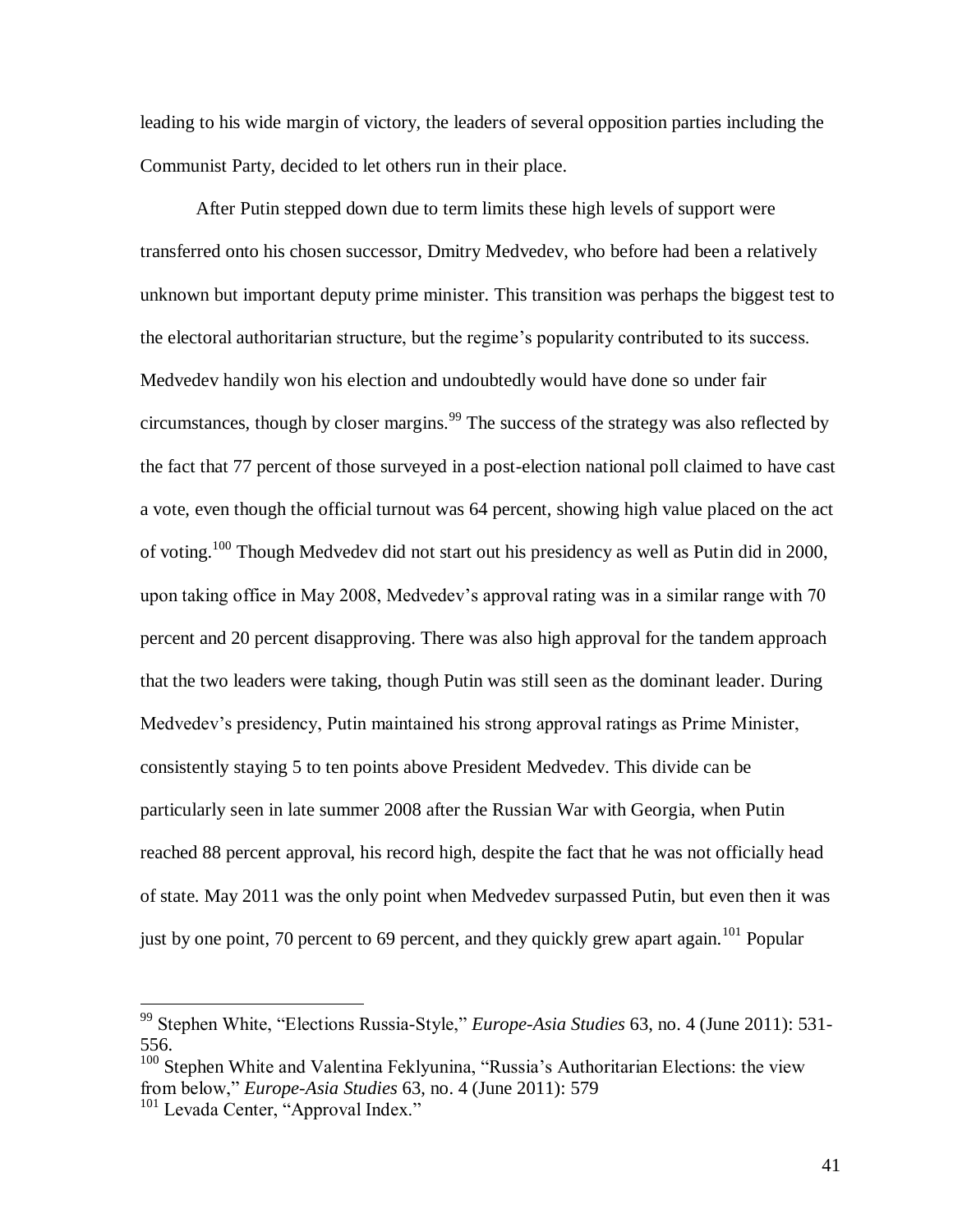approval was certainly an important factor in why the orchestrated transfer of power from Putin to Medvedev was well received.

Vladimir Putin's return to the presidency has been a more difficult test. His announcement in September 2011 that he would indeed be running for re-election in the 2012 presidential elections was met with a less than enthusiastic response from the Russian public. This was likely a contributing factor to the dissatisfaction with the results of the 2011 Duma elections, which in turn has led to lower approval ratings, creating a possibly damaging cycle. Putin's approval ratings have been on average around 65 percent, reaching a record low point of 62 percent in January 2013. His disapproval ratings, perhaps the more dangerous number, have since the announcement, stayed consistently above thirty percent and have kept climbing, reaching a record high of 37 percent in January 2013 as well. Compared to other world leaders, these numbers do not seem problematic, but, for an electoral authoritarian regime such as Putin's with tenuous legal legitimacy, any lower could be dangerous.

For the time being, the Putin regime's national control is protected by actions taken in 2008, perhaps in anticipation of this moment. President Medvedev introduced amendments to the Russian constitution extending the length of both terms in the Duma, starting in 2011, and Presidential terms, starting in 2012. The Duma would now serve for five years, and the president for six; both positions had served for four years previously.<sup>102</sup> The Kremlin will not need to re-assert electoral dominance in the Duma until 2016 and Putin will not have to run for re-election until 2018. In the scope of post-Soviet Russia, that is quite a long time, and time could be all that is needed to re-build popularity. In the meantime, the regime is taking

 $102$  CNN, "Russian presidential term extended to 6 years," December 22, 2008, http://www.cnn.com/2008/WORLD/europe/12/30/russia.presidential.term.extension/index.ht ml? s=PM:WORLD.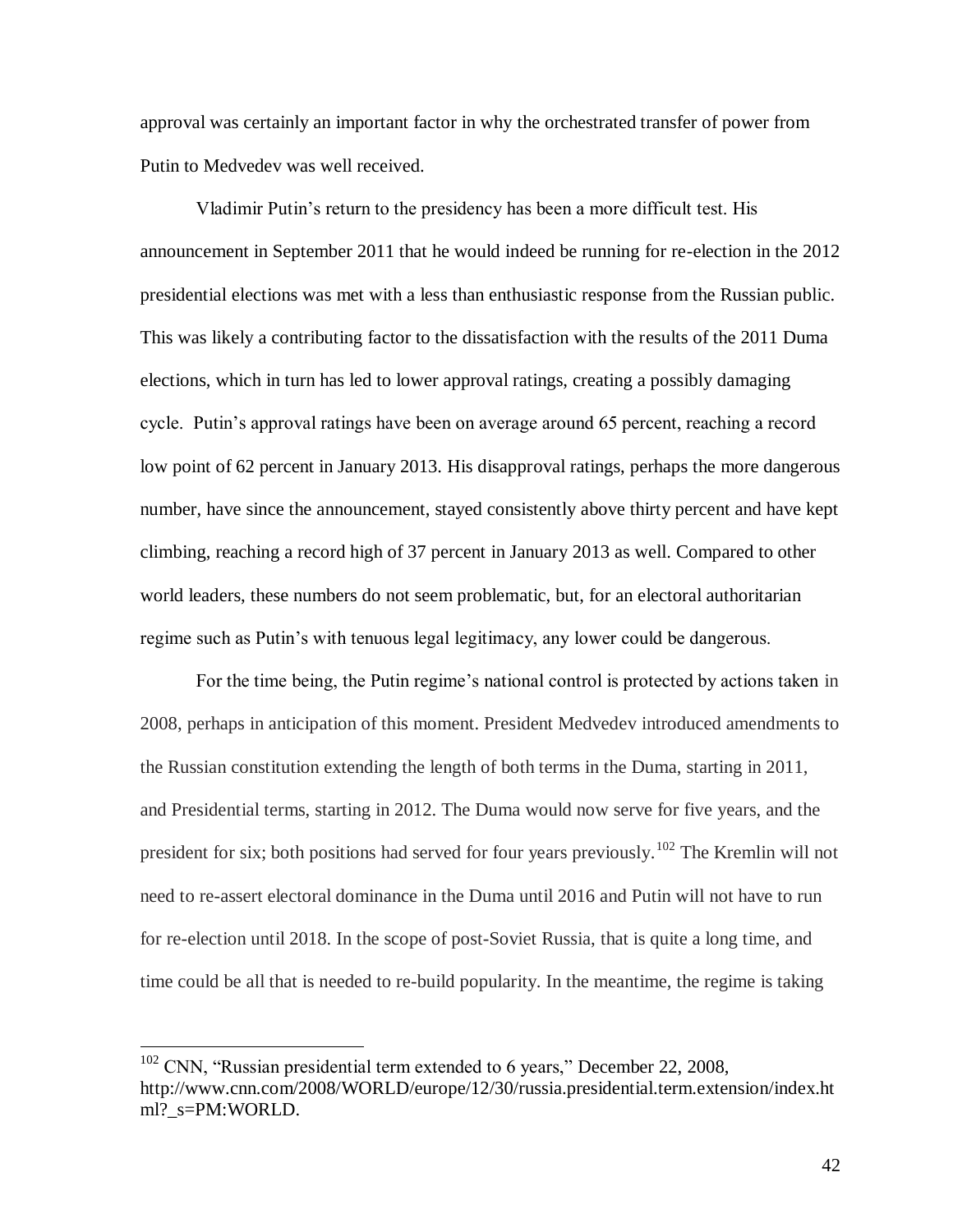action to separate itself from the aspects of recent elections that have triggered recent protests in order to prevent the backlash impacted in local and regional elections this fall. These measures could possibly go as far as making a high profile scapegoat. Dmitry Medvedev assumed the position of Prime Minister and head of United Russia after Putin resumed the presidency, but in the past several months he appears to have fallen out of favor with the Kremlin, serving as the subject of attacks over poor economic growth.<sup>103</sup> The campaign seems to be internally led, and Putin has done nothing to stop it, possibly indicating the lead up to a strategic replacement of his former right hand man.<sup>104</sup> Medvedev's approval ratings have fallen to about 55 percent, with disapproval over 40 percent, certainly providing rationale for the choice. Putin and Russian electoral authoritarianism is too reliant on popular legitimacy to take a chance on keeping him around.

#### Loyalty and Election Fraud

 $\overline{a}$ 

The Kremlin has centralized loyalty to its United Russia party among public officials at all levels of administration, in both political offices and in government agencies. Continued loyalty has been reinforced through a reward system, with incentives such as higher office or more resources. The primary demonstration of loyalty is by delivering high election turnout for United Russia and Kremlin supported candidates, which indirectly encourages less than honest tactics on the part of officials to achieve the necessary results. This works in the Kremlin's favor, as it prevents the Kremlin from having to get its figurative

<sup>104</sup> Will Englund, "In Russia, Dmitry Medvedev is targeted by campaign of insults," *Washington Post*, February 23, 2013, http://articles.washingtonpost.com/2013-02- 23/world/37249551\_1\_prime-minister-dmitry-medvedev-lilia-shevtsova-moscow-carnegiecenter

<sup>&</sup>lt;sup>103</sup> Tim Wall, "New Central Bank chief likely to focus on growth," March 15, 2013, http://rbth.ru/business/2013/03/15/new central bank chief likely to focus on growth 239 11.html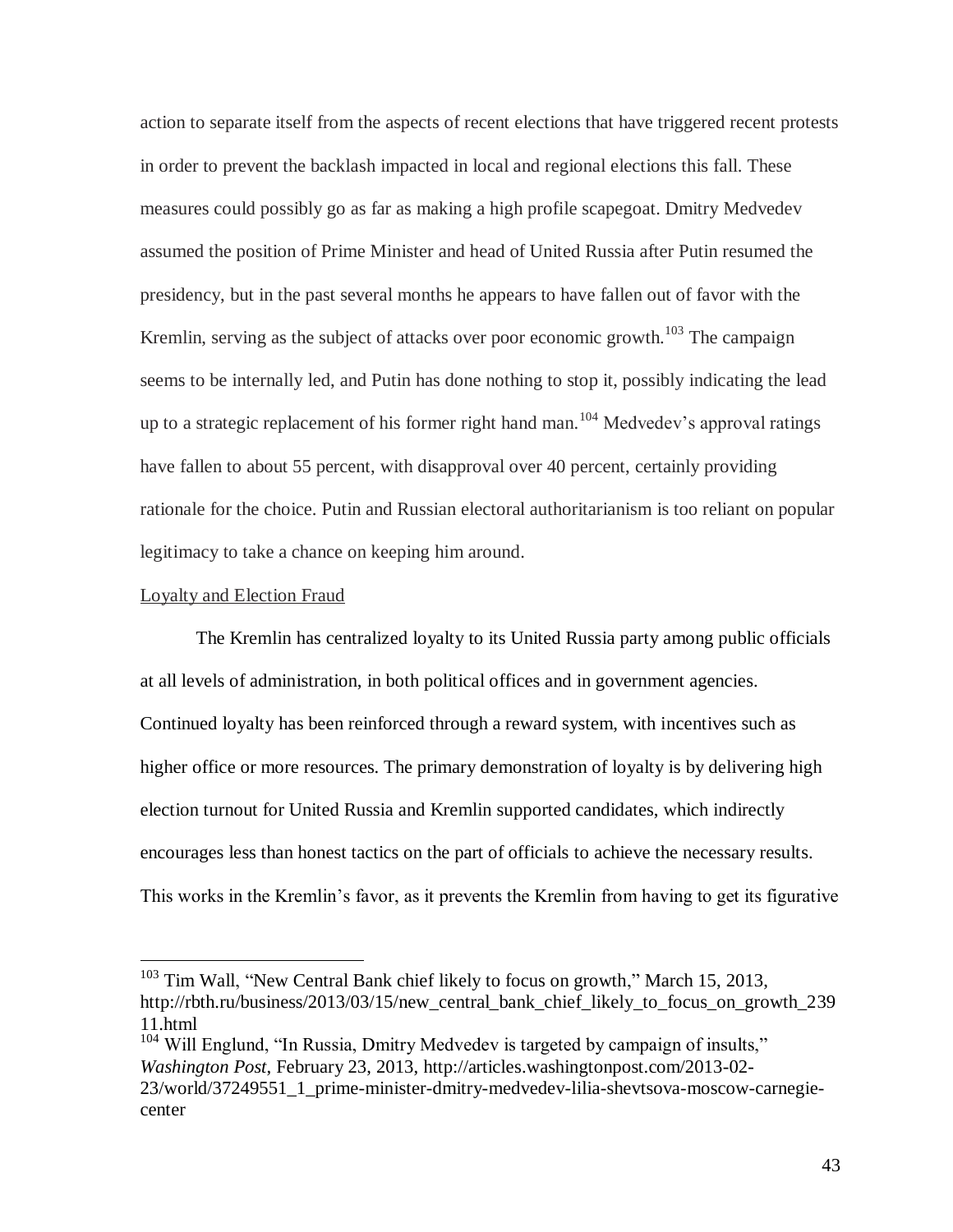hands dirty by participating in election fraud itself. However, because of this indirectness, the Kremlin risks elections results becoming more blatantly fraudulent due to the independent actions of officials, which could ultimately cause elections to be too flawed to provide legal legitimacy.

As United Russia has gained more dominance in the political system, political leaders have increasingly needed to prove their loyalty to the Kremlin to gain entry or advance to higher positions. Particularly on the regional or local level this has shown through high voter turnout supporting United Russia, augmented by ballot box stuffing, vote buying, and voter intimidation. This effect was particularly evident during the period when the Kremlin directly appointed the regional governors. It was made clear that their political survival depended on the results they were able to procure for United Russia.<sup>105</sup> United Russia set levels that it would accept from each governor, but that was as far as their direct involvement went. Governors usually were left to secure this goal however they could, which allowed the Kremlin to separate itself from the actions themselves.<sup>106</sup> In this situation, Governors often went farther than they were asked, out of either self preservation or fear of the Kremlin, and leading to results that seem clearly questionable.<sup>107</sup> In the 2007 Duma elections, the national turnout was 63 percent, and United Russia received 64 percent of the vote, but 12 regions it was over 80 percent (several regions it reached upwards of 90 percent), and in most of this group of regions, the support for United Russia was similar to the levels of overall turnout.<sup>108</sup> Pressure is also felt by state institutions to secure high turnout for Kremlin supported

 $105$  Golosov, "Regional Roots", 636.

<sup>106</sup> Golosov, "Regional Roots", 636.

<sup>&</sup>lt;sup>107</sup> White and Feklyunina, "Russia's Authoritarian Elections," 586.

 $108$  RIA Novosti, "Preliminary results of State Duma elections in Russian regions," Dec. 8, 2011, http://en.rian.ru/infographics/20111208/169491066.html.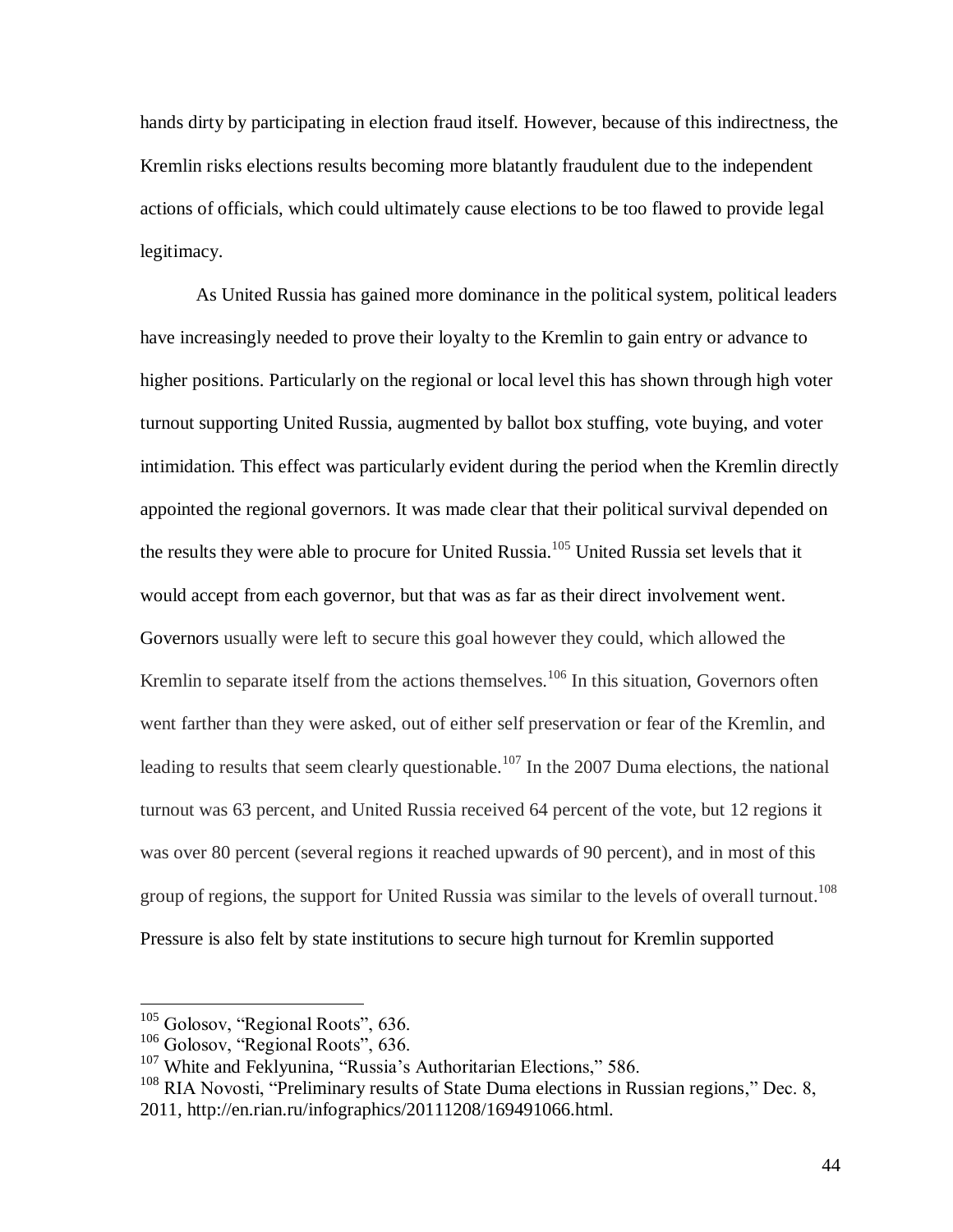candidates, due to the belief that their funding and resources will be increased as a reward. "There had been particularly detailed supervision of staff in all forms of public employment as well as soldiers and students in many regions of the federation."<sup>109</sup> For example, students in particular are expected to obtain absentee certificates and vote at the polling place at their universities, often facing threats about their academic futures, with members of the faculty on duty as monitors. $110$ 

Most recently, the results of the 2011 parliamentary elections have been called into question by accusations that United Russia overwhelmingly benefited from fraud. It has been documented that, like in other elections, Russian authorities used various methods of fraud and coercion to assure that United Russia received a majority in the polls, using their professional positions to campaign for the party and pressure others, and organizing the stuffing of ballot boxes.<sup>111</sup> Though such behavior has happened regularly, this election was particularly significant due to the degree of fraud, and the tenuous reception to the results. The Golos Association, a Russian non-governmental monitoring organization, estimated that officials gave United Russia 15 million votes, almost half of its total votes, through padding of the voting rolls alone. Their final assessment concluded that in actuality, United Russia received just 25 percent of the vote, rather than the 49 percent officially recorded.<sup>112</sup> Due to the mechanisms that allocate seats in the Duma, United Russia was just barely able to retain

<sup>&</sup>lt;sup>109</sup> White, "Elections Russia-Style," 545.

 $110$  White, "Elections Russia-Style," 544. Russians are allowed to vote at whatever polling place is convenient if they will not be near their home, as long as they receive an absentee certificate ahead of election day.

<sup>&</sup>lt;sup>111</sup> Jim Nichol, "Russian Political, Economic, and Security Issues and U.S. Interests," *Congressional Research Service*, December 21, 2012, 7.

<sup>&</sup>lt;sup>112</sup> Nichol, "Russian Political, Economic and Security Issues," 8.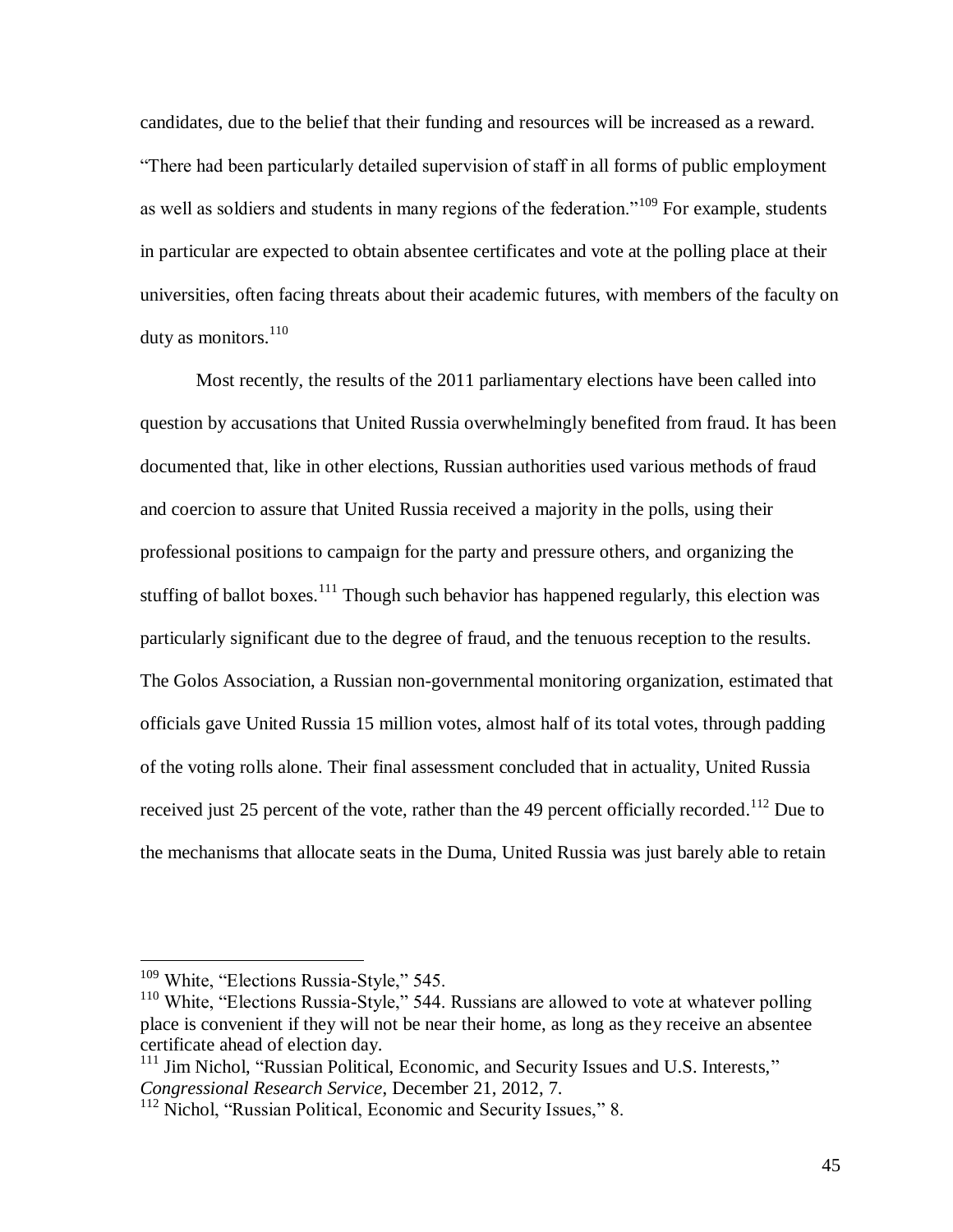its majority party status. The invalidity of these elections was one of the primary reasons for recent opposition protests, which have called for new elections.

The Kremlin has responded to allegations of fraud by blaming the election monitoring organizations for having an anti-Russian bias, and making it harder for election monitors to observe Russian elections. Russia is a member of the Organization for Security and Cooperation in Europe, whose Office for Democratic Institutions and Human Rights (ODIHR) has been serving as the lead international election observers in Russia since the Presidential elections of 1996. Just before the 2007 Duma elections, OCSE monitors were prevented from observing elections by last minute visa delays, in retaliation for not agreeing to strict conditions the Kremlin was trying to impose. <sup>113</sup> These same restrictions were placed on OCSE for the 2008 presidential elections, once again resulting in no international observers.  $^{114}$  Observers were allowed for the 2011 and 2012 elections, both of which they found skewed in favor of the regime due to electoral structure, as well as procedural violations and manipulation, though the presidential elections did see an improvement over the earlier Duma elections.<sup>115</sup> Closer to home, the Putin regime has pursued harsh penalties for the GOLOS Association, the only domestic non-governmental election monitoring organization. In the run up to the election GOLOS recorded and publicized procedural violations that happened during the campaign for the 2011 Duma elections, and because of this faced ever increasing pressure from the Kremlin in the attempt to prevent them from

<sup>&</sup>lt;sup>113</sup> Nichol, "Russian Political, Economic and Security Issues," 5.

<sup>114</sup> *Organization for Security and Cooperation in Europe*, "OSCE/ODIHR regrets that restrictions force cancellation of election observation mission to Russian Federation", Feb. 7, 2008, http://www.osce.org/odihr/elections/49438.

<sup>&</sup>lt;sup>115</sup> Organization for Security and Cooperation in Europe, "OSCE/ODIHR final report on Russian Duma elections says contest 'slanted in favour of the ruling party,'" Jan. 12, 2012, http://www.osce.org/odihr/elections/86981.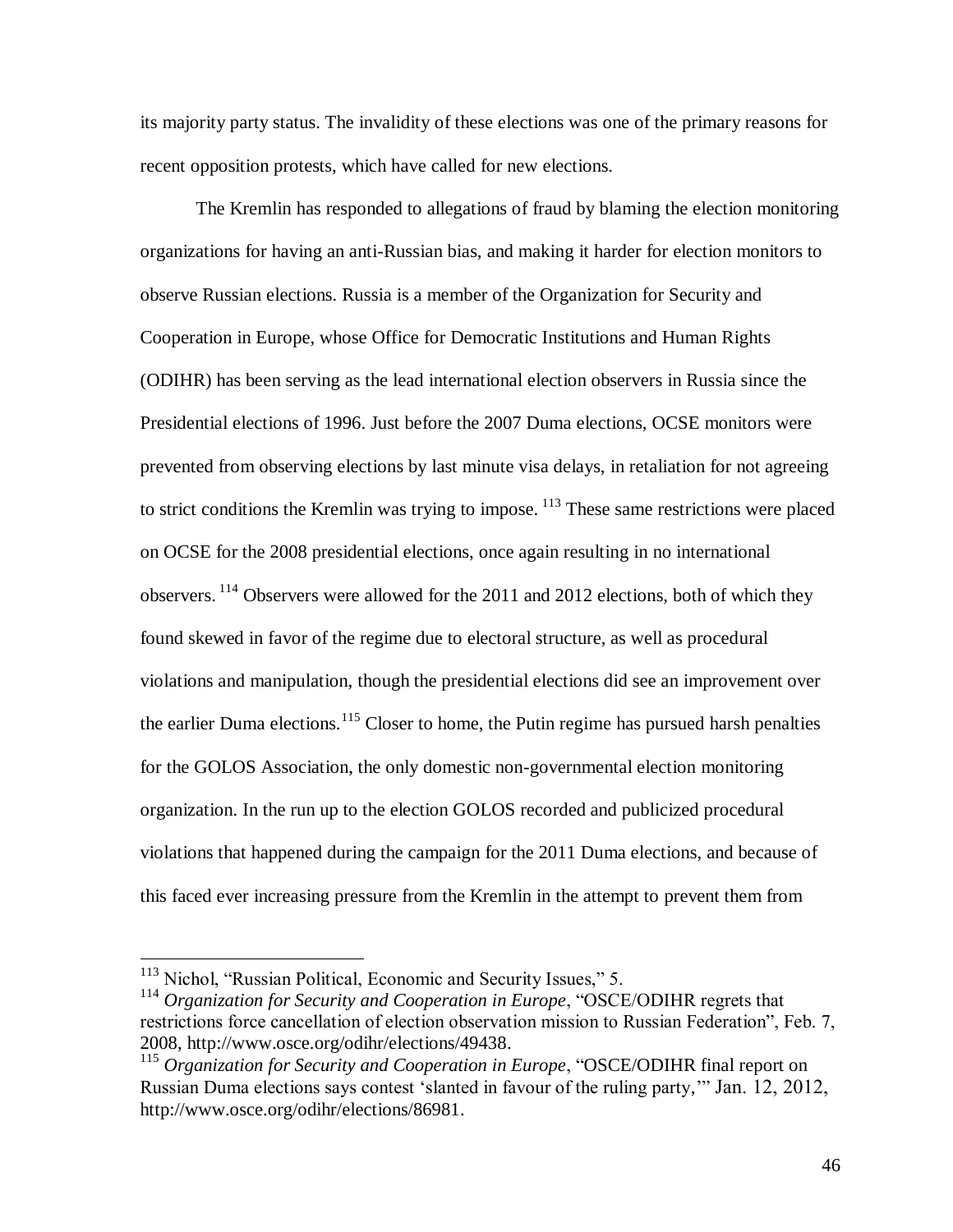monitoring the elections. Vladimir Putin himself implied that GOLOS's western funding revealed it to be a foreign tool to influence Russian elections.<sup>116</sup> The Central Election Commission brought legal charges upon GOLOS for interfering with elections, and the continued work of organization observers since 2011 has been blocked by local authorities. This seems to suggest that the Putin regime realizes that illegal election tactics by its supporters could be dangerous, but is prevent the problem from growing further by blocking information, rather than increasing transparency.

As an attempt to appear responsive to the criticisms of the 2011 Duma election, the Kremlin installed webcams at 91,000 polling places in the 2012 presidential election to discourage and record violations of electoral integrity by election officials. The cameras would be constantly streaming video on the day of the election to a website that could be accessed by the public. Election monitors doubt that this did much for transparency, despite the fact that installation of the cameras was estimated to have cost \$300 million. Many cameras were not positioned correctly or were simply turned off.<sup>117</sup> Video of a polling station in the Republic of Dagestan, in the Northern Caucasus, caught several men apparently stuffing ballot boxes, but according to the head of the Federal Electoral Commission they were "merely depositing ballots that were filled out by sick or elderly people voting at

<sup>&</sup>lt;sup>116</sup>Kathy Lally, "Russia targets election monitor linked to U.S., Europe," Washington Post, Dec. 1, 2011, http://articles.washingtonpost.com/2011-11-30/world/35282430\_1\_golosindependent-election-election-campaign.

<sup>&</sup>lt;sup>117</sup> Ellen Barry and Sophia Kishkovsky, "Russian Turnout Includes Thousands of Eager Election Observers," New York Times, March 4, 2012.

http://www.nytimes.com/2012/03/05/world/europe/russian-vote-draws-thousands-ofelection-observers.html?pagewanted=all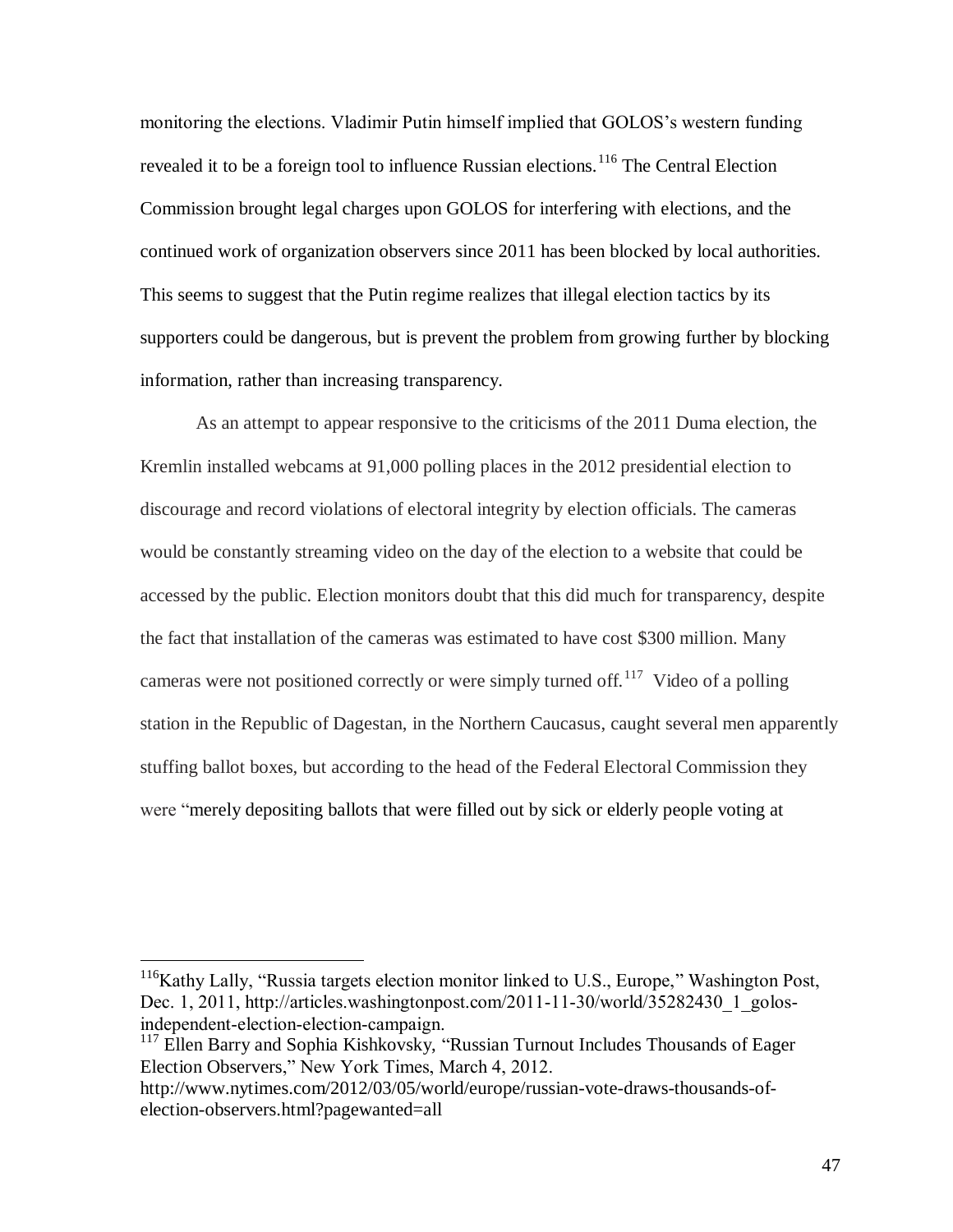home", which is normal procedure in Russia.<sup>118</sup> Altogether, the cameras recorded over 500 years of video, the vast majority of which was mundane and insignificant. Some cameras witnessed slightly bizarre events, such as a disco that was held at a polling place several hours before it opened, a man doing the moonwalk, and children singing and dancing in a ring around a ballot box.<sup>119</sup> The primary achievement of the cameras was not preventing fraud, but rather allowing the Kremlin to appear proactive about solving the problem. Further actions to either cover their tracks or increase transparency will be necessary to address the problem of election fraud if the Kremlin wants elections to continue to be accepted as meaningful and prevent damage to its legal legitimacy, which could ultimately lead to the failure of the electoral authoritarian strategy.

#### Grassroots Challenges

 $\overline{a}$ 

The Putin regime has built an electoral structure that is extremely centralized from the top down. This has allowed the Kremlin to closely manage elections and elected officials, ensuring obedience and cohesiveness. However, despite how effective the regime's structure of control has been, there is no getting around the fact that it is inflexible. Vladimir Putin and United Russia gain the most legitimacy from elections if the Kremlin's control encompasses every aspect of the Russian electoral process, from the presidency to a city council in Siberia, so that mistakes do not happen. Therefore the most dangerous challenges to the regime are not those that could come from the center of the system, such as a national election, but on the grassroots level on the periphery of the structure, or outside of it altogether. Over time

<sup>118</sup> *LA Times*, "Russian election webcam appears to catch ballot stuffing," Mar. 5, 2012, http://latimesblogs.latimes.com/world\_now/2012/03/russian-election-ballot-stuffingfraud.html

<sup>&</sup>lt;sup>119</sup> Russia Today, "Webcam vote sensation: Poll dance, moonwalk & fitness," March 05, 2012, http://rt.com/news/russia-elections-cameras-video-903/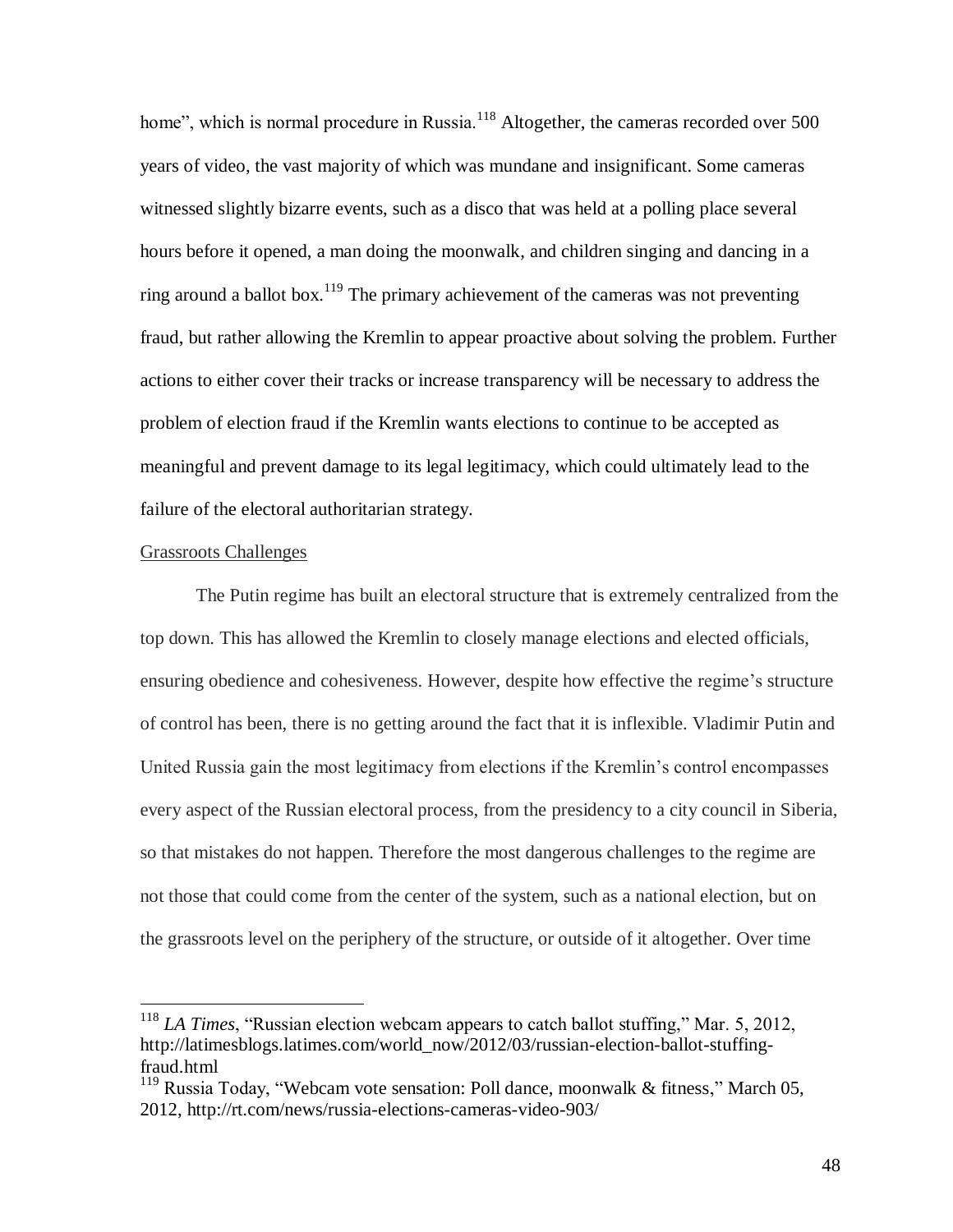anti-Putin protests or opposition candidates winning local office could destabilize the central structure of control to the point that it no longer provides enough legitimacy to the regime to be useful.

The Kremlin, through United Russia, has been able to establish itself as the party of power not only nationally, but also regionally and locally. Since gaining power in the State Duma in 2003, United Russia has also dominated regional legislatures, as well as elections for mayor and other local officials in most cities, especially larger ones. On occasion, candidates from the other parties in the State Duma, particularly the Communist Party and A Just Russia, manage to win in the local positions. Such was the case in the March 2010 mayoral race in Irkutsk, a large city in Siberia, where the communist candidate won with 62 percent of the vote over the United Russia candidate's 27 percent. Though this loss was seen as a blow in press coverage, its significance was considerably minimized by the fact that during the same election cycle average gains of more than 50 percent were made by United Russia in the eight regional legislatures that held elections on top of they majorities that it had already held, as well as countless other wins in local races.<sup>120</sup> Regional and local elections happen every October and March, and this pattern only continued. United Russia even gained significantly in the six regional legislatures that held elections in December 2012, maintaining majorities in all of them, despite a general decline on popularity since Vladimir Putin returned to the presidency. Turnout for regional elections is generally significantly lower than for Presidential and State Duma elections, around 40 percent nationally in March 2010.<sup>121</sup> In October 2012 in the far eastern Primorsky Region, turnout for

<sup>&</sup>lt;sup>120</sup> *RIA Novosti*, "Regional polls give dose of reality to pro-Kremlin United Russia," Mar. 15, 2010, http://en.rian.ru/russia/20100315/158199001.html

<sup>&</sup>lt;sup>121</sup> *RIA Novosti*, "Regional polls."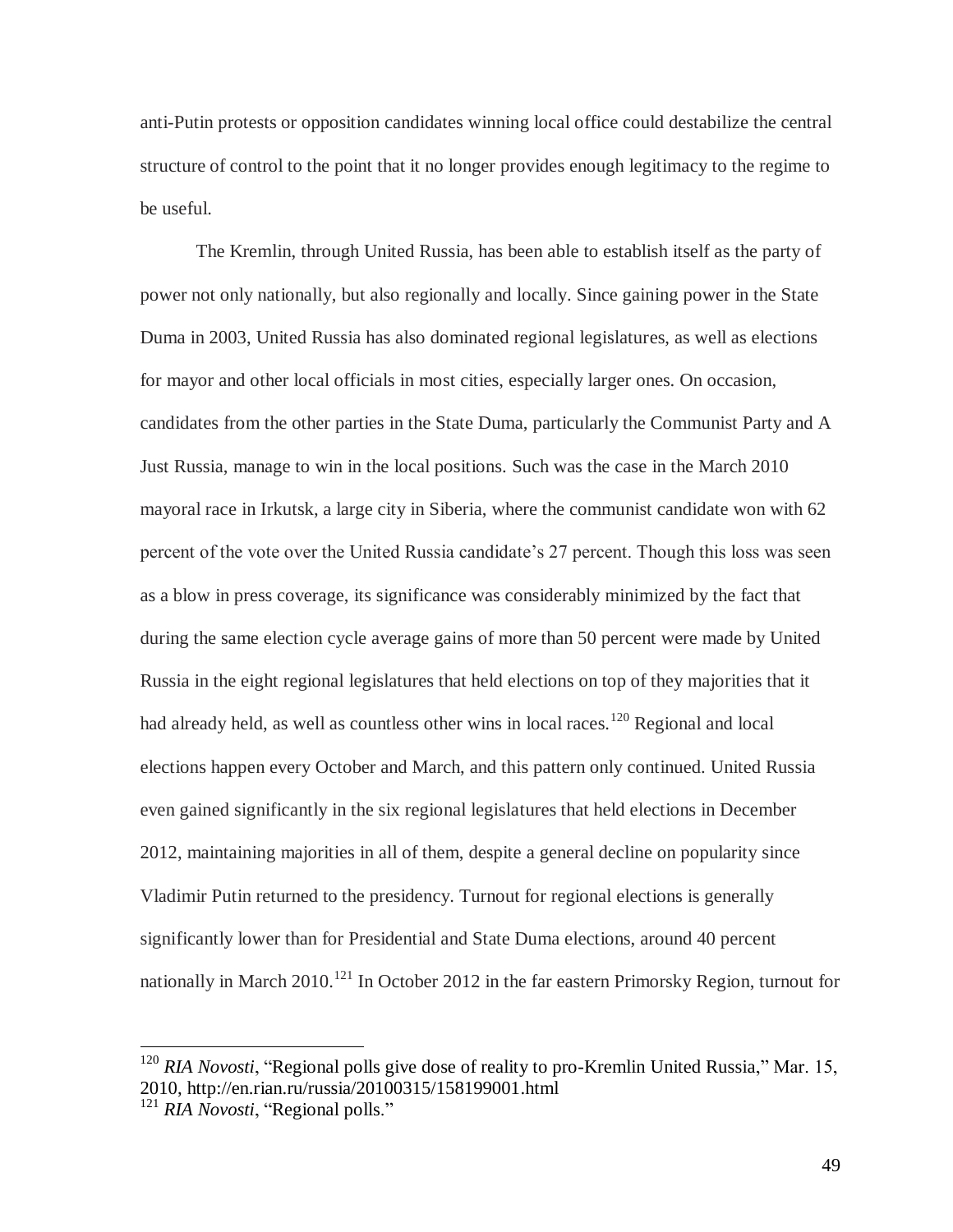local races was just 8 percent.<sup>122</sup> Lower turnout allows United Russia party leaders to have a greater effect with their efforts of mobilizing supporters. By basic estimates, United Russia holds a considerably higher percentage of regional positions than it does in the State Duma.

The Kremlin is starting to see more losses on the edges of its control. In local elections in 2012, independent candidates in regions all over Russia seriously contested United Russia backed candidates and incumbents. Out of the fifteen mayoral races that were held that day, ten were won by independent candidates.<sup>123</sup> While a few of these were supported by various factions of the growing opposition organizing the protests, most were locally grown, and found their success in refocusing the races on local issues, rather than serving as a referendum on Kremlin policies. Two cases in particular were major upsets to United Russia's stronghold. In the city of Togliatti, Sergei Andreev, a member of the Right Cause party, forced incumbent mayor Aleksandr Shakhov into a second round. Andreev was slightly behind Shakhov in the first round, but he won the second with 57 percent of the vote to Shakhov's 40 percent.<sup>124</sup> In the city of Yaroslavl, city Duma representative and ex-United Russia member Yevgeny Urlashov defeated Yakov Yakushev, a businessman supported by the Yaroslavl region governor, 40 percent to 27 percent. He went on the win the second round with 70 percent. This victory caused a ripple effect from the Kremlin. The governor of the Yaroslavl Region at the time supported Yakushev, and, because of this, former Vice-Mayor Sergei Yastrebov, who had been serving as acting mayor since the retirement of the

<sup>&</sup>lt;sup>122</sup> Ilya Arkhipov, "Putin Loyalists Assert Control in Russian Regional Elections," Oct. 15, 2012, http://www.bloomberg.com/news/2012-10-14/russia-votes-in-putin-s-first-electiontest-since-kremlin-return.html

<sup>123</sup> Michael Schwirtz, Mayoral Elections Give Russian Opposition a Boost, *New York Times*, Apr. 2, 2012, http://www.nytimes.com/2012/04/03/world/europe/russian-ruling-party-losesmayoral-seat-in-yaroslavl.html?\_r=0

<sup>124</sup> Maria Guturova and Vladislav Trifonov, "Fight in Tolyiatti," *Kommersant,* Mar. 26, 2012, http://www.kommersant.ru/doc/1897163 (In Russian)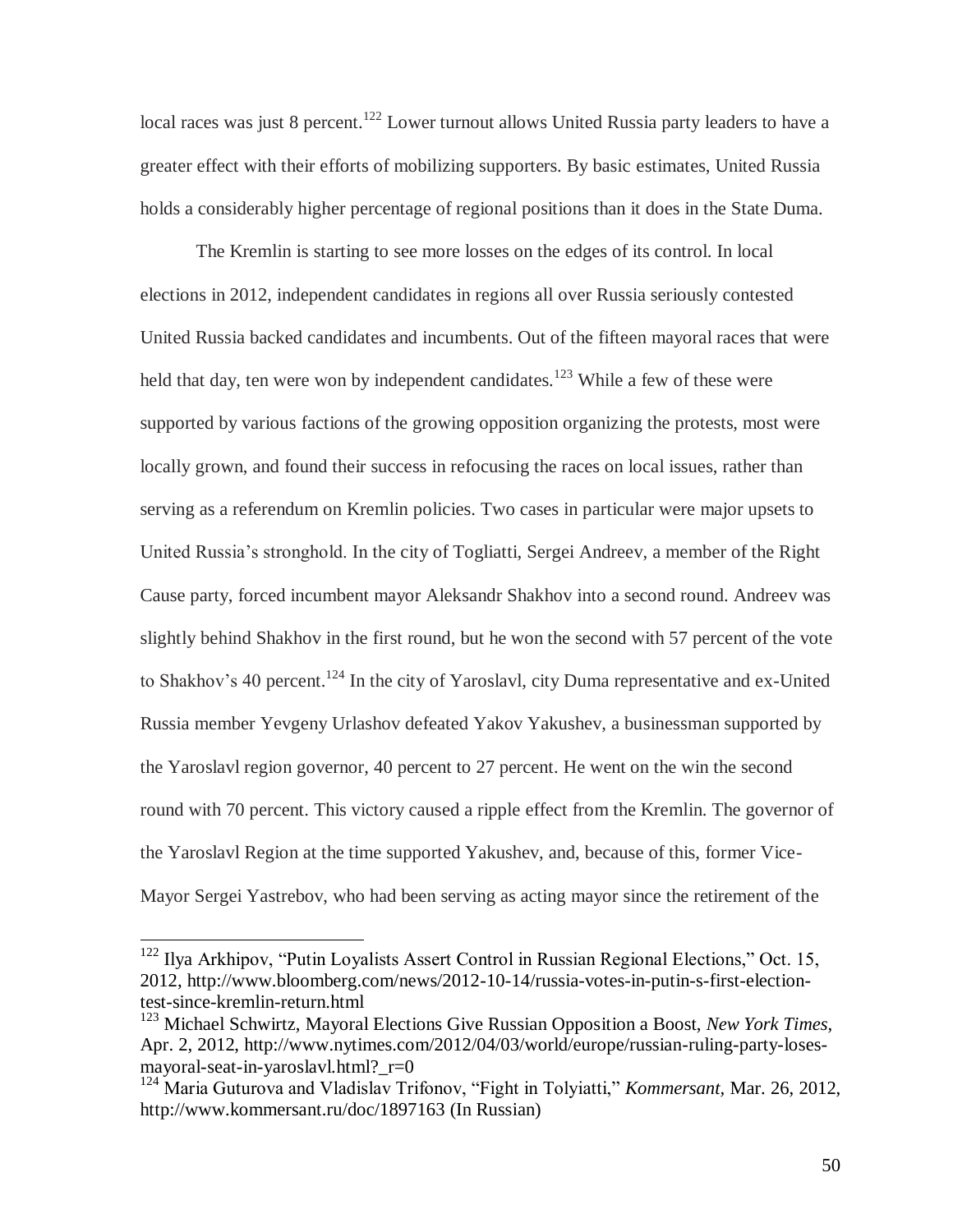previous mayor, lost the United Russia primary and did not participate in the general election, despite being the expected successor. Punishing the governor for this mistake, the Kremlin appointed Yastrebov in his place following Urlashov's victory.<sup>125</sup> Both the Yaroslavl region and Samara Region, in which the cities of Yaroslavl and Togliatti are respectively located, were scheduled to hold gubernatorial elections in the fall of 2012 after Dmitry Medvedev reinstated the direct election of governors. Vladimir Putin later postponed these elections indefinitely after he returned to office, likely out of concern that Andreev or Urlashov would run.

In the city of Astrakhan, Oleg Shein, a candidate from the A Just Russia party, lost the mayoral race to the United Russia candidate with the official vote total of 30 percent to 60 percent. However, in precincts where the ballots were counted with machines, as opposed to where the electoral commission counted them by hand, he had won 45 percent to 42 percent, leading him to call for the results to be overturned and new elections to be held. The electoral commission refused to hear his complaint, and as a result Shein and his supporters began a hunger strike that would ultimately last forty days. Leaders of the protest movement, who had until this point been working largely in Moscow, flew to Astrakhan to support Shein. A hearing was eventually held in court and the election results were ruled valid. Despite not succeeding, the events in Astrakhan are significant because they brought a grassroots local candidate together with the national opposition movement that had been holding protests since the previous December. This election marked the beginning of a greater trend on the part of the opposition towards strategically focusing on local politics.

<sup>&</sup>lt;sup>125</sup> *RIA Novosti*, "Medvedev called the situation with the Mayor of Yaroslavl intolerable," Apr. 27, 2012, http://ria.ru/politics/20120427/636518053.html. (In Russian)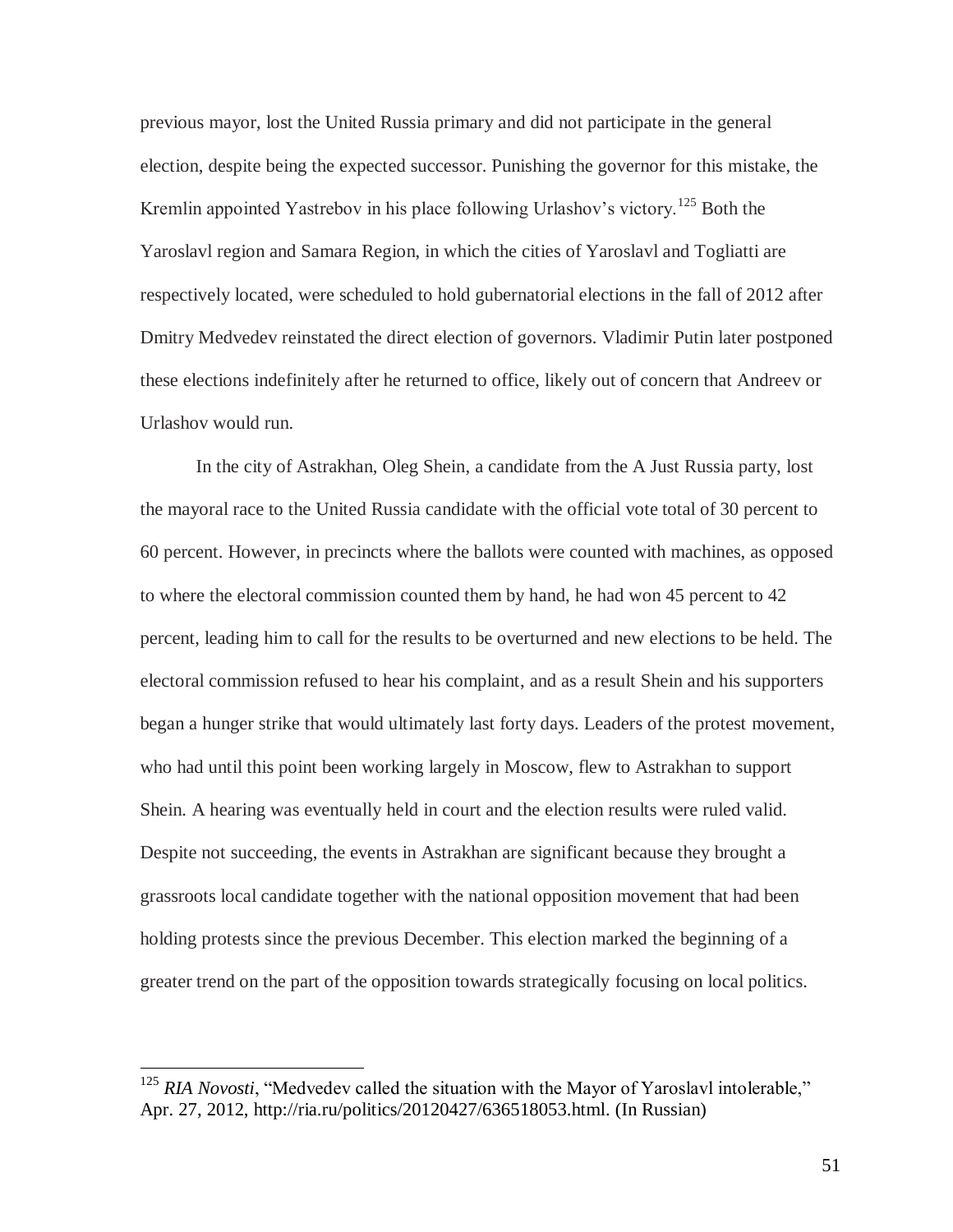The Putin regime could also have a problem if too much starts happening outside of the formal political structure, over which it is able to exert the most control. The 2011 Duma elections initiated a series of protests, creating a movement that continues to grow almost a year and a half later. As the 2011 Duma election results were announced the night of Election Day, protesters immediately took to the streets of Moscow and Saint Petersburg to decry the apparent fraud that had resulted in United Russia just barely maintaining its majority. Over the course of the next week, thousands of people attended sanctioned and unsanctioned protests in the both cities and hundreds were detained by the police. On December 10, 2011, six days after the election, a protest "For Honest Elections" was held in Moscow's Bolotnaya Ploshad, with coordinated protests to take place in 80 other cities throughout Russia. Police estimates of attendence was 25,000, other estimates were as high as 70,000, but either way it was the largest protest to take place in Russia since the fall of the Soviet Union twenty years earlier. Organizers of the protest include Boris Nemtsov, leader of the People's Freedom Party that had been prevented from registering due to signature problems, lawyer and anticorruption activist Aleksei Navalny, who was still in jail from arrests earlier in the week. There was significant participation from prominent figures on the far left and far right, such as Sergei Udaltsov and Eduard Limonov, respectively, as well as Russian cultural figures such as journalist Oleg Kashin, poet Dmitry Bykov, and best-selling mystery writer Boris Akunin. A list of five official demands was released calling for freedom for political prisoners; annulment of the election results; the resignation of Vladimir Churov, head of the election commission, and an official investigation of vote fraud; registration of the opposition parties and new democratic legislation on parties and elections; and new democratic and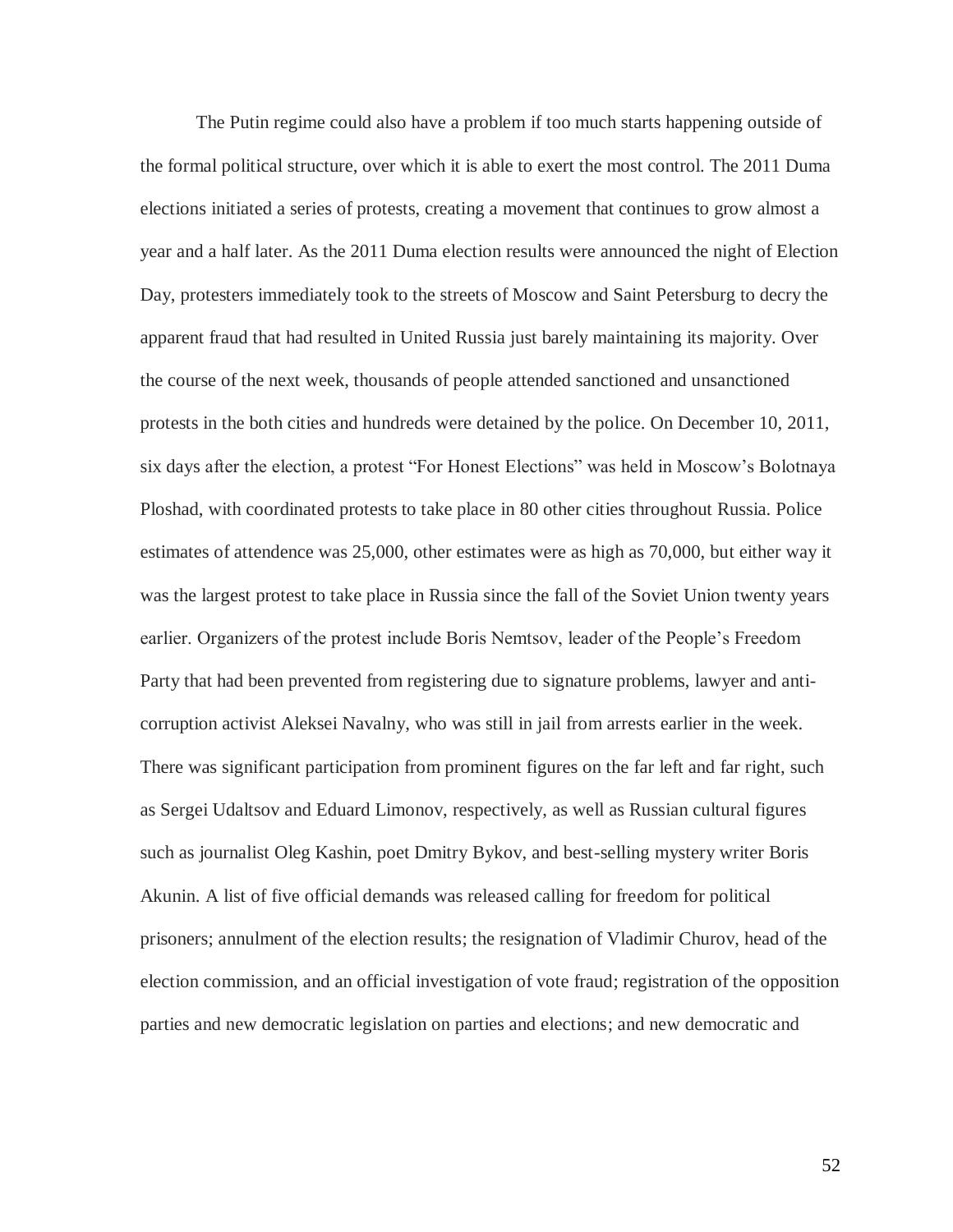open elections. The protests ended peacefully, but there were over one thousand arrests over the course of the day.<sup>126</sup>

Subsequent protests "For Honest Elections" were in the lead up to the March 2012 presidential elections. Approximately 80,000 participants turned out on December  $24<sup>th</sup>$ , though the organizers estimated possible turnout of up to  $120,000$ .<sup>127</sup> The largest of all occurred on February  $4<sup>th</sup>$ , with organizers estimating that up to 160,000 people turned out.<sup>128</sup> Smaller actions, though still with turn out of several thousand on average, have been held on an almost monthly basis since then, most significantly on May  $6<sup>th</sup>$ , the day before Vladimir Putin's inauguration, when for the first time a violent clash broke out with the police.<sup>129</sup> Since then, the message of the protests has evolved to demand not only honest elections, but also a Russia without Putin. The most well-known slogan of the protest movement is that United Russia is the "party of crooks and thieves", connecting the regime not only to unfair elections, but with the problem of corruption in Russia as a whole. The Russian protest movement calls to mind a reference to the Rose Revolution that took place in Georgia after parliamentary elections in 2003 and the Orange Revolution that took place in Ukraine after the 2004 presidential elections, both in reaction to election fraud and both successfully resulting in the resignation of the sitting president. However, both of those revolutions succeeded relatively quickly after the elections they contested, whereas the Russian protests

 $\overline{a}$ 

http://www.guardian.co.uk/global/2011/dec/10/russia-elections-putin-protest

<sup>126</sup> *The Guardian,* "Russian Election Protests," Dec. 10, 2011,

 $127$  Miriam Elder and Tom Parfitt, Russian anti-Putin protests draw thousands to Moscow again, *The Guardian*, Dec. 24, 2011, http://www.guardian.co.uk/world/2011/dec/24/russiaeurope-news.

<sup>128</sup> Nichol, "Russian Political, Economic and Security Issues," 9.

<sup>&</sup>lt;sup>129</sup> Alissa de Carbonnel and Maria Tsvetkova, "Russian police battle anti-Putin protesters," *Reuters*, May 6, 2012, http://www.reuters.com/article/2012/05/06/us-russia-protestsidUSBRE8440CK20120506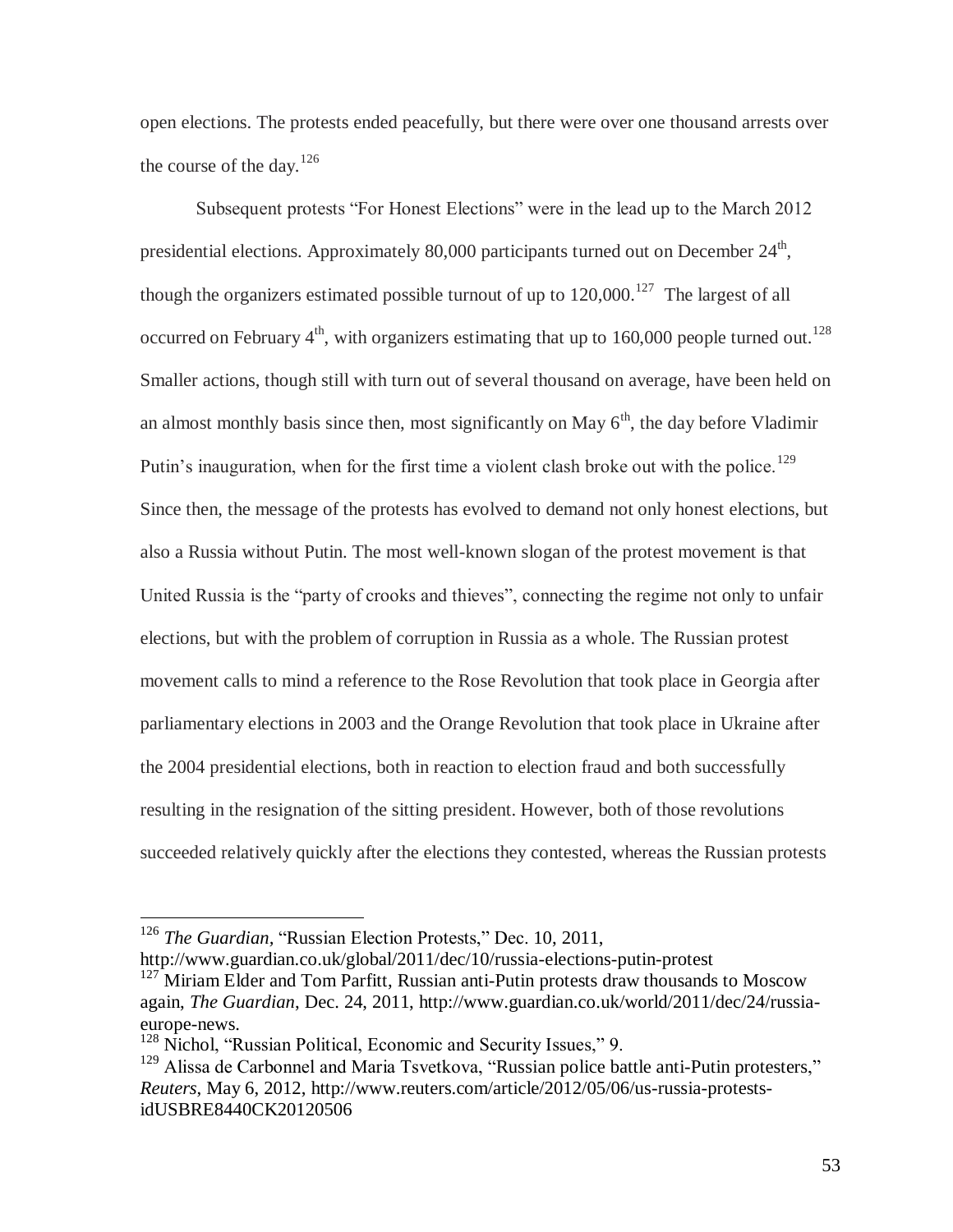are evolving into a more long-term movement against the Putin regime, and the current Russian political structure.

Out of the protests has grown an organized opposition movement, but this group has remained largely informal, at least in the sense that its leaders have chosen to not participate in the official electoral system. Aleksei Navalny, the informal head of the opposition movement, has faced pressure from officials to form a party rather than to continue to lead the public protests. Navalny has observed that officials do not know what to do about people like him, stating, "Some, they know how to co-opt. Others, they don't. They don't want these other people in politics."<sup>130</sup> Individual opposition leaders belong to various political parties, but an intentional decision was made not to create a unified party from the movement as a way to reject the structure of the regime. This was helped by the fact that no one ideology was driving the movement. Instead they chose to do it their own way. A group of opposition leaders active in the protests formed the Central Election Committee, which would oversee the election of a self-governing body called the Coordinating Council of the Russian Opposition, which would create a platform of demands and organize future protests. The Council would not function like a political party, but rather as almost a shadow government, with the goal of providing an "an alternative system of representation for those who feel alienated by the Putin government."<sup>131</sup>

The members of the Coordination Council were chosen through a democratic election in October, 2012, through a voting system designed by Central Election Committee to be

<sup>&</sup>lt;sup>130</sup> Andrew E. Kramer, "With Trial Suddenly Looming, Russian Activist Expects the Worst" *New York Times*, Mar. 27, 2013 http://www.nytimes.com/2013/03/28/world/europe/withcase-reopened-the-russian-activist-aleksei-navalny-expects-theworst.html?ref=world&\_r=1&

<sup>&</sup>lt;sup>131</sup> Masha Gessen, "For Fair Elections," October 22, 2012,

http://latitude.blogs.nytimes.com/2012/10/22/russian-opposition-stages-alternative-election/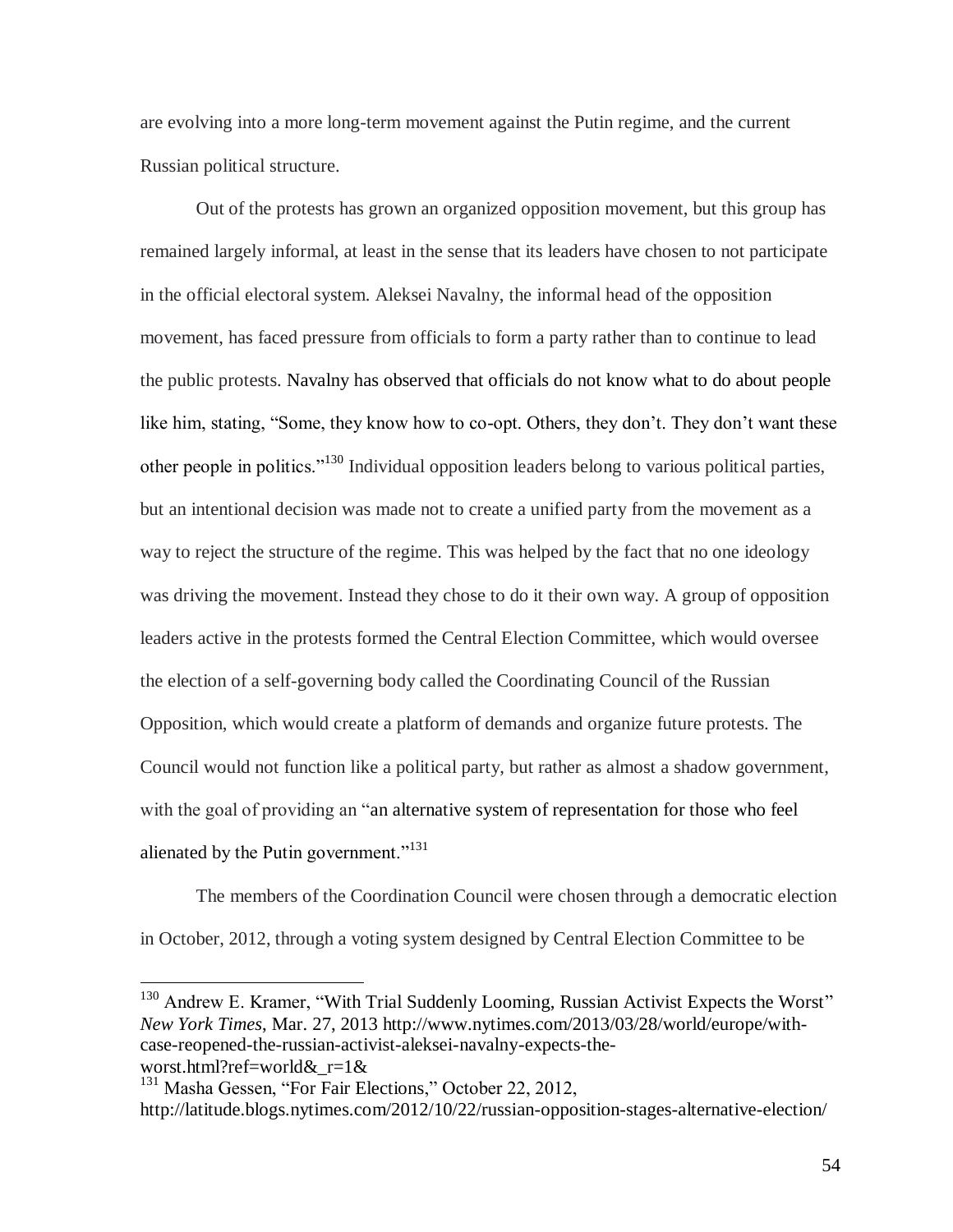"entirely transparent and falsification proof", in contrast to the elections they were protesting.<sup>132</sup> Almost 200,000 people registered to vote in the elections through an online process. Any Russian Citizen could participate by registering online with a picture, a scanned passport, and a phone number, and then were then sent an ID number that they would use to vote. The voting took place online and at several polling stations in Moscow on Saturday the  $20<sup>th</sup>$  and Sunday the 21st of October, with over 82,000 people casting ballots. The committee would be forty-five members total, with thirty sitting on a general list as well as five each from leftist, liberal, and nationalist factions. The primary figures of the protests, including de-facto leader Alexei Navalny, writer Dmitry Bykov, chess master Gary Kasparov, and television personality Ksenia Sobchak were all top vote getters in the election.<sup>133</sup> Since its formation, the Coordination Council has heard resolutions on making elections more fair, and holding the regime accountable, as well as organizing continued protests in Moscow.<sup>134</sup> The specific actions of the Council have yet to substantially challenge the regime, but at this point they do not have to. What is more significant at this point is that it even exists in the first place.

The Putin regime is trying hard to prevent the Coordination Council from becoming a viable challenge to its power, but has had to resort to more blatantly undemocratic tactics to do so. Criminal charges were brought against council leader Aleksei Navalny, accusing him of stealing \$500,000 worth of lumber from a company for which he had been an un-paid legal consultant four years ago. The case against him was first opened in December 2011 and

<sup>&</sup>lt;sup>132</sup> Gessen, "For Fair Elections."

<sup>133</sup> *Central Election Collittee of the Russian Opposition*,"Voting Results," Oct. 22, 2012, http://cvk2012.org/news/rezultaty\_golosovaniya/ (In Russian)

<sup>134</sup> *Coordination Council of the Russian Opposition*, "Coordination Council Blog," http://democratia2.ru/group/opp?bydate=True (In Russian)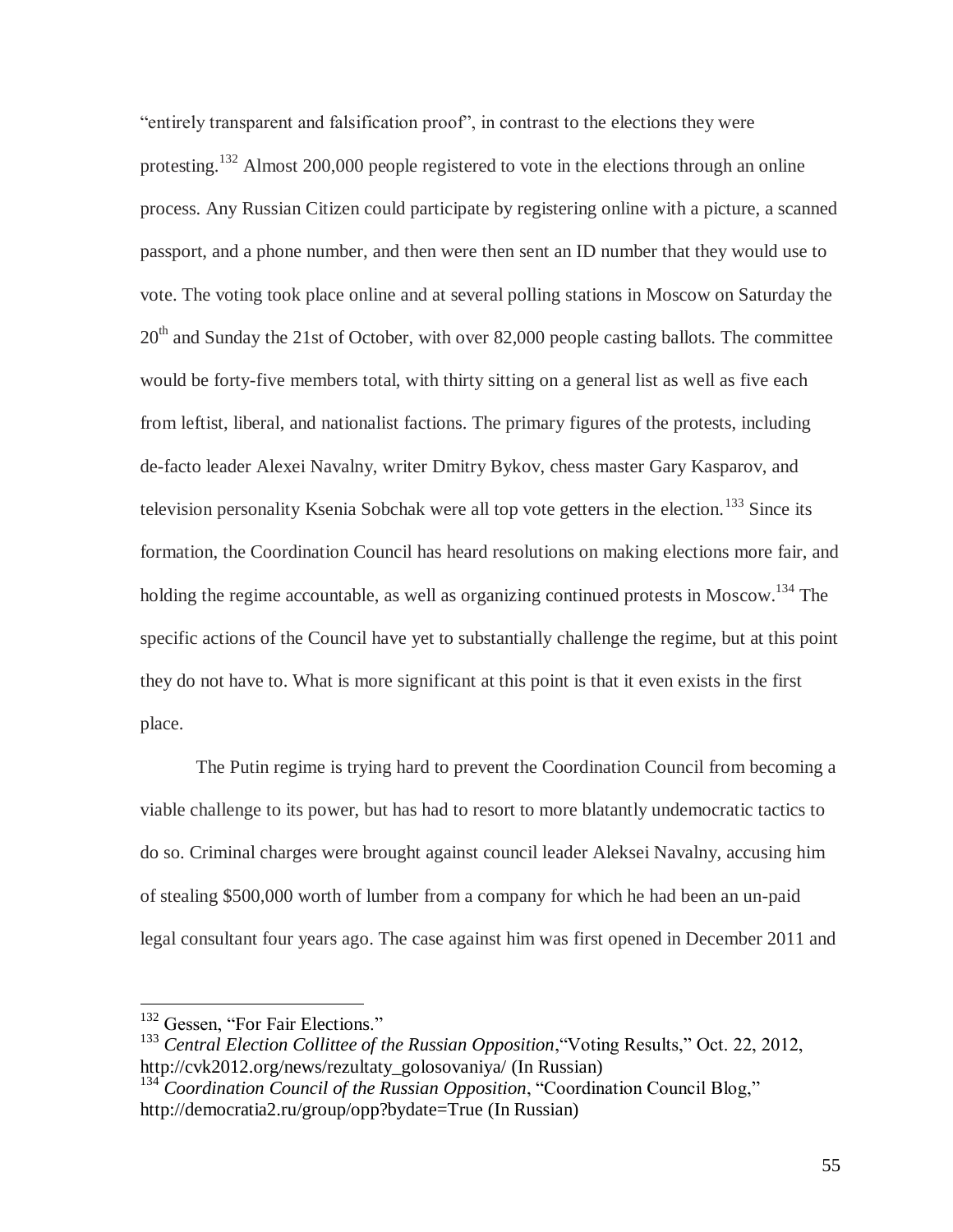soon after closed for lack of evidence, but later it was re-opened when after Navalny and Aleksandr Bastrykin, head of the Federal Investigation Committee, clashed publicly.<sup>135</sup> The trial is to begin in April 2013, and the charges could bring up to ten years in prison, but another possibility is that he would be convicted and serve a suspended sentence, which would be enough to prevent him from being allowed to ever run for office.<sup>136</sup> Leftist leader Sergei Udaltsov, who also sits on the Coordination Council, was charged with plotting to overthrow President Putin due to his actions at the pre-inauguration protest in May, and was placed under house arrest in February until at least August while he awaits a trial.<sup>137</sup> Though the Putin regime has used criminal charges in the past to force potentially threatening figures, such as oligarchs, to submit to its control, they have normally been economic elites, not political figures. By bringing criminal charges against leaders of the Coordination Council, even if they are not officially part of a registered party, the regime could be seen as blatantly suppressing the political opposition, slipping towards outright authoritarianism.

The Putin regime has no doubt benefited from legal legitimacy gained from the structure of electoral control that is central to its strategy of electoral authoritarianism. This legal legitimacy has supported and strengthened Vladimir Putin's personal popular legitimacy, which has led to a culture of loyalty and a deep vertical of control. However, tying legal legitimacy to popular legitimacy could shake the entire system if Putin's approval sinks. Loyal supporters could go too far, and electoral fraud could become too obvious. Grassroots candidates in local politics could erode the regime's control on the edges, and

<sup>&</sup>lt;sup>135</sup> *RFE/RL*, "The Race to Frame Navalny", Apr. 3, 2013, http://www.rferl.org/content/framing-navalny/24947139.html <sup>136</sup> Kramer, "With Trial Suddenly Looming".

<sup>&</sup>lt;sup>137</sup> *RIA Novosti*, "Court Extends Home Arrest for Protest Leader Udaltsov," Apr. 1, 2012, http://en.rian.ru/russia/20130401/180375681/Court-Extends-Home-Arrest-for-Protest-Leader-Udaltsov.html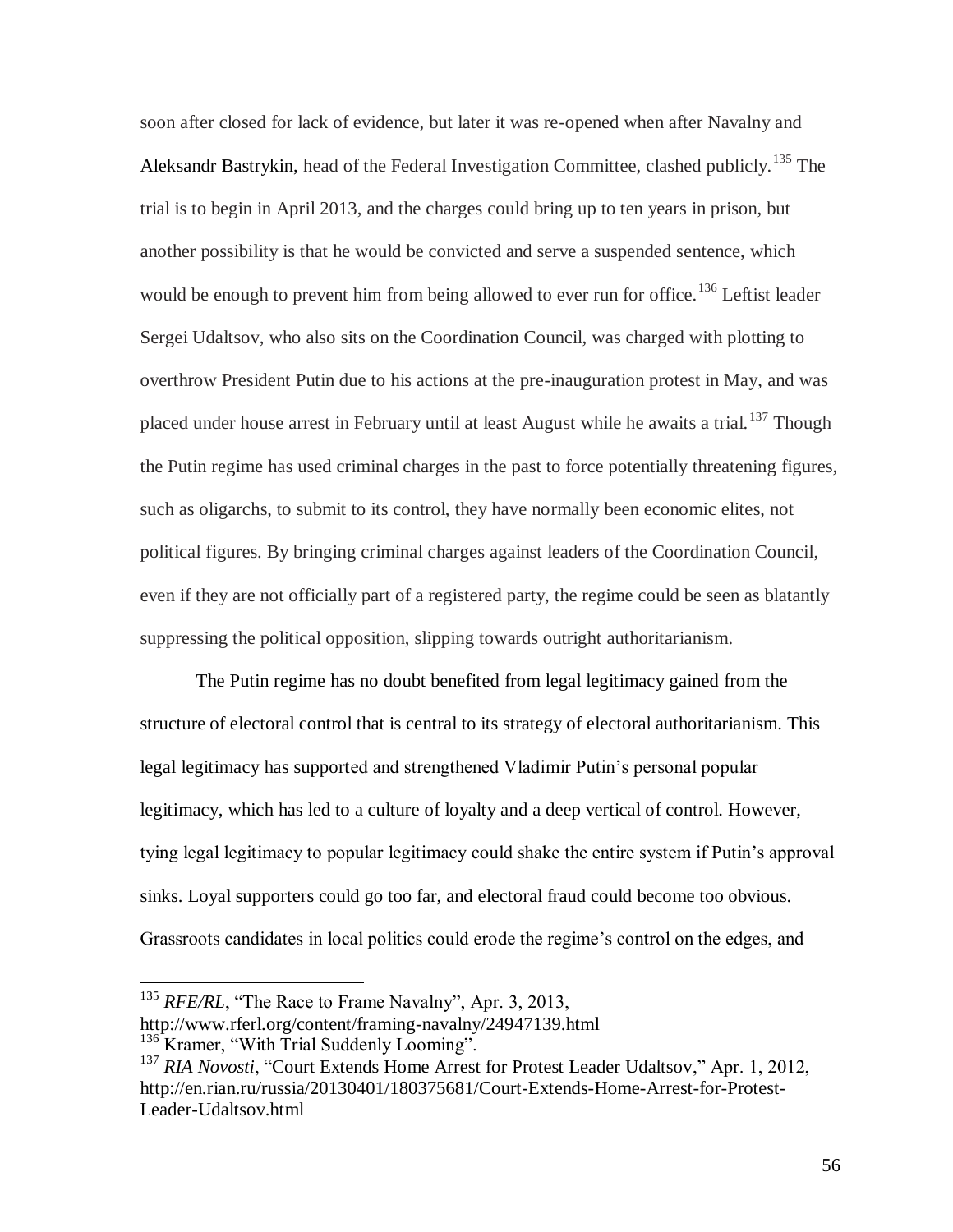growth of the opposition outside of the system altogether, could force the regime to react in more openly repressive ways. All of these possibilities could ultimately make elections dangerous enough for the regime that the legitimacy gained from holding them would no longer be worth it.

#### **Conclusion**

Vladimir Putin's governance of Russia serves is an example of electoral authoritarianism in practice, and demonstrates the benefits of this type of regime, as well as the possible risks. Despite the intent of appearing to be an electoral democracy, Russia does not meet the procedural definition of democracy on two counts: it lacks meaningful political competition and it lacks freedom of the media. Competition has been limited through restricting the registration and legislative representation of opposition parties, as well curtailing regional executives. Media, particularly television, has been subverted to the will of the regime, so that most people only have access to state controlled information. Russian electoral authoritarianism is built on providing the appearance of a democracy with none of the unpredictability of open elections.

The case of Russia presents clearly the balancing game in which electoral authoritarian regimes must engage in order to maintain their political control. Elections in Russia take the form of democracy, which allows the Putin regime to gain legal legitimacy from the outcome, but lack the substance of democracy, which removes uncertainty from the process. Elections have become a tool, rather than a contest, allowing the Kremlin to use them to centralize power from the top down. For the benefits that the Putin regime gains, there are equal risks to which it must respond. Electoral authoritarianism has provided the regime with legal legitimacy, which reinforces Putin's own popular legitimacy, supports a

57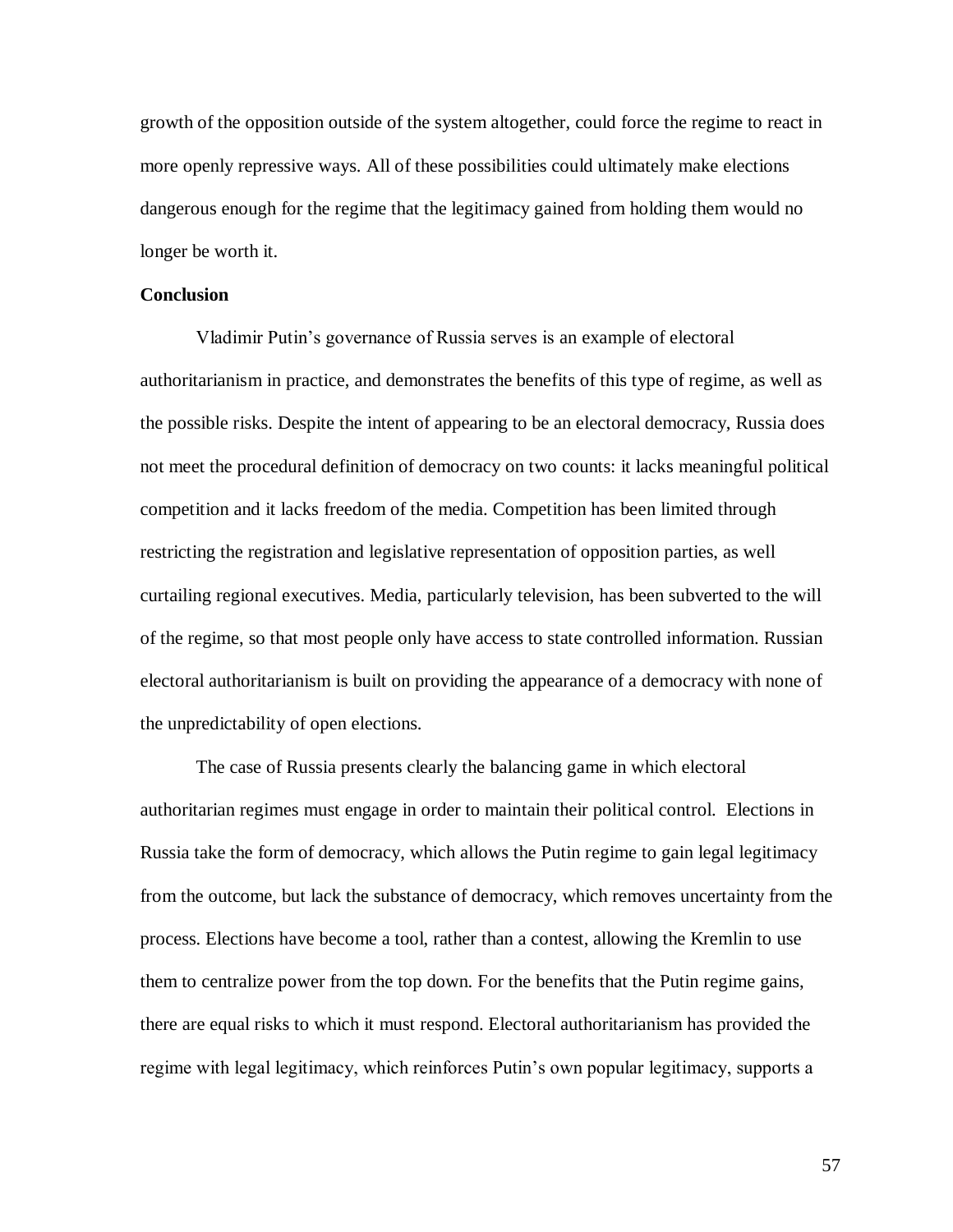system of loyalty through the United Russia party, and broadly extends central political control. However, legal legitimacy could be damaged by falling popular legitimacy, blatant fraud committed by loyal supporters, and grassroots candidates and opposition movements on the fringes of the regime's control.

Many of these risks are demonstrated in Russia's most recent elections for State Duma in 2011 and President in 2012, coinciding with Vladimir Putin's return to the presidency. Putin's approval ratings have fallen since announcing his intent to run again for president, the 2011 Duma elections faced widespread allegations of falsification, and independent local candidates and a growing civil opposition movement gained success at the grassroots level across the country. The Putin regime seems to be facing the toughest challenge yet to the balance of its control, and its response must be measured to maintain the system as it is, and not allow for more democratic competition or more outright authoritarian repression.

Further questions that the case of Russia presents about electoral authoritarian regimes deal with the transition of power and the long-term viability of the regime as a whole. Though little seemed to change structurally under the tandem government between Putin and Medvedev, the response to Putin's return to the presidency showed that he could be reaching the point where he has overstayed his welcome. If he were to step down for good, such as in 2018 when his term expires, it would be interesting to see if electoral authoritarianism would or could continue under his successor. A more immediate problem forcing the regime to take action is the protest movement that has grown over the past year and a half. Granting them more rights than the political opposition has had in the past could cause other groups to expect the same, but treating opposition leaders like Aleksei Navalny

58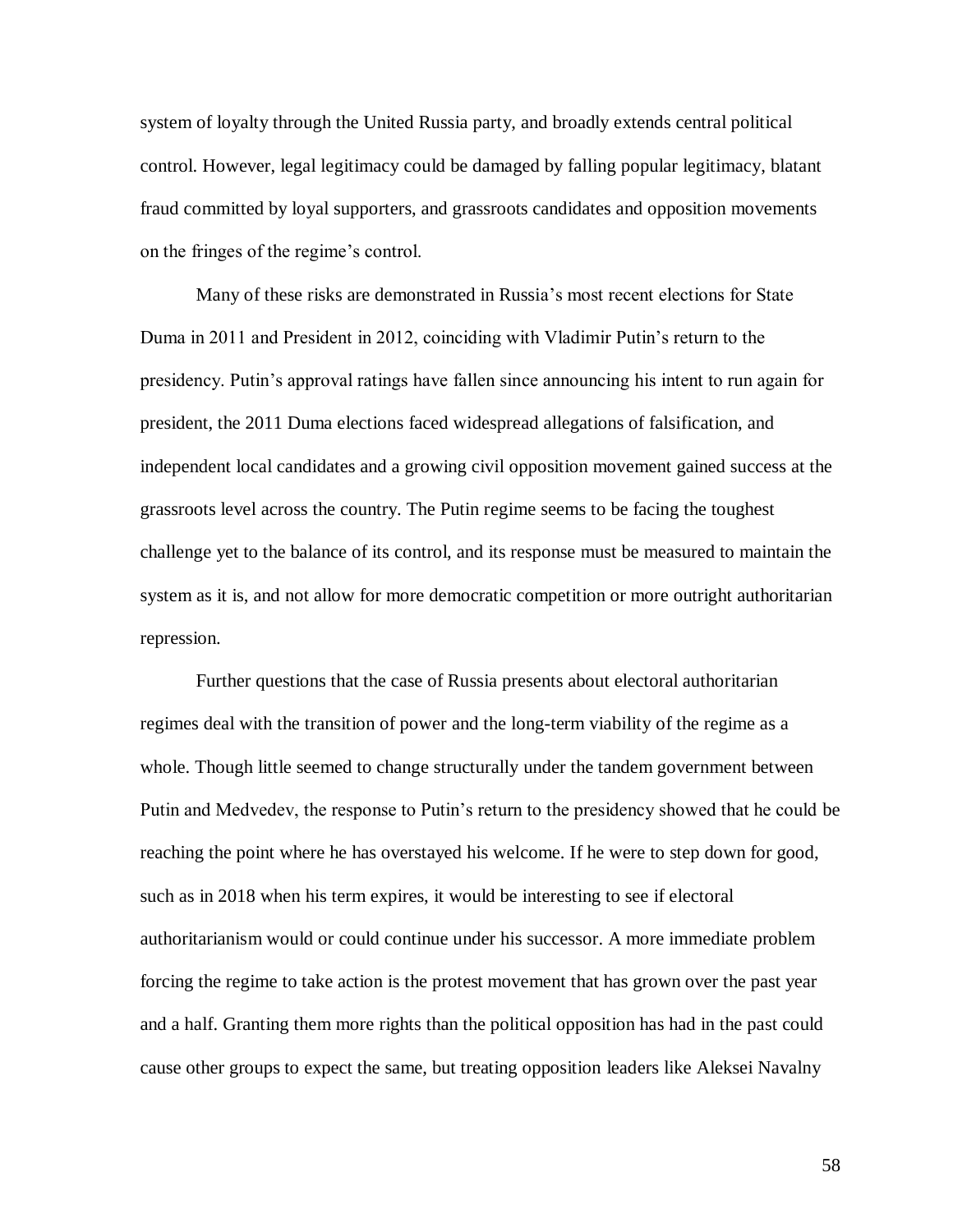as if they were criminals is unlikely to help keep up appearances of democracy. Ultimately, Russia could show whether electoral authoritarian regimes are inherently transitional, or if they are capable of being permanently viable systems of government. Vladimir Putin's next term may provide an answer to this question.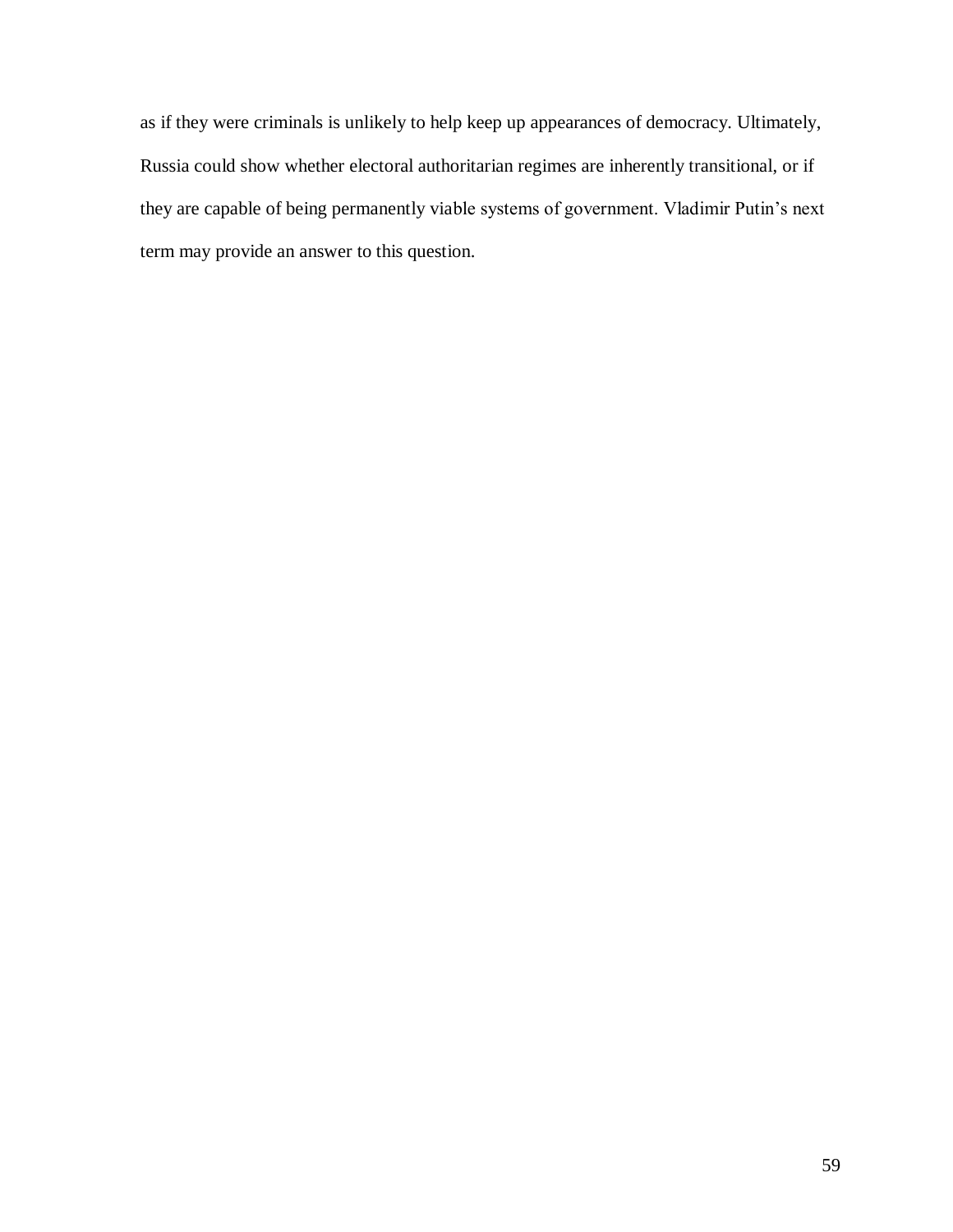## Appendix A: The Spectrum of Political Regimes

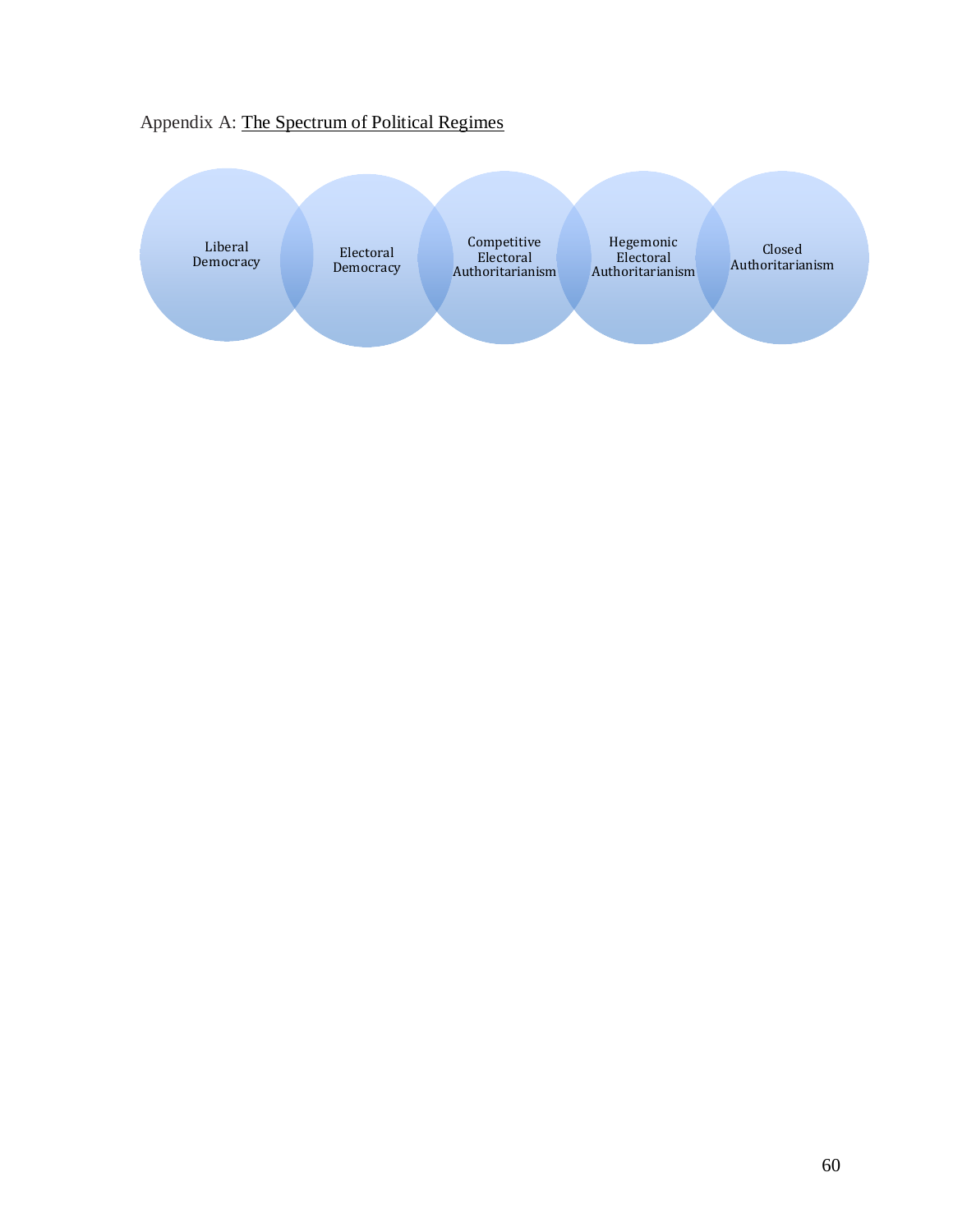## Appendix B: A Timeline of Electoral Reform in Putin's Russia

| Date            | Type of Change               | What It Did                                                                                                                                   |
|-----------------|------------------------------|-----------------------------------------------------------------------------------------------------------------------------------------------|
| Mar. 2000       | Federal Districts            | Seven federal districts created, to which the<br>president appoints representatives                                                           |
| <b>May 2000</b> | <b>Federation Council</b>    | Heads of regional legislative and executive<br>branches replaced with appointed representatives.                                              |
| Jun. 2001       | Party Registration           | Registration requirements increased to 10,000<br>members, with chapters of at least 100 members in<br>half of the 83 regions. Effective 2007. |
| Jul. 2002       | <b>Regional Legislatures</b> | Reg. leg. required to adopt mixed member systems,<br>least a half proportional.                                                               |
| Dec. 2004       | Governors                    | Gubernatoral elections abolished.                                                                                                             |
| Dec. 2004       | Party Registration           | Membership requirements further increased to<br>50,000, with chapters of at least 500.                                                        |
| Apr. 2005       | Duma Apportionment           | Single member half of the Duma eliminated,<br>becomes 100% Proportional representation.<br>Electoral blocs banned.                            |
| Jul. 2005       | <b>Electoral Threshold</b>   | Duma Electoral threshold increased from 5% to<br>7%                                                                                           |
| Dec. 2008       | Term Length                  | Constitution amended increasing presidential term<br>to 6 years and Duma term to 5 years, both<br>previously 4.                               |
| Jan. 2012       | Party Registration           | Party membership requirements decreased to 500                                                                                                |
| Jan. 2012       | Governors                    | Direct elections reinstated, starting Fall 2012.                                                                                              |
| Jan. 2013       | Duma Apportionment           | Single member districts reinstated starting 2016.                                                                                             |
| Jan. 2013       | Governors                    | Direct election of governors made optional.                                                                                                   |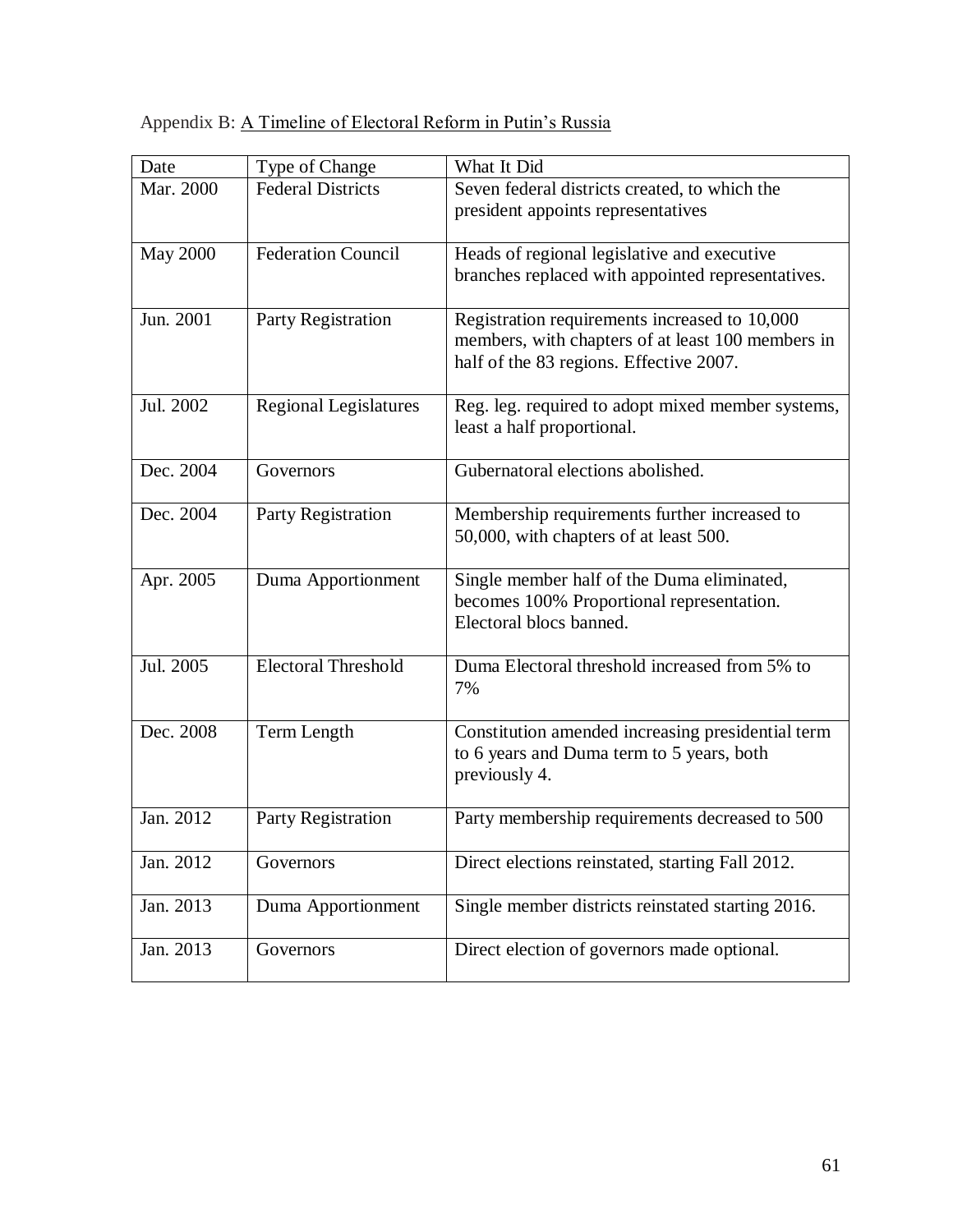### Appendix C: Elections During the Putin Era

**Abbreviations** 

UR – United Russia

KPRF – Communist Party of the Russian Federation

LDPR – Liberal Democratic Party of Russia

| Date/Type     | Results                                     | Turnout |
|---------------|---------------------------------------------|---------|
| Dec. 31,1999  | Vladimir Putin appointed president after    | n/a     |
|               | Boris Yeltsin resigns.                      |         |
| Mar. 26, 2000 | Putin (Unity) 53.44%                        | 68.6%   |
| President     | Zyuganov (KPRF) 29.49%                      |         |
|               | Grigory Yavlinsky (Yabloko) 5.9%            |         |
|               |                                             |         |
| Dec. 7, 2003  | United Russia: 37.57%, 223 seats.           | 55.7%   |
| Duma          | KPRF:12.61%, 52 seats.                      |         |
|               | LDPR: 11.45% 36 seats.                      |         |
|               | Rodina: 9.02% 37 seats.                     |         |
|               | In total, 11 parties held seats, 67 members |         |
|               | were independents.                          |         |
| Mar. 14, 2004 | Putin (independent) 71.9                    | 64.3%   |
| Presidential  | Nikolay Kharitonov (KPRF) 13.8%             |         |
|               |                                             |         |
| Dec. 2, 2007  | United Russia: 64.30%, 315 seats.           | 63.71%  |
| Duma          | KPRF: 11.57%, 57 seats.                     |         |
|               | LDPR: 8.14%, 40 seats.                      |         |
|               | A Just Russia: 7.74%, 38 seats.             |         |
|               |                                             |         |
| Mar. 2, 2008  | Dmitry Medvedev (UR) 71.2%                  | 69.7%   |
| Presidential  | Evgeny Zyuganov (KPRF) with 18%             |         |
|               | Vladimir Zhirinovsky (LDPR) with 9.5%       |         |
|               |                                             |         |
| Dec. 4, 2011  | United Russia: 49.32%, 238 seats            | 60.1%   |
| Duma          | KPRF: 19.19%, 92 Seats                      |         |
|               | A Just Russia: 13.24%, 64 seats             |         |
|               | LDPR: 11.67%, 56 seats                      |         |
| Mar. 4, 2012  | Vladimir Putin (UR) 63.6%                   | 65.25%  |
| Presidential  | Evgeny Zyuganov (KPRF) with 17.18%          |         |
|               | Mikhael Prokhorov(Ind.) with 7.98%          |         |
|               |                                             |         |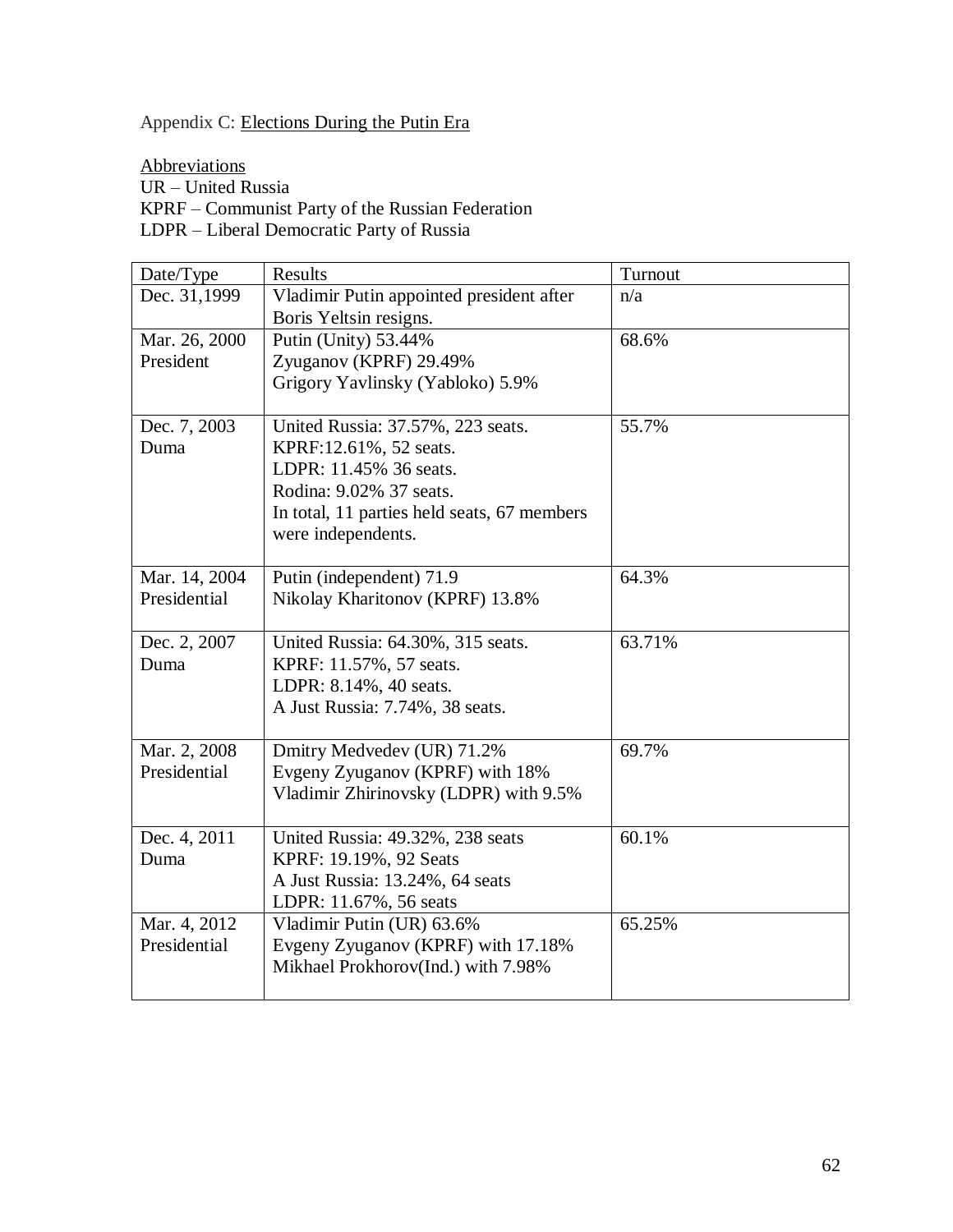#### **Bibliography**

Amfitheatrof, Erik. "One Party, One Vote." *Time* 123, no. 11 (March 12, 1984): 52.

- Barry, Ellen, and Sophia Kishkovsky. "Russian Turnout Includes Thousands of Eager Election Observers." *New York Times*, March 4, 2012. http://www.nytimes.com/2012/03/05/world/europe/russian-vote-draws-thousands-ofelection-observers.html?pagewanted=all.
- *BBC*. "Gazprom to buy Sibneft for \$13bn." Sept. 28, 2005. http://news.bbc.co.uk/2/hi/business/4290282.stm.
- Brown, Archie. "Problems of Conceptualizing Russia's Political System." Presentation at the APSA Annual Conference, Washington, D.C., Sept. 1-4, 2005.
- de Carbonnel, Alissa. "Russian pollster says approval for Putin at 12-year low." *Reuters*, Jan 24, 2013. http://www.reuters.com/article/2013/01/24/us-russia-putin-approvalidUSBRE90N0IX20130124.
- de Carbonnel, Alissa, and Maria Tsvetkova. "Russian police battle anti-Putin protesters." *Reuters*, May 6, 2012. http://www.reuters.com/article/2012/05/06/us-russia-protestsidUSBRE8440CK20120506.
- *Central Election Commission*. http://www.izbirkom.ru/izbirkom.html.
- *Central Election Committee of the Russian Opposition*. "Voting Results." Oct. 22, 2012. http://cvk2012.org/news/rezultaty\_golosovaniya/. (In Russian)
- Ciobanu, Monica. "Communist Regimes, Legitimacy and the Transition to Democracy in Eastern Europe," *Nationalities Papers* 38, no. 1 (January 2010) 3–21.
- *CNN*. "Russian presidential term extended to 6 years." December 22, 2008. http://www.cnn.com/2008/WORLD/europe/12/30/russia.presidential.term.extension/i ndex.html?\_s=PM:WORLD.
- *Coordination Council of the Russian Opposition*. "Coordination Council Blog." http://democratia2.ru/group/opp?bydate=True. (In Russian)
- Diamond, Larry. *Developing Democracy:Toward Consolidation*. Baltimore: The Johns Hopkins University Press, 1999.

Diamond, Larry. "Is the Third Wave Over?" *Journal of Democracy* 7, No. 3 (1996): 20-37.

Diamond, Larry. "Thinking about Hybrid Regimes." *Journal of Democracy* 13, vo. 2 (April 2002): 21-35.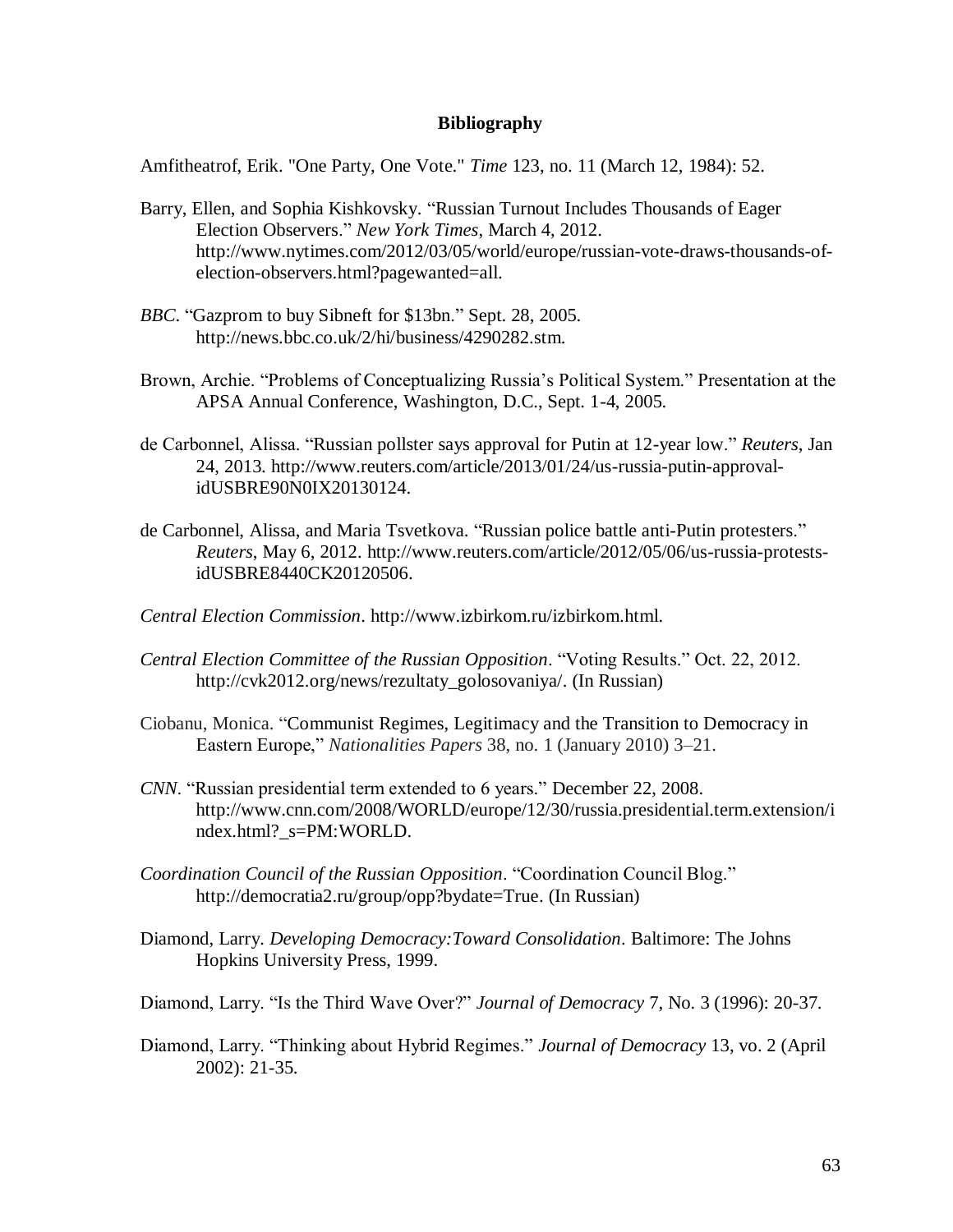- Englund, Will. "In Russia, Dmitry Medvedev is targeted by campaign of insults." *Washington Post*. February 23, 2013. http://articles.washingtonpost.com/2013-02- 23/world/37249551\_1\_prime-minister-dmitry-medvedev-lilia-shevtsova-moscowcarnegie-center.
- Gehlbach, Scott. "Reflections on Putin and the Media." *Post-Soviet Affairs* 26, no. 1(2010): 77-87.
- Golosov, Grigorii. "The Regional Roots of Electoral Authoritarianism." *Europe-Asia Studies* 63, no.4 (June 2011): 623-639.
- Golosov, Grigorii. "The Structure of Party Alternatives and Voter Choice." *Party Politics* 12, no. 6 (2006): 707-725.
- Gorbachev, Mikhael. "Perestroika Lost." *The New York Times*, March 14, 2010.
- Groves, Steven. "Advancing Freedom in Russia." *Executive Summary Backgrounder no. 2088*. Washington D.C.:Heritage Foundation, Nov. 29, 2007.
- *The Guardian.* "Russian Election Protests." Dec. 10, 2011. http://www.guardian.co.uk/global/2011/dec/10/russia-elections-putin-protest.
- Guturova, Maria, and Vladislav Trifonov. "Fight in Tolyiatti." *Kommersant.* Mar. 26, 2012. http://www.kommersant.ru/doc/1897163.
- Hopstad, Birgitte. *The Russian Media under Putin and Medvedev.* Master thesis in Political Science. Norwegian University of Science and Technology, 2011. http://www.academia.edu/979916/The Russian media under Putin and Medvedev \_Controlled\_media\_in\_an\_authoritarian\_system.
- Huntington, Samuel P. "After Twenty Years: The Future of the Third Wave." *Journal of Democracy 8*, no. 4 (1997): 3-12.
- Korolyov, Alexei. "Medvedev Signs Party Registration Bill." *RIA Novosti*, Apr. 3, 2012. http://en.rian.ru/russia/20120403/172576418.html.
- Kramer, Andrew E. "With Trial Suddenly Looming, Russian Activist Expects the Worst." *New York Times*. Mar. 27, 2013. http://www.nytimes.com/2013/03/28/world/europe/with-case-reopened-the-russianactivist-aleksei-navalny-expects-the-worst.html?ref=world&\_r=1&.
- Kuntz, Philipp and Mark R. Thompson. "More than Just the Final Straw : Stolen Elections as Revolutionary Triggers. *Comparative Politics* 41, no. 3 (April 2009): 253-272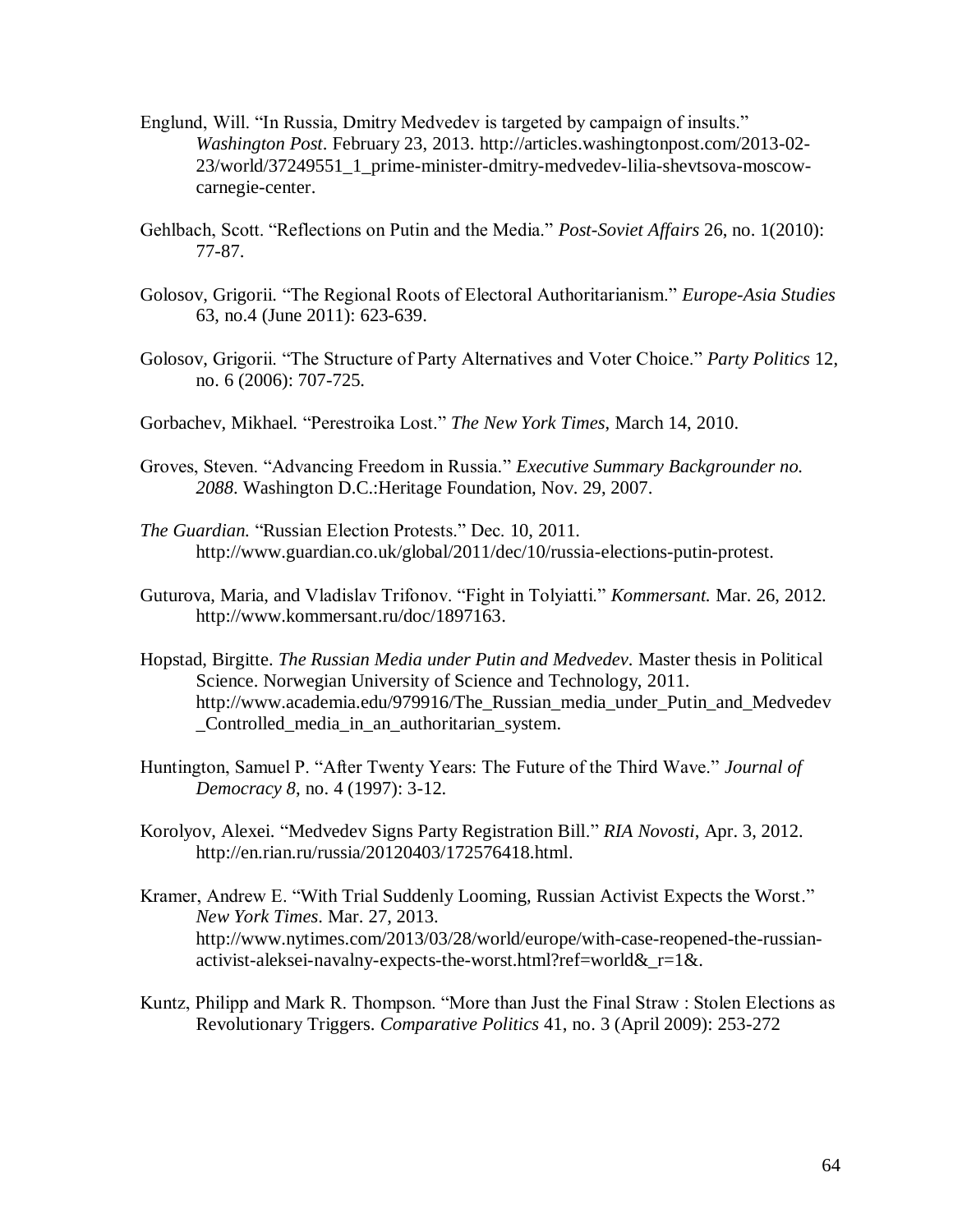- *LA Times*. "Russian election webcam appears to catch ballot stuffing." Mar. 5, 2012. http://latimesblogs.latimes.com/world\_now/2012/03/russian-election-ballot-stuffingfraud.html
- Lally, Kathy. "Russia targets election monitor linked to U.S., Europe." *Washington Post*. Dec. 1, 2011. http://articles.washingtonpost.com/2011-11- 30/world/35282430\_1\_golos-independent-election-election-campaign.
- Levada Center. Index of Approval of Vladimir Putin and Dmitry Medvedev. http://www.levada.ru/indeksy.
- Levitsky, Steven, and Lucan Way. "The Rise of Competitive Authoritarianism." *Journal of Democracy* 13, no. 2, (April 2002): 51-65.
- Levitsky S, Way LA. "Linkage versus Leverage: Rethinking the International Dimension of Regime Change." *Comparative Politics* 38, no. 4 (2006): 379-400.
- Levitsky, Steven, and Lucan Way. *Competitive Authoritarianism: Hybrid Regimes After the Cold War.* Cambridge: Cambridge University Press, 2010.
- Liles, Thomas. "Putin's Management of Russia's Governors Reveals Regional Fractures, Fear of Losing Power." *New Atlanticist*. May 30, 2012. http://www.acus.org/new\_atlanticist/putins-management-russias-governors-revealsregional-fractures-fear-losing-power.
- Moraski, Bryon. Electoral System Reform in Democracy's Grey Zone: Lessons from Putin's Russia. *Government and Opposition* 42, no.4 (2007) 536-563.
- *The New York Times*. "Russia's Dictatorship of Law." November 21, 2010. http://www.nytimes.com/2010/11/21/opinion/21sun2.html?\_r=0.
- Nichol, Jim. "Russian Political, Economic, and Security Issues and U.S. Interests." *Congressional Research Service*, December 21, 2012.
- *Organization for Security and Cooperation in Europe*. "OSCE/ODIHR regrets that restrictions force cancellation of election observation mission to Russian Federation." Feb. 7, 2008. http://www.osce.org/odihr/elections/49438.
- *Organization for Security and Cooperation in Europe*. "OSCE/ODIHR final report on Russian Duma elections says contest 'slanted in favour of the ruling party.'" Jan. 12, 2012. http://www.osce.org/odihr/elections/86981.
- Petrov, Nikolai. "Switching Governors in Midstream." *The Moscow Times,* Mar. 4 2013. http://www.themoscowtimes.com/opinion/article/switching-governors-inmidstream/476433.html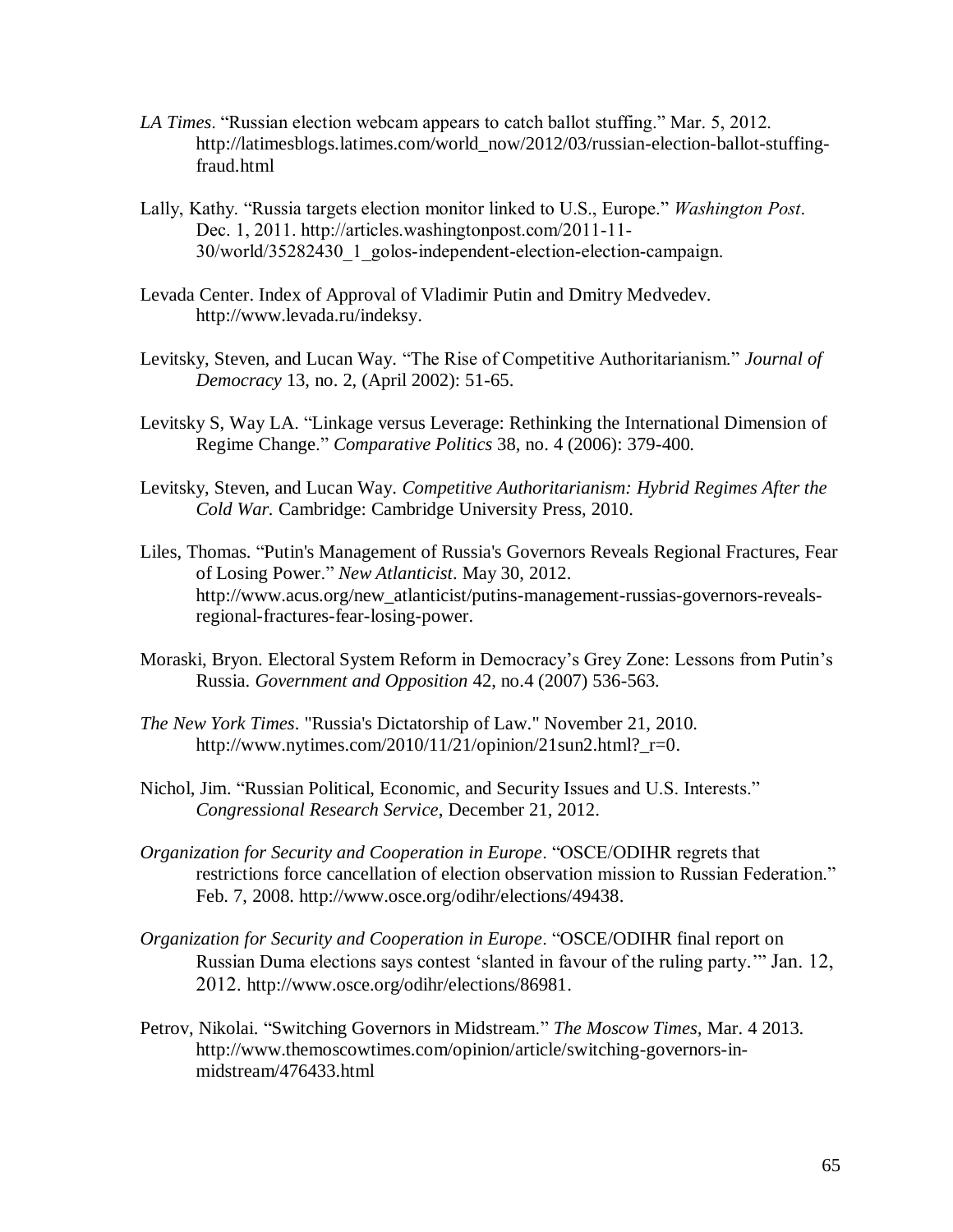- Ponomareva, Yulia. "United Russia proposes bill allowing regions to forgo direct gubernatorial elections." *Russia Behind the Headlines*. Jan. 31, 2013. http://rbth.ru/politics/2013/01/31/united \_russia\_proposes\_bill\_allowing\_regions\_to\_forgo\_direct\_guberna\_22385.html
- *RFE/RL*. "The Race to Frame Navalny." Apr. 3, 2013. http://www.rferl.org/content/framingnavalny/24947139.html.
- *RIA Novosti*. "Court Extends Home Arrest for Protest Leader Udaltsov." Apr. 1, 2012. http://en.rian.ru/russia/20130401/180375681/Court-Extends-Home-Arrest-for-Protest-Leader-Udaltsov.html
- *RIA Novosti*. "Medvedev call the situation with the Mayor of Yaroslavl intolerable." Apr. 27, 2012. http://ria.ru/politics/20120427/636518053.html.
- RIA Novosti. "Putin's Approval Rating at Post-Election Low Survey." Aug. 17, 2012. http://en.rian.ru/russia/20120817/175269092.html.
- *RIA Novosti*. "Preliminary results of State Duma elections in Russian regions," Dec. 8, 2011, http://en.rian.ru/infographics/20111208/169491066.html.
- *RIA Novosti*. "Regional polls give dose of reality to pro-Kremlin United Russia." Mar. 15, 2010. http://en.rian.ru/russia/20100315/158199001.html.
- Ross, Cameron. "Federalism and Electoral Authoritarianism Under Putin." *Demokratizatsiya* 13, no. 3 (2005): 347-371.
- Ross, Cameron. "Regional Elections and Electoral Authoritarianism." *Europe-Asia Studies* 63, no. 4 (2011): 641-661.
- *Russia Today*. "Webcam vote sensation: Poll dance, moonwalk & fitness." March 05, 2012. http://rt.com/news/russia-elections-cameras-video-903/.
- Russia Votes. *Results of Previous Elections to the Russian State Duma*, http://www.russiavotes.org/duma/duma\_elections\_93-03.php.
- Russia Votes. *Results of Previous Presidential Elections*. http://www.russiavotes.org/president/presidency\_previous.php
- Russia Votes. *Final Result of the Duma Election, 4 December 2011*. www.russiavotes.org/duma/duma\_today.php
- Schedler, Andreas. "The Menu of Manipulation." *Journal of Democracy* 13, no. 2, (April 2002): 36-50.